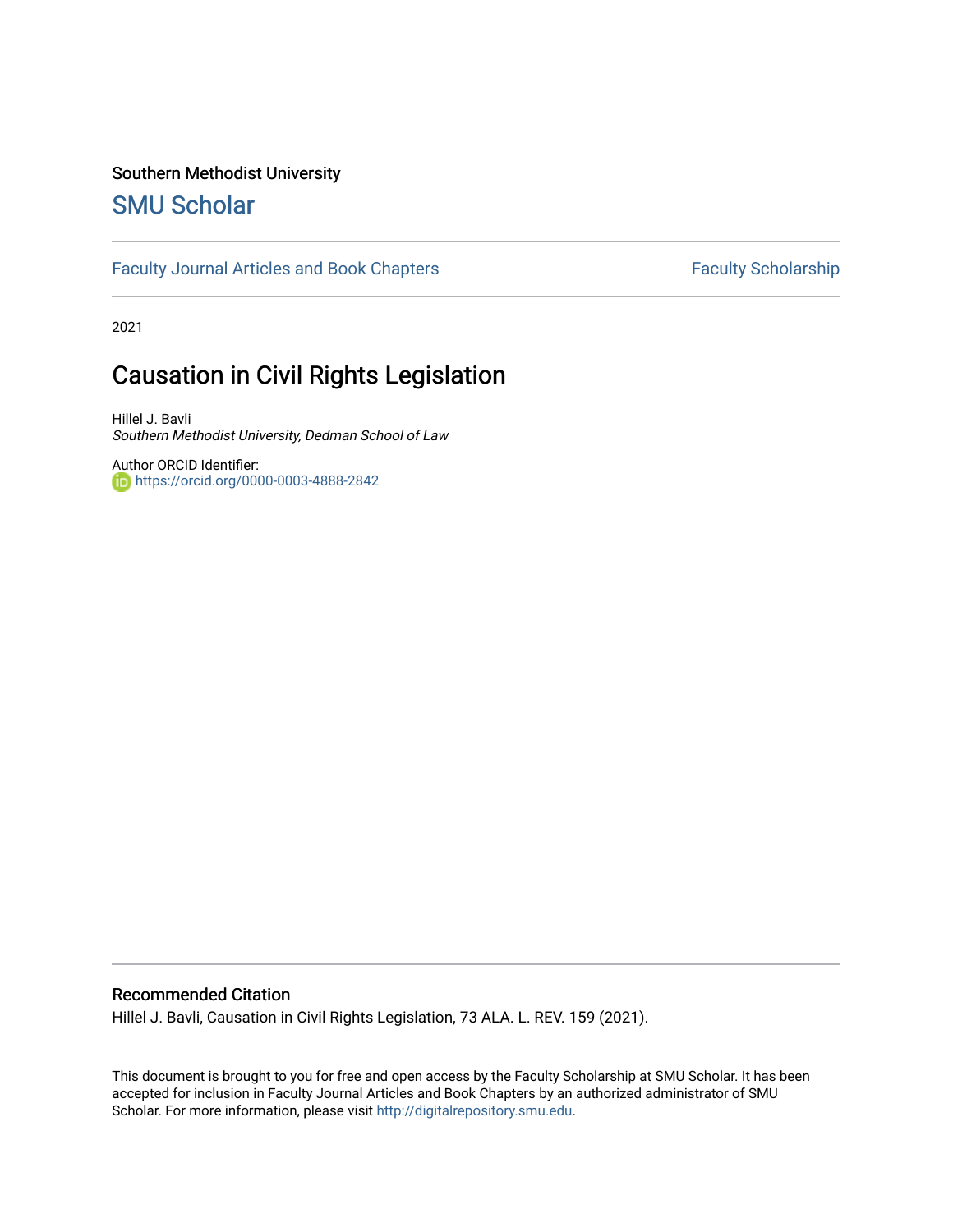# CAUSATION IN CIVIL RIGHTS LEGISLATION

# *Hillel J. Bavli*

| L.  |                                                                             |  |  |
|-----|-----------------------------------------------------------------------------|--|--|
|     | $A_{\cdot}$                                                                 |  |  |
|     | The Inadequacy of the But-For Test and the Motivating-Factor Test 171<br>В. |  |  |
| Н.  | A PROPOSAL TO AMEND THE NATION'S ANTIDISCRIMINATION                         |  |  |
|     |                                                                             |  |  |
|     |                                                                             |  |  |
|     |                                                                             |  |  |
|     |                                                                             |  |  |
| HL. |                                                                             |  |  |
|     |                                                                             |  |  |
|     | Interpreting Causal Language in Antidiscrimination Statutes 193<br>В.       |  |  |
|     | The Importance of Amending the Antidiscrimination Statutes 195<br>C.        |  |  |
|     |                                                                             |  |  |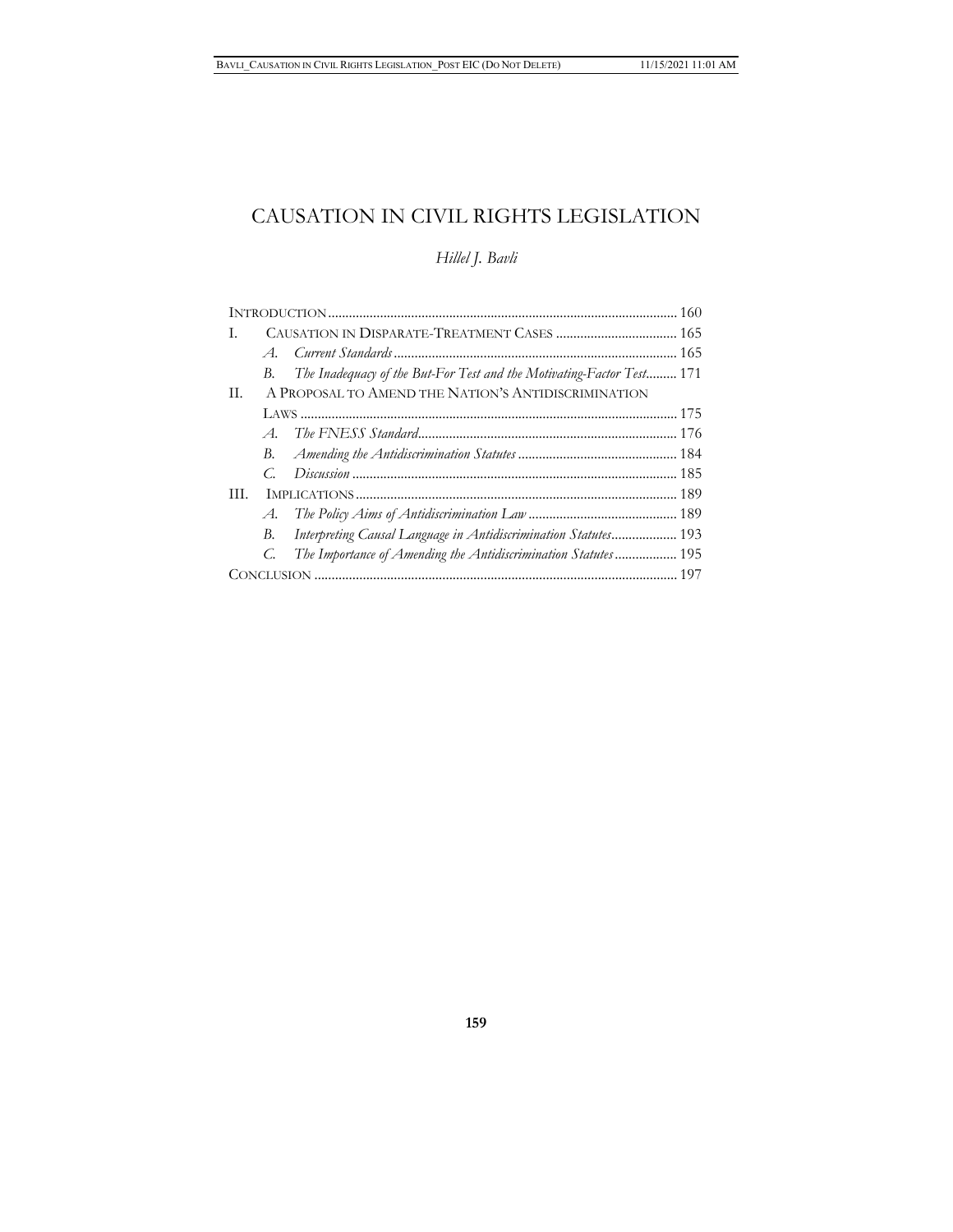## CAUSATION IN CIVIL RIGHTS LEGISLATION

### *Hillel J. Bavli*\*

*Employees are often left unprotected from discrimination because they are unable to satisfy the requirement of causation. Courts have made clear that to obtain legal redress for discrimination, it is generally insufficient to show that a protected characteristic such as race or sex was a "motivating factor" of an adverse employment decision. Rather, under Supreme Court precedent—including the Court's* Comcast *and* Babb *decisions in the 2020 term—the antidiscrimination statutes generally require a showing of "but-for" causation. Consequently, many victims of discrimination will be unable to prevail because an employer can readily refute allegations of discrimination by asserting a legitimate purpose—true or not for the adverse decision. Therefore, although there is good reason to reject the motivating-factor test, the but-for requirement undermines the objectives of antidiscrimination law.* 

*In this Article, I draw on notions of cause and effect in the sciences and in tort law to propose a new standard of causation for antidiscrimination law. In particular, I formulate a simple test—which I call the "fortified NESS" test, or "FNESS"—for courts and legislatures to apply as a uniform and effective standard of causation in all disparate-treatment cases. I then employ this formulation to propose concrete amendments to the civil rights statutes, and I demonstrate why these amendments are necessary and how they allow courts to uphold the critical aims of antidiscrimination law.* 

#### **INTRODUCTION**

Employees are often left unprotected from discrimination. An employee who is passed over for hire or promotion due to sex, race, religion, or another protected characteristic is often left with little ability to obtain legal redress.

To establish a claim for disparate treatment, a plaintiff must prove that a characteristic protected by the antidiscrimination laws *caused* the alleged adverse outcome.1 "Few legal principles are better established than the rule requiring a plaintiff to establish causation."2 This is the battleground on which disparatetreatment claims are frequently decided. While causation is a difficult issue in torts cases generally, it is particularly difficult in discrimination cases, in which establishing causation requires understanding the complex motivations underlying an actor's employment or contracting decisions.<sup>3</sup>

It is by now clear that to obtain legal redress for discrimination under the nation's civil rights statutes, it is generally insufficient to show that a protected

<sup>\*</sup> Assistant Professor of Law, SMU Dedman School of Law; Affiliated Faculty, Harvard Institute for Quantitative Social Science. The author wishes to thank Barry Goldstein, Michael Green, Sandra Sperino, and Eric Ruben for their helpful comments, and Laura Sundin for her outstanding editing and research assistance.

<sup>1.</sup> Univ. of Tex. Sw. Med. Ctr. v. Nassar, 570 U.S. 338, 342 (2013) ("When the law grants persons the right to compensation for injury from wrongful conduct, there must be some demonstrated connection, some link, between the injury sustained and the wrong alleged. The requisite relation between prohibited conduct and compensable injury is governed by the principles of causation . . . .").

<sup>2.</sup> Comcast Corp. v. Nat'l Ass'n of Afr. Am.-Owned Media, 140 S. Ct. 1009, 1013 (2020).

<sup>3.</sup> *See generally* Price Waterhouse v. Hopkins, 490 U.S. 228, 239–42 (1989).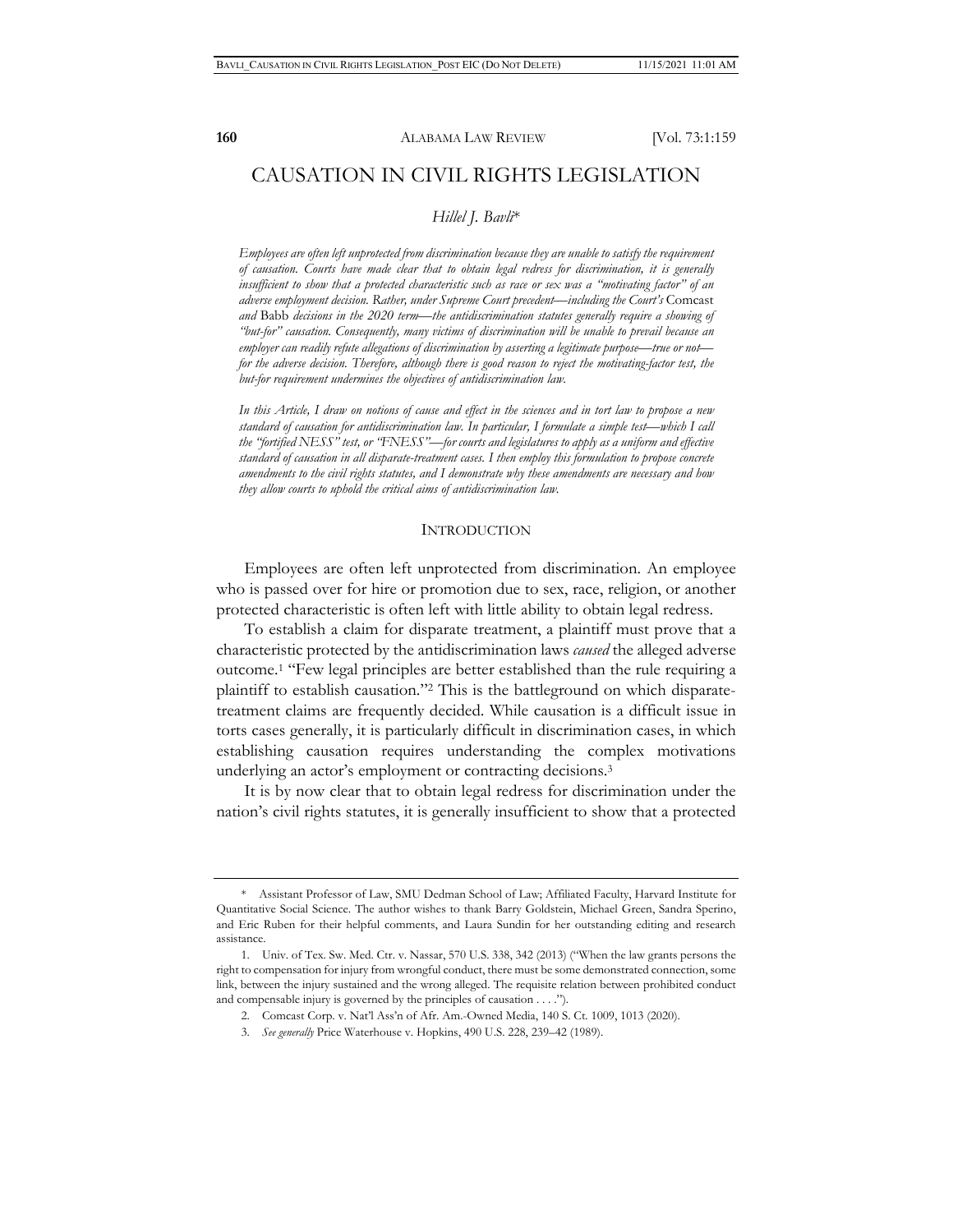characteristic was a "motivating factor" of an adverse decision.4 Rather, as demonstrated by the Supreme Court's many decisions regarding causation in antidiscrimination law—including its *Comcast* and *Babb* decisions in the 2020 term—the antidiscrimination statutes generally require a showing of "but-for" causation.5 That is, to obtain damages or remedial injunctive relief for discrimination, it is generally necessary to demonstrate that in the absence of the discrimination, or of the protected characteristic in particular, the adverse outcome would not have occurred.6

This is problematic. Courts and legislatures reject the motivating-factor test as a standard of causation because rather than reflecting actual cause and effect, it ambiguously asks the factfinder to determine whether the protected characteristic played a role in the actor's decision.7 Effectively, it is a test of responsibility based on intuition rather than a test of factual causation, thus violating the bedrock torts principle requiring a plaintiff to prove causation.8 However, the but-for test is overly restrictive. In the context of complex and multifaceted employment decisions, the stringent requirements of but-for causation frequently end claims of disparate treatment before they begin.9 Consequently, the but-for standard—the predominant test of causation in antidiscrimination law—prevents the antidiscrimination statutes from fulfilling their critical objectives.10

Consider, for example, a case in which a female employee, Michelle, alleged that her employer promoted a male employee over her based on the employer's sexist view that male employees are more capable than female employees. Assume, however, that Michelle's employer can show that Michelle was less qualified for the promotion or that she simply performed worse than her male colleague. Under the but-for standard of causation, Michelle is unlikely to establish a discrimination claim against her employer, even if Michelle's allegations are true. As a definitional matter, Michelle's claim fails to meet the but-for test because, even in the absence of the employer's discrimination, the employer is likely to have promoted the male employee over Michelle. Moreover, as an evidentiary matter, regardless of whether Michelle would have

- 7. *See* DOBBS ET AL., *supra* note 6, at 323.
- 8. *See infra* Part I.B.
- 9. *See infra* Part I.A.

<sup>4.</sup> *See infra* Part I.A.

<sup>5.</sup> *See Comcast Corp.*, 140 S. Ct. at 1013–16; Babb v. Wilkie, 140 S. Ct. 1168, 1177–78 (2020).

<sup>6.</sup> *See Comcast Corp.*, 140 S. Ct. at 1014 ("Under [the but-for] standard, a plaintiff must demonstrate that, but for the defendant's unlawful conduct, its alleged injury would not have occurred."); DAN B. DOBBS ET AL., HORNBOOK ON TORTS 317 (2d ed. 2016). I use the term "remedial injunctive relief" to refer to injunctive relief related to the outcome of the employment decision. *See generally* 42 U.S.C. § 2000e-5(g)(2)(B); *Babb*, 140 S. Ct. at 1177–78 ("[P]laintiffs who demonstrate only that they were subjected to unequal consideration cannot obtain reinstatement, backpay, compensatory damages, or other forms of relief related to the end result of an employment decision.").

<sup>10.</sup> *See* Hillel J. Bavli, *Cause and Effect in Antidiscrimination Law*, 106 IOWA L. REV. 483, 485 (2021) [hereinafter *Cause and Effect*].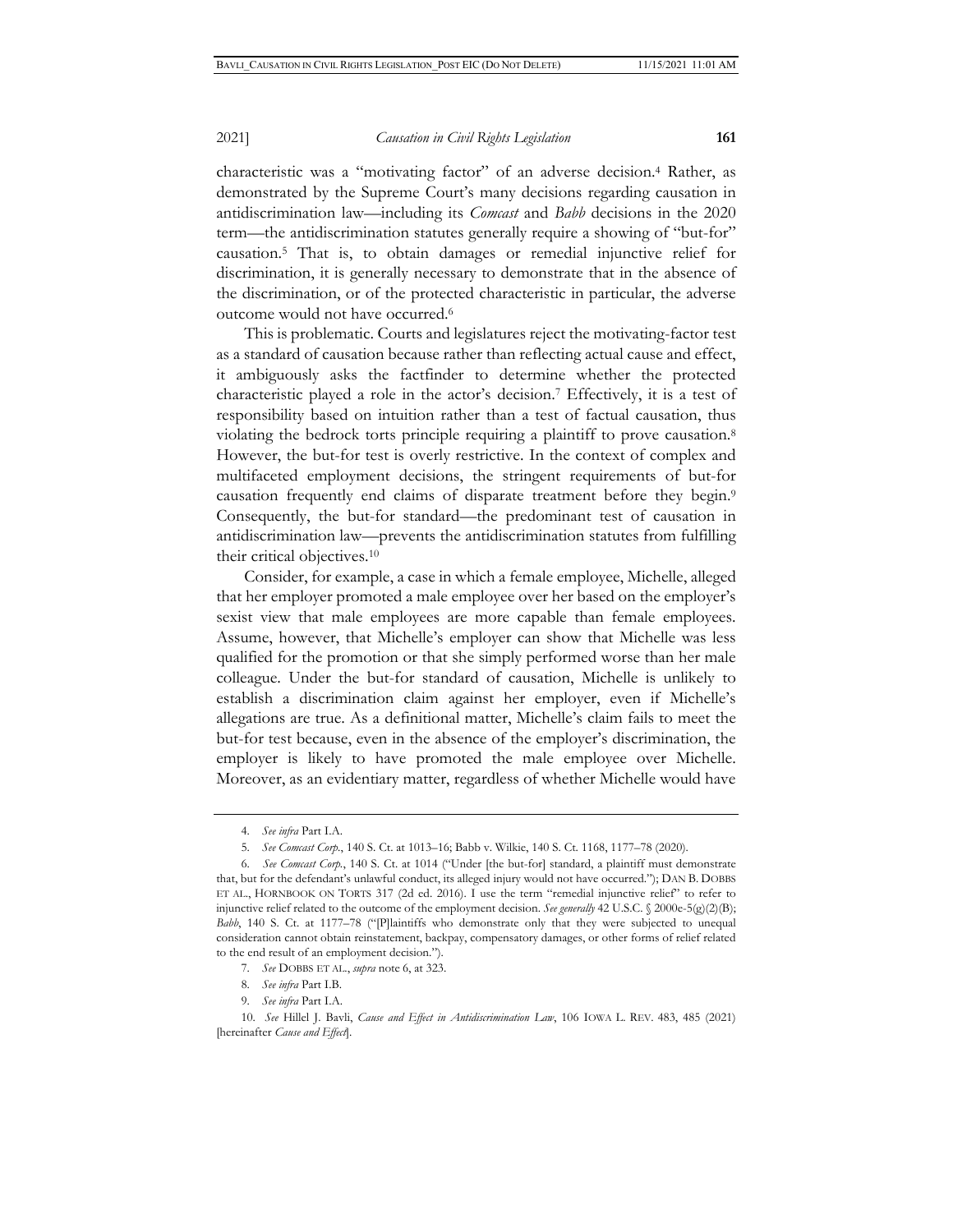been promoted had she been a male employee, it would be difficult for Michelle to prove that her employer's motivation was discriminatory. Employment decisions are complex, and an employer can frequently refute allegations of discrimination by asserting a legitimate purpose for the adverse decision.<sup>11</sup>

Thus, courts and legislatures have been forced to choose between two inadequate standards of causation.12 By permitting liability based on intuition regarding responsibility rather than a finding of cause and effect, the motivating-factor test violates fundamental principles of fairness and tort law and has therefore been rejected clearly and repeatedly by courts and legislatures.13 On the other hand, the but-for test forecloses redress for victims of discrimination, thereby disincentivizing discrimination claims and thwarting the deterrence and fairness objectives of federal and state antidiscrimination statutes.14

This situation has created a "swamp" of inconsistent and frequently incoherent rules and conditions as courts have sought to apply a but-for standard in order to uphold legislative intent and basic principles of tort law, while deviating from this standard in order to obtain intuitive outcomes in particular cases.15 As a consequence of this situation, judgments in disparatetreatment cases are frequently inconsistent with the aims of the antidiscrimination statutes.16 Moreover, the law is rife with difficulties and inconsistencies, and similar cases can arbitrarily result in different causal standards and different outcomes based on intricacies in the language of a statute.17 Additionally, there are circuit splits regarding the causal standard applicable to a particular statute, as well as inconsistencies within circuits.18 Notwithstanding numerous Supreme Court decisions regarding causation in disparate-treatment cases, the Court has failed to supply necessary clarification or a logical standard. Instead, the Supreme Court and lower courts have continued to choose between two inadequate standards and to compensate for their inadequacies by applying ad hoc measures that have caused the law to become increasingly complex and illogical.19

16. *See infra* Part I.B; *see also Cause and Effect*, *supra* note 10, at 490–504, 536–49.

<sup>11.</sup> *Id.* at 485–86.

<sup>12.</sup> *Id.* at 487.

<sup>13.</sup> *See infra* Part I.

<sup>14.</sup> *See infra* Part I.

<sup>15.</sup> Martin J. Katz, *Unifying Disparate Treatment (Really)*, 59 HASTINGS L.J. 643, 645 n.8 (2008) ("Courts and commentators have routinely referred to current disparate treatment doctrine as a 'swamp,' a 'morass,' and a 'quagmire.'" (citing Costa v. Desert Palace, Inc., 299 F.3d 838, 851–53 (9th Cir. 2002), *aff'd*, 539 U.S. 90 (2003), and other sources)); *see Cause and Effect*, *supra* note 10, at 487.

<sup>17.</sup> *See infra* Part I.A.

<sup>18.</sup> *See generally* BARBARA T. LINDEMANN ET AL., EMPLOYMENT DISCRIMINATION LAW 13-197–99 (5th ed. 2012).

<sup>19.</sup> *See infra* Part I; *see also Cause and Effect*, *supra* note 10, at 487, 490–501.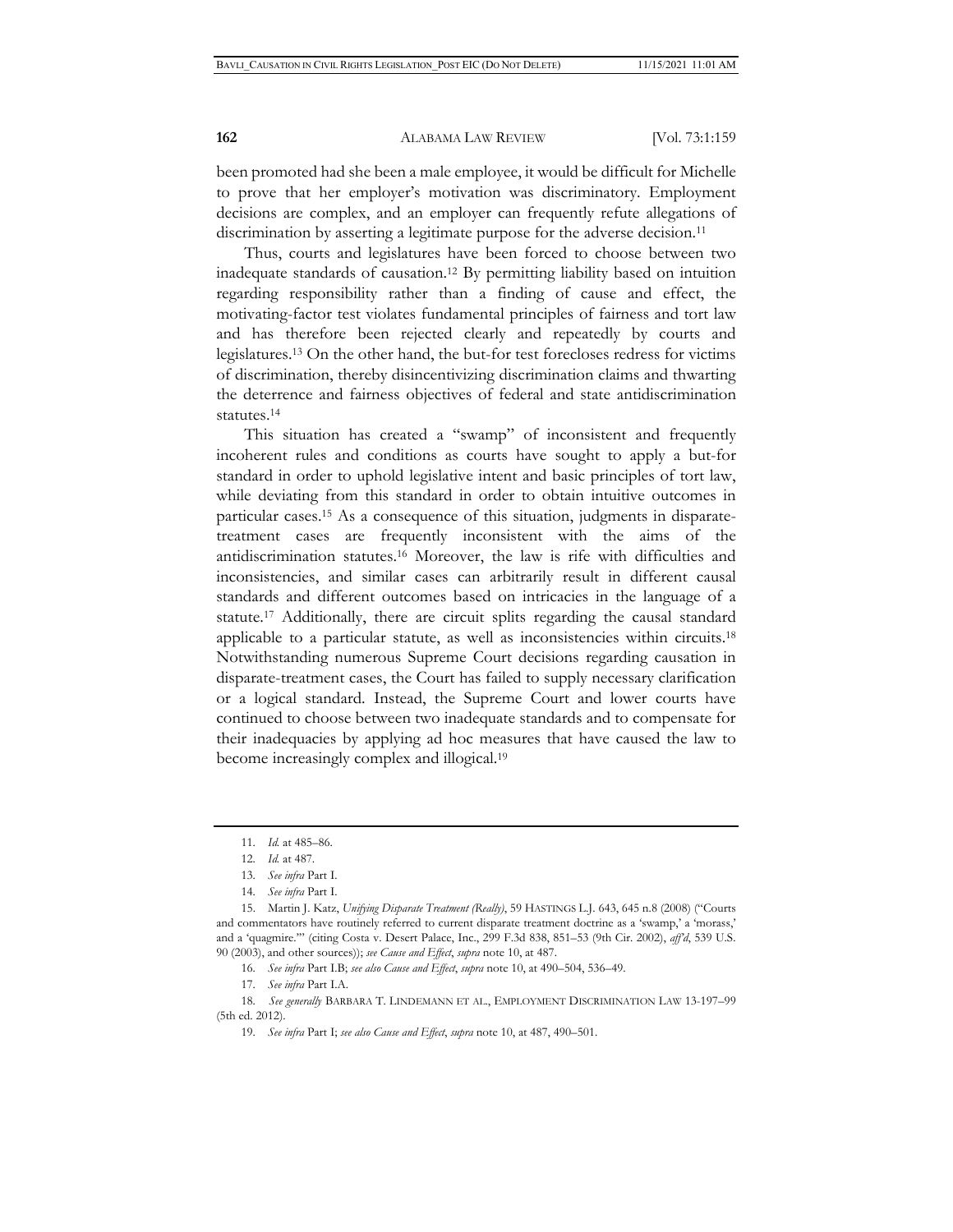To address this high-stakes problem, I have proposed a third possibility a standard of causation that, unlike the but-for and motivating-factor tests, satisfies both legislative intent and good policy, and reflects the meaning of actual cause and effect.20 The proposed causal framework makes three innovations for causation in antidiscrimination law.

First, it employs the "potential-outcomes" model—a predominant model for conceptualizing and proving cause and effect in the sciences—to introduce a standard of causation that applies the but-for test's central feature, the "necessity condition," but in a less restrictive form.<sup>21</sup> By appropriately placing the causal inquiry within this broader counterfactual model, the proposed framework not only permits a causal measure that retains the analytical structure of the but-for test, as well as the actual, scientific, and common meaning of cause and effect, but also permits a finding of causation in a far broader set of situations.<sup>22</sup> Second, the proposed framework employs the NESS (Necessary Element of a Sufficient Set) test as its measure of causation.23 This test is satisfied if a factor "was necessary for the sufficiency of a set of existing antecedent conditions that was sufficient for the occurrence of the consequence."24 When applied within the broader potential-outcomes framework, this test serves as a refinement of the but-for and motivating-factor tests, and it provides an appropriate standard of actual causation that fulfills the objectives of antidiscrimination law.25 Finally, the proposed framework views "mixed-motive" disparate-treatment claims as a special type of torts claim.<sup>26</sup> In particular, it applies a basic torts structure of proof, and it treats these claims as a type of "multiple-sufficient-cause" (msc) situation—a situation in tort law in which two or more forces produce an outcome where each force alone would have produced the same outcome.<sup>27</sup>

The proposed framework functionalizes the NESS test for the antidiscrimination context by embedding it in a robust counterfactual model of cause and effect and by supplying a conceptual framework that permits its logical application. By applying the NESS test within the potential-outcomes

26. *Id.* at 489.

<sup>20.</sup> *See Cause and Effect*, *supra* note 10, at 487.

<sup>21.</sup> *See id.* at 487–88.

<sup>22.</sup> *See id.* at 488.

<sup>23.</sup> *See id.*

<sup>24.</sup> Richard W. Wright, *The Grounds and Extent of Legal Responsibility*, 40 SAN DIEGO L. REV. 1425, 1441 (2003) [hereinafter Wright, *Grounds and Extent*]; Richard W. Wright, *Once More into the Bramble Bush: Duty, Causal Contribution, and the Extent of Legal Responsibility*, 54 VAND. L. REV. 1071, 1102–03 (2001).

<sup>25.</sup> *See Cause and Effect, supra* note 10, at 488.

<sup>27.</sup> *See* RESTATEMENT (THIRD) OF TORTS: LIAB. FOR PHYSICAL AND EMOTIONAL HARM § 27 (AM. L. INST. 2010); DOBBS ET AL., *supra* note 6, at 321; W. PAGE KEETON ET AL., PROSSER AND KEETON ON THE LAW OF TORTS § 41, at 266 (5th ed. 1984) ("[T]here is one type of situation in which [the but-for test] fails. If two causes concur to bring about an event, and either one of them, operating alone, would have been sufficient to cause the identical result, some other test is needed.").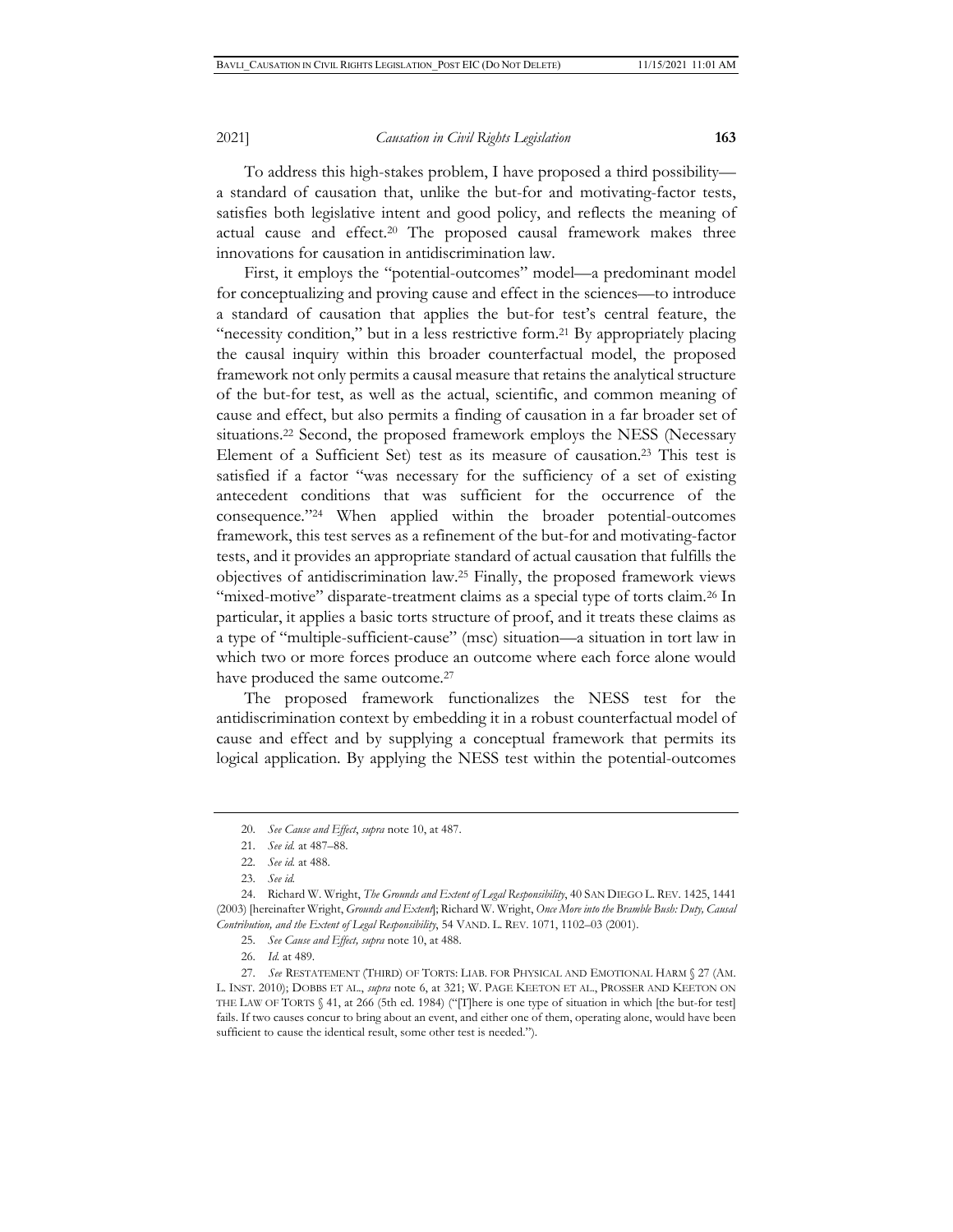model, the proposed approach in a sense fortifies the NESS test and permits its application as an ideal standard of causation in antidiscrimination law.28

In this Article, I operationalize the proposed framework by encapsulating it in a simple test—which I call the "fortified NESS" test, or "FNESS"—for courts and legislatures to apply as a uniform and effective standard of causation in all disparate-treatment cases. I show that, combined with the conceptual framework provided by the potential-outcomes model, the NESS test can serve as a logical standard that avoids the substantial problems associated with the but-for and motivating-factor tests. I then apply this standard to propose legislation. In particular, I argue that, although courts can and arguably should apply the proposed FNESS standard under the current antidiscrimination statutes, in light of FNESS and the substantial inadequacies of the but-for and motivating-factor tests, it is insufficient for legislatures to leave the causal standard in these statutes open to judicial interpretation. I therefore apply the FNESS formulation to propose concrete amendments to the nation's civil rights statutes in line with this standard, and I demonstrate why these amendments are necessary and how they allow courts to uphold the critical aims of antidiscrimination law.

In Part I, I provide a brief overview of the state of disarray surrounding causation in disparate-treatment cases, and I discuss explicitly the inadequacies of the but-for and motivating-factor tests. In Part II, I formulate the FNESS standard, and I show how it applies as an effective standard of causation in antidiscrimination law, and disparate-treatment cases in particular. Then, I apply this formulation to propose concrete amendments to Title VII,29 the Age Discrimination in Employment Act (ADEA),<sup>30</sup> the Americans with Disabilities Act  $(ADA)$ ,<sup>31</sup> the Civil Rights Act of 1866,<sup>32</sup> and other antidiscrimination statutes. In Part III, I discuss implications of the proposed standard and amendments. In particular, I discuss judicial interpretation of causal language in antidiscrimination statutes, and I explain why the proposed amendments are necessary and how they restore logic and effectiveness in antidiscrimination law.

<sup>28.</sup> The proposed approach also promotes its application as an ideal standard of causation in tort law more broadly.

<sup>29. 42</sup> U.S.C. § 2000e-2.

<sup>30. 29</sup> U.S.C. § 623.

<sup>31. 42</sup> U.S.C. § 12112.

<sup>32.</sup> *Id.* § 1981.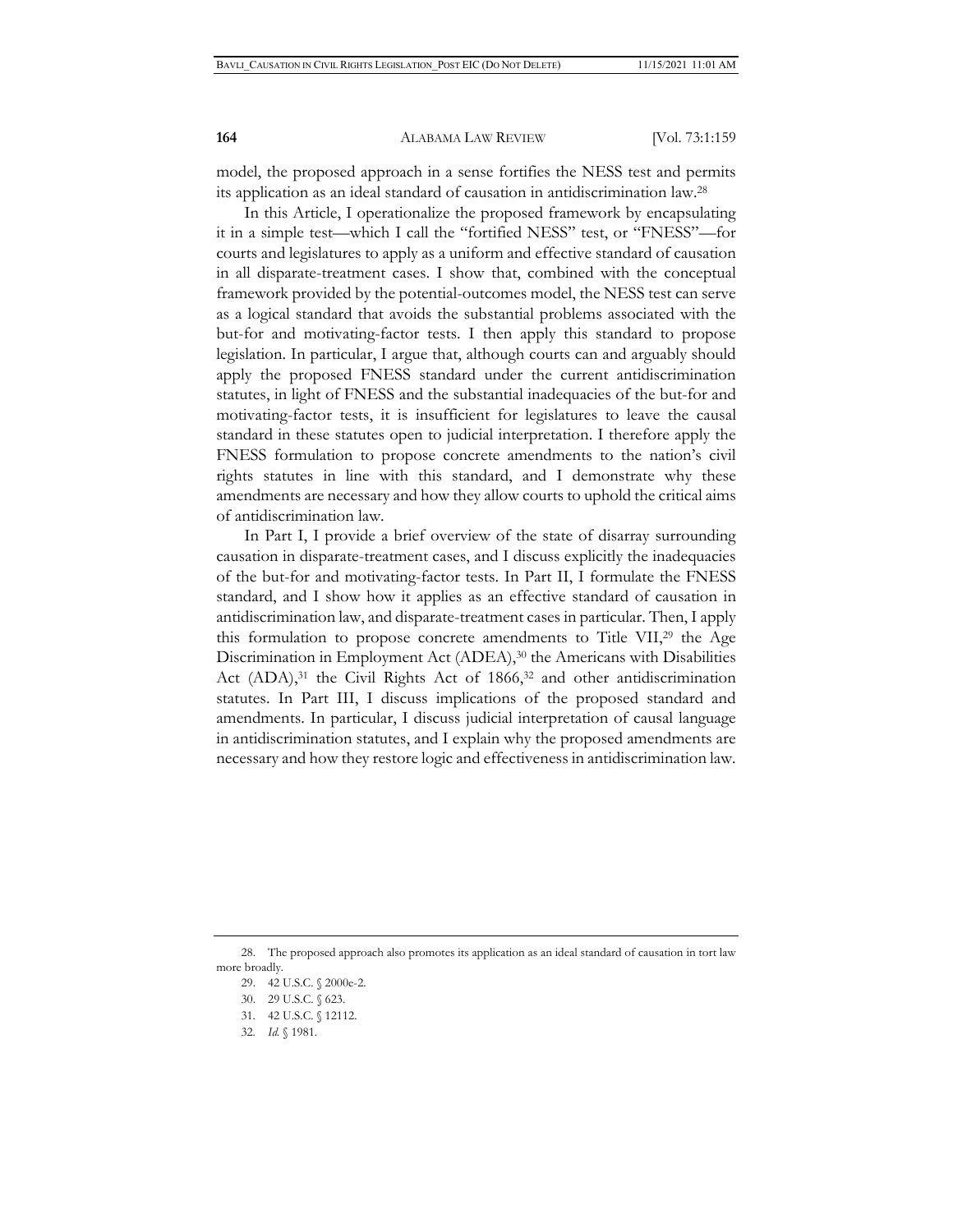#### I. CAUSATION IN DISPARATE-TREATMENT CASES

## A. *Current Standards*

Title VII of the Civil Rights Act of 1964 forbids discrimination "because of [an] individual's race, color, religion, sex, or national origin."33 To establish a claim, a plaintiff must prove a causal link between the defendant's discriminatory conduct and the alleged adverse employment decision.<sup>34</sup> However, this can be extraordinarily difficult under the but-for test. After all, employment decisions are complex and frequently involve multiple factors, some of which may be legitimate and sufficient for the adverse decision. Moreover, regardless of whether an employer was in fact motivated by a legitimate purpose, it is frequently easy for an employer to contrive a legitimate purpose for the adverse decision.35

For these reasons, Title VII involves a complicated proof scheme surrounding the issue of causation. In *McDonnell Douglas Corp. v. Green*, the Supreme Court held that to establish a prima facie discrimination claim under Title VII, the plaintiff must show:

(i) that he belongs to a racial minority; (ii) that he applied and was qualified for a job for which the employer was seeking applicants; (iii) that, despite his qualifications, he was rejected; and (iv) that, after his rejection, the position remained open and the employer continued to seek applicants from persons of complainant's qualifications.36

Upon such a showing, under *McDonnell Douglas*, "[t]he burden then must shift to the employer to articulate some legitimate, nondiscriminatory reason for the employee's rejection."37 Then, the plaintiff "must . . . be afforded a fair opportunity to show that [the employer's] stated reason for [the plaintiff's] rejection was in fact pretext"—"that the presumptively valid reasons for his rejection were in fact a coverup for a racially discriminatory decision."38

In 1989, in *Price Waterhouse v. Hopkins*, the Supreme Court again addressed the meaning of Title VII's causation requirement, and particularly its "because of" language.39 Six Justices agreed (although not in a majority opinion) on a burden-shifting proof scheme that involved (1) a plaintiff proving his or her claim by showing that "one of the prohibited traits was a 'motivating' or 'substantial' factor in the employer's decision," followed by (2) a defendant

<sup>33.</sup> *Id.* § 2000e-2(a).

<sup>34.</sup> *See* Univ. of Tex. Sw. Med. Ctr. v. Nassar, 570 U.S. 338, 342 (2013).

<sup>35.</sup> *See Cause and Effect*, *supra* note 10, at 486.

<sup>36. 411</sup> U.S. 792, 802 (1973).

<sup>37.</sup> *Id.*

<sup>38.</sup> *Id.* at 804–05.

<sup>39. 490</sup> U.S. 228, 239–47 (1989) (plurality opinion); *Nassar*, 570 U.S. at 348.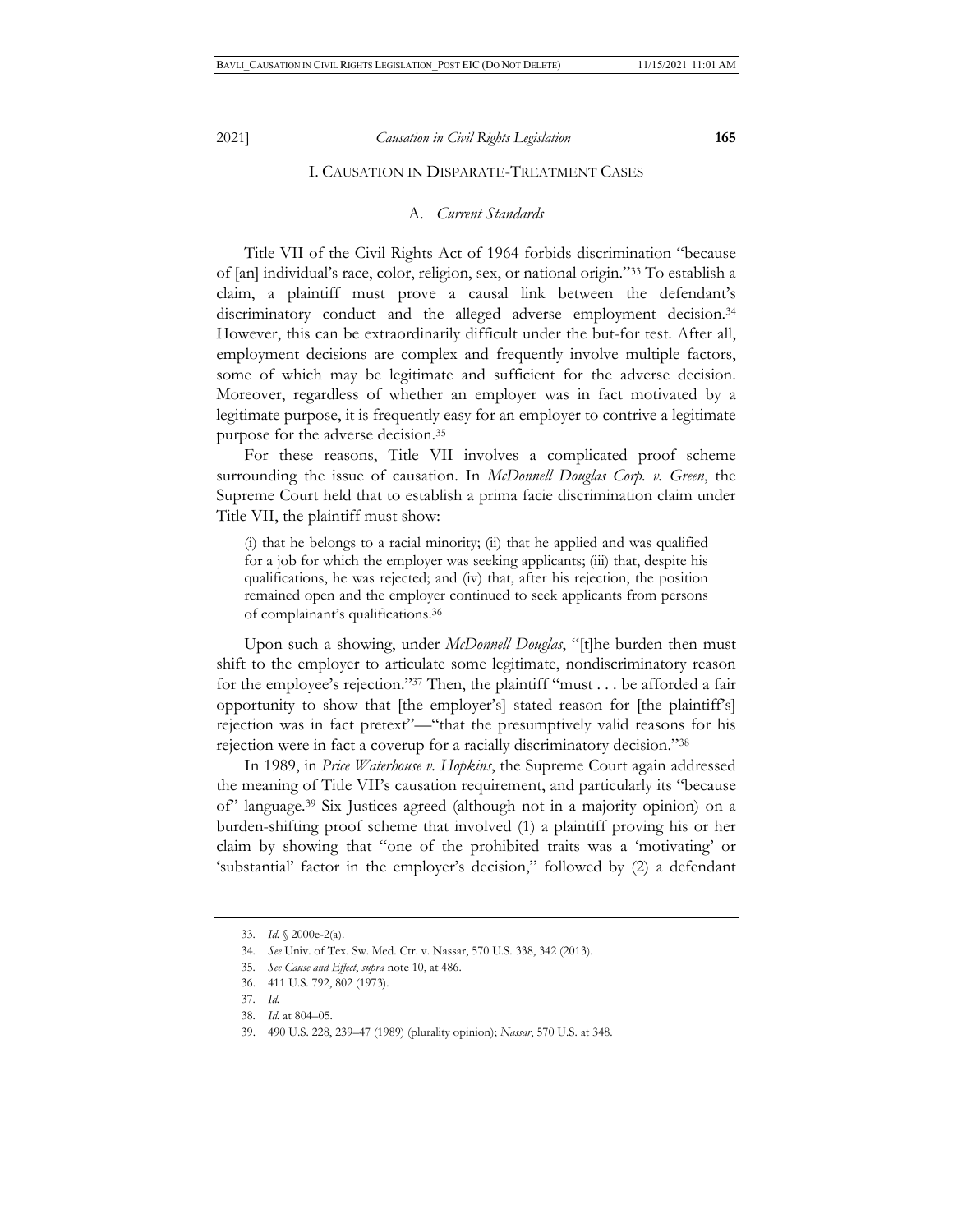"prov[ing] that it would have taken the same employment action in the absence of all discriminatory animus"—i.e., "that a discriminatory motive was not the but-for cause of the adverse employment action."40

Shortly after *Price Waterhouse*, "Congress passed the Civil Rights Act of 1991."41 "This statute . . . codified the burden-shifting and lessened-causation framework of *Price Waterhouse* in part but also rejected it to a substantial degree."42 The statute provides that "[a]n unlawful employment practice is established when the complaining party demonstrates that race, color, religion, sex, or national origin was a motivating factor for any employment practice, even though other factors also motivated the practice."43 But it also "abrogated a portion of *Price Waterhouse*'s framework by removing the employer's ability to defeat liability once a plaintiff proved the existence of an impermissible motivating factor."44 At the same time, however, the statute provides that if "[the employer] demonstrates that [it] would have taken the same action in the absence of the impermissible motivating factor," the plaintiff may obtain "declaratory relief, injunctive relief . . . and [limited] attorney's fees and costs" but not "damages or . . . an order requiring any admission, reinstatement, hiring, promotion, or payment . . . ."45 In summary, a plaintiff who proves discrimination under the motivating-factor test but not under the but-for test "could obtain declaratory relief, attorney's fees and costs, and some forms of injunctive relief" but could not obtain "monetary damages [or] a reinstatement order."46

The Civil Rights Act of 1991 therefore explicitly incorporates the motivating-factor test as an alternative to proving but-for causation. However, the statute arguably also renders claims under the motivating-factor test relatively ineffective (with respect to the deterrence and fairness<sup>47</sup> objectives of the statute) because it disallows damages and remedial injunctive relief for claims established only under this standard.48

The Supreme Court again addressed the meaning of causation in disparatetreatment claims in 2009, in *Gross v. FBL Financial Services, Inc.*, 49 and again in

<sup>40.</sup> *Nassar*, 570 U.S. at 348 (citing *Price Waterhouse*, 490 U.S. at 258 (plurality opinion); *id.* at 259–60 (White J., concurring); *id.* at 276–77 (O'Connor, J., concurring)).

<sup>41.</sup> *Id.*

<sup>42.</sup> *Id.*

<sup>43.</sup> *Id.* at 348–49 (internal quotation marks omitted) (quoting 42 U.S.C. § 2000e-2(m)).

<sup>44.</sup> *Id.* at 349.

 <sup>45.</sup> *Id.* (alterations in original) (quoting 42 U.S.C. § 2000e-5(g)(2)(B)).

<sup>46.</sup> *Id*.

<sup>47.</sup> Throughout this Article, I use the term "fairness" to include compensation and other remedial goals of the antidiscrimination statutes.

 <sup>48.</sup> Importantly, if a plaintiff establishes a claim under the motivating-factor test and the employer is unable to show that "[it] would have taken the same action in the absence of the impermissible motivating factor," then the plaintiff is not excluded from recovering damages and remedial injunctive relief under the statute. *Nassar*, 570 U.S. at 349 (alterations in original) (quoting 42 U.S.C. § 2000e-5(g)(2)(B)).

<sup>49. 557</sup> U.S. 167 (2009).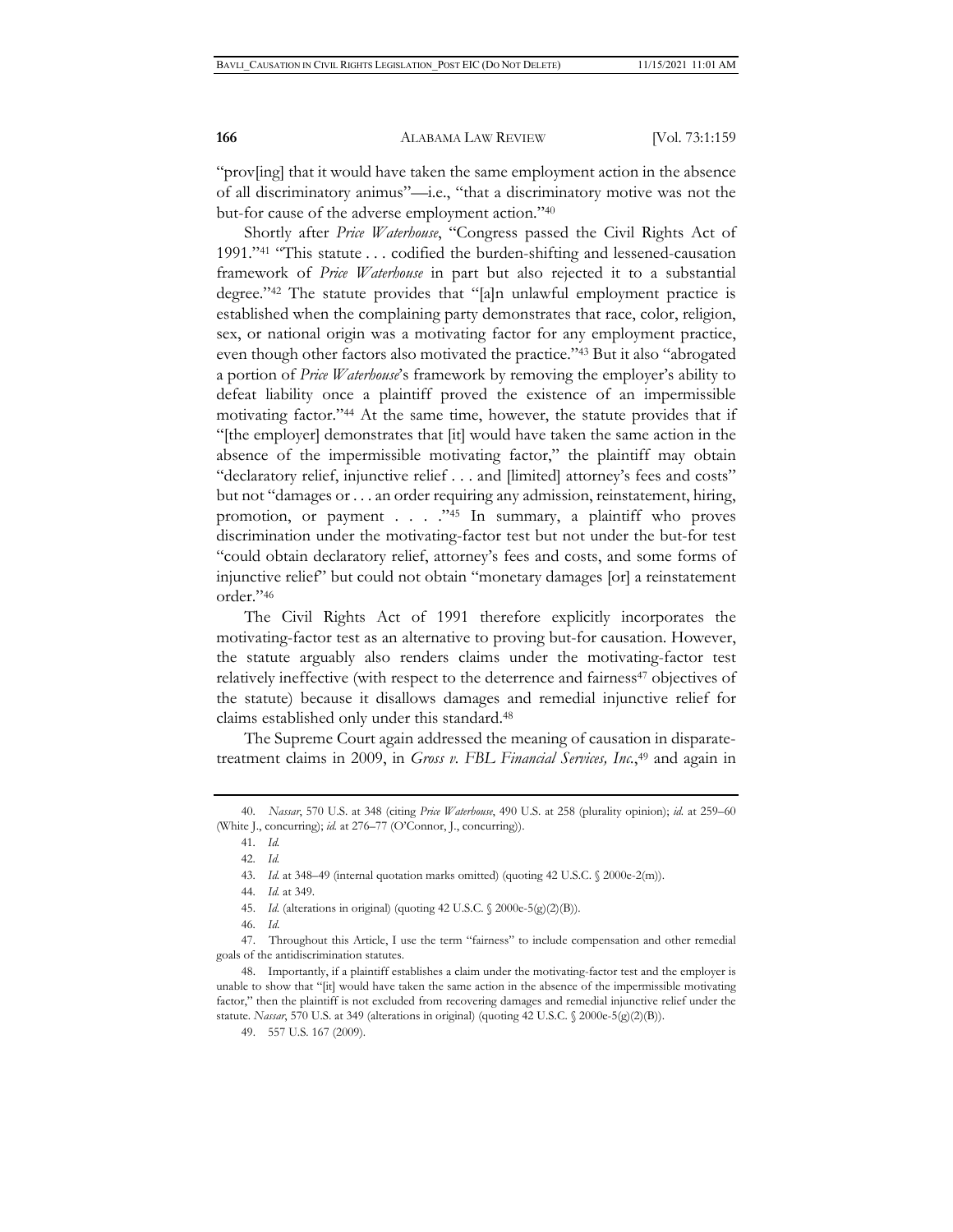2013, in *University of Texas Southwestern Medical Center v. Nassar*. 50 In *Gross*, the Supreme Court interpreted causal language in the ADEA, which forbids discrimination "because of [an] individual's age."51 The Court held that "[t]he words 'because of' mean 'by reason of: on account of," and that "the ordinary meaning of the ADEA's requirement that an employer took adverse action 'because of' age is that age was the 'reason' that the employer decided to act."52 The Court thus rejected arguments in favor of applying Title VII's burdenshifting framework, holding that "[t]o establish a disparate-treatment claim under the plain language of the ADEA, . . . a plaintiff must prove that age was the 'but-for' cause of the employer's adverse decision."53

In *Nassar*, the Supreme Court interpreted causal language in Title VII's antiretaliation provision, which forbids retaliation against an employee "because" he has challenged or assisted in challenging a discriminatory employment practice under Title VII.54 The Court once again interpreted the language of the statute at issue, and specifically the term "because," to require a but-for standard.55 In arriving at its conclusion, the Court analyzed principles of causation in the broader torts context and examined Supreme Court precedent regarding causation and the meaning of causal terms such as "because of."56 It ultimately held that a plaintiff seeking to prove a Title VII retaliation claim must prove "that the desire to retaliate was the but-for cause of the challenged employment action."57

In two separate decisions in 2020, the Supreme Court again turned its attention to the issue of causation in disparate-treatment claims.58 In *Comcast Corp. v. National Ass'n of African American-Owned Media*, Entertainment Studios Network and the National Association of African American-Owned Media brought an action against Comcast under 42 U.S.C. § 1981 for discrimination based on race in "mak[ing] and enforc[ing] contracts."59 In response, Comcast "offered legitimate business reasons" for its adverse contractual decisions.<sup>60</sup>

55. *See Nassar*, 570 U.S. at 352.

57. *Id.* at 352.

58. *See* Comcast Corp. v. Nat'l Ass'n of Afr. Am.-Owned Media, 140 S. Ct. 1009 (2020); Babb v. Wilkie, 140 S. Ct. 1168 (2020); *see also* Bostock v. Clayton Cnty., 140 S. Ct. 1731 (2020).

59. 140 S. Ct. at 1013 (quoting 42 U.S.C. § 1981).

60. *Id*.

<sup>50. 570</sup> U.S. 338.

<sup>51. 29</sup> U.S.C. § 623(a).

<sup>52.</sup> *Gross*, 557 U.S. at 176 (quoting 1 WEBSTER'S THIRD NEW INTERNATIONAL DICTIONARY 194  $(1966)$ ).

<sup>53.</sup> *Id.*

<sup>54.</sup> *Nassar*, 570 U.S. at 352; *see also* 42 U.S.C. § 2000e-3(a) (prohibiting retaliation against an employee "because he has opposed any practice made an unlawful employment practice by this subchapter, or because he has made a charge, testified, assisted, or participated in any manner in an investigation, proceeding, or hearing under this subchapter").

<sup>56.</sup> *Id.* at 346–52.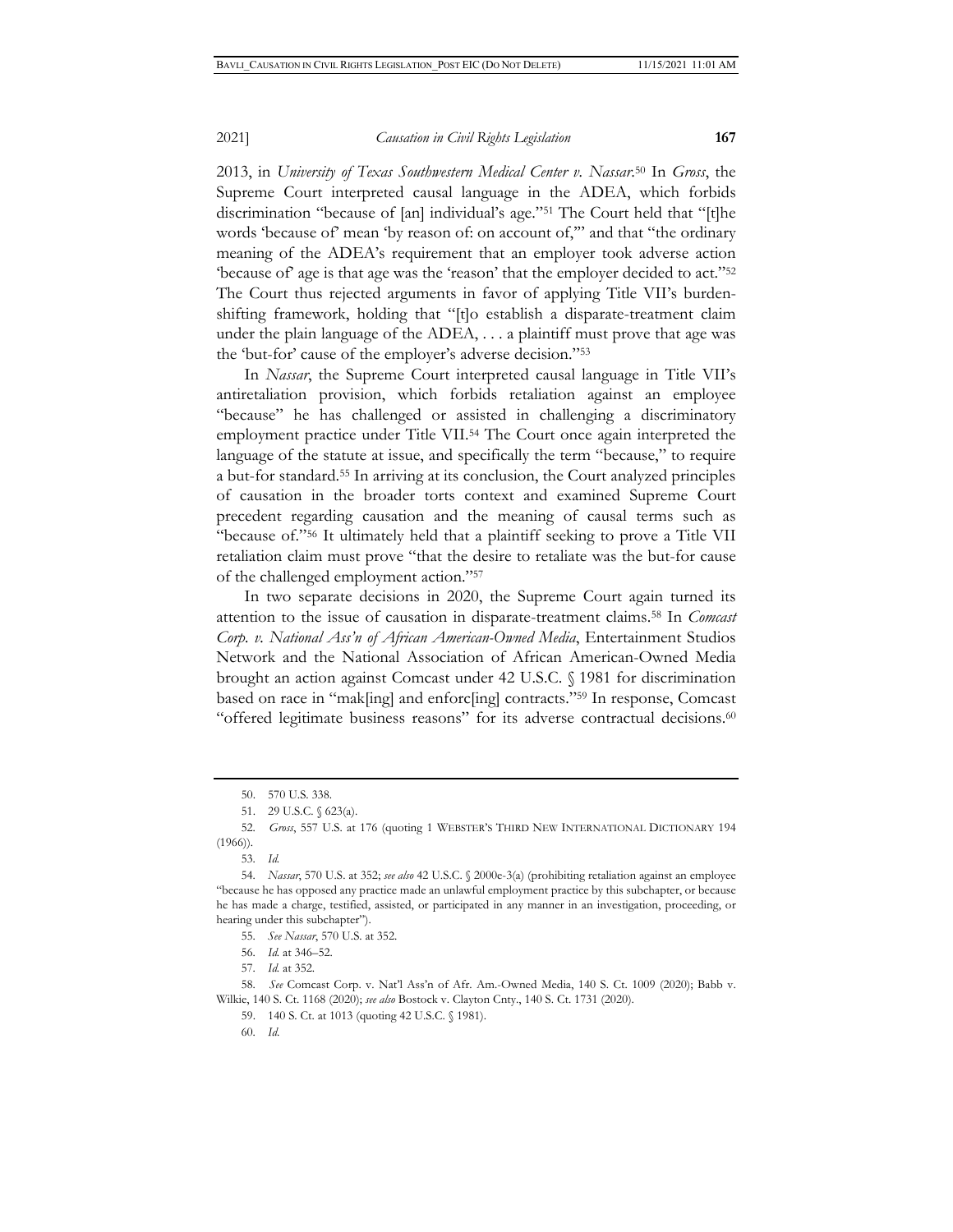The Supreme Court held unanimously that § 1981 requires a plaintiff to prove that discrimination was a but-for cause of the alleged adverse outcome.<sup>61</sup>

The Court's decision begins by clearly stating the ironclad requirement of causation and its meaning: "Few legal principles are better established than the rule requiring a plaintiff to establish causation. In the law of torts, this usually means a plaintiff must first plead and then prove that its injury would not have occurred 'but for' the defendant's unlawful conduct."62 The Court applied wellestablished Supreme Court precedent and held that "[t]his ancient and simple 'but for' common law causation test . . . supplies the 'default' or 'background' rule against which Congress is normally presumed to have legislated when creating its own new causes of action," and that "[n]ormally, too, the essential elements of a claim remain constant through the life of a lawsuit."63 As in earlier cases, the Court analyzed the meaning of causal terms such as "because of," "on the basis of," and "on account of," as well as precedent regarding causation, and ruled that these terms imply a but-for standard.64

The decision in *Comcast* can be contrasted with the Supreme Court's decision in *Babb v. Wilkie*, which the Court handed down only a few weeks later.65 In *Babb*, a clinical pharmacist brought an action against her employer, the Department of Veterans Affairs Medical Center (VA), under 29 U.S.C. § 633a(a), the federal-sector provision of the ADEA, for age-based discrimination.66 In this case, as in *Comcast*, the defendant "offered nondiscriminatory reasons for the challenged actions."67 In contrast to *Comcast*, however, the Court held that "age need not be a but-for cause of an employment decision in order for there to be a violation of  $\S$  633a(a).<sup>768</sup> Contrary to *Comcast*, the Court held that the relevant language of § 633a(a) that "[a]ll personnel actions affecting employees or applicants for employment who are at least 40 years of age . . . shall be made free from any discrimination based on age"—implies a standard more in line with the motivating-factor test.69 In particular, the Court held that "[t]he plain meaning of the critical statutory language ('made free from any discrimination based on age') demands that personnel actions be untainted by any consideration of age."70

Thus, according to the Court, under  $\S$  633a(a), "age need not be a but-for cause of an employment decision in order for there to be a violation of [the

67. *Id.* at 1171–72.

<sup>61.</sup> *See id.* at 1013–16.

<sup>62.</sup> *Id.* at 1013.

<sup>63.</sup> *Id.* at 1014 (quoting Univ. of Tex. Sw. Med. Ctr. v. Nassar, 570 U.S. 338, 346–47 (2013)).

<sup>64.</sup> *See id.* at 1014–16.

<sup>65.</sup> Babb v. Wilkie, 140 S. Ct. 1168 (2020).

<sup>66.</sup> *Id.* at 1171.

<sup>68.</sup> *Id.* at 1172.

<sup>69.</sup> *Id.* at 1172–74 (internal quotation marks omitted) (quoting 29 U.S.C. § 633a(a)).

<sup>70.</sup> *Id.* at 1171 (quoting 29 U.S.C. § 633a(a)).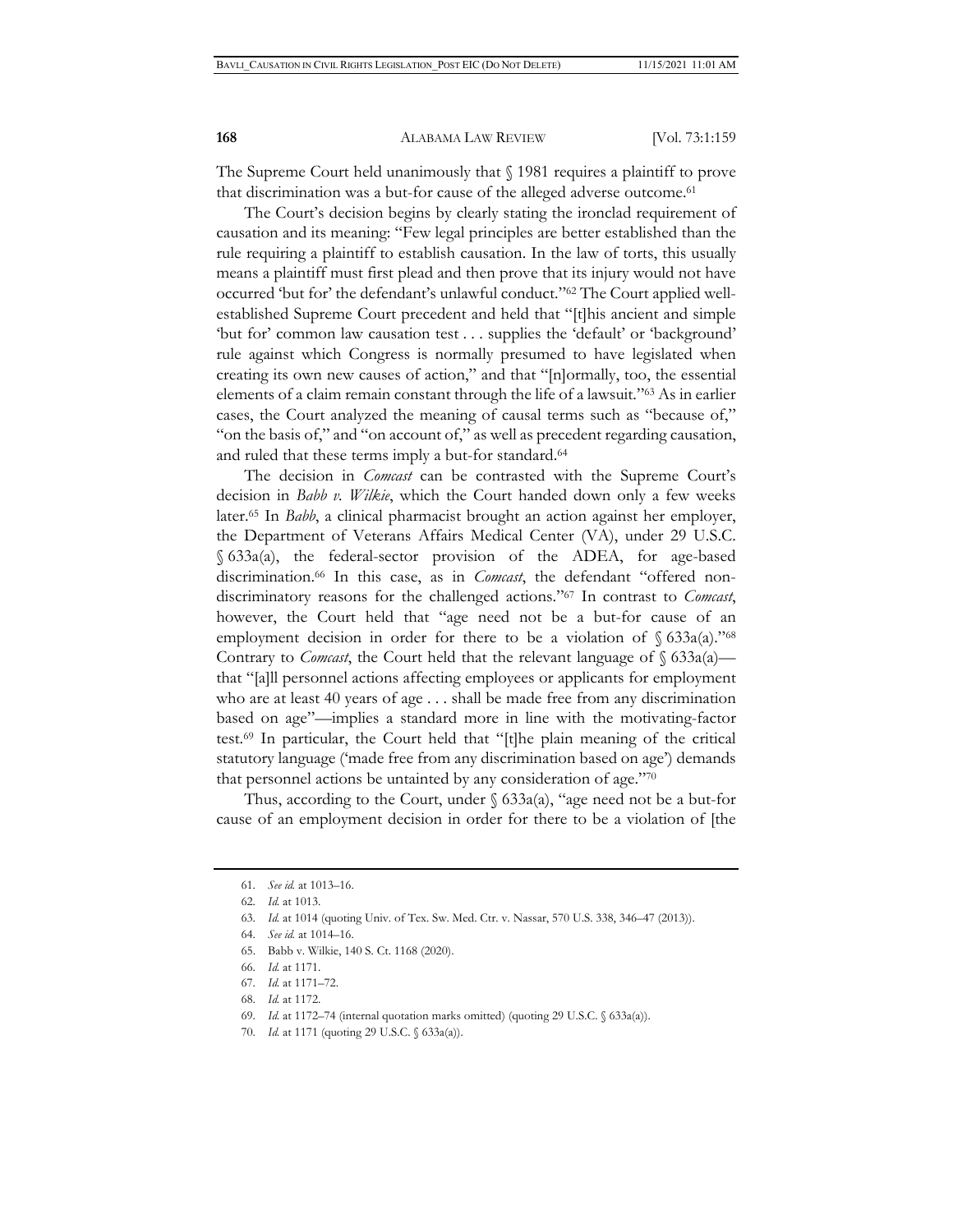statute]."71 Instead, the Court applied an "any-consideration" standard that seems to be a form of the motivating-factor test and permits a finding of liability even if age, although considered, made no difference (in a but-for sense) in the employment decision.72

At the same time, however, the Court placed severe limits on the relief available to a plaintiff who is able to prove her case under the any-consideration test but not the but-for test. The Court reaffirmed "that but-for causation is important in determining [an] appropriate remedy," and that "[i]t is bedrock law that 'requested relief' must 'redress the alleged injury.'"73 The Court then held that "plaintiffs who demonstrate only that they were subjected to unequal consideration cannot obtain reinstatement, backpay, compensatory damages, or other forms of relief related to the end result of an employment decision."74 According to the Court, "To obtain such remedies, these plaintiffs must show that age discrimination was a but-for cause of the employment outcome."75

One interpretation of the Court's decision in *Babb* (and decisions in other disparate-treatment cases) is this: Due to the circumstances surrounding disparate-treatment claims—and specifically, the difficulty of proving but-for causation and the under-effectiveness of a statute that would require a plaintiff to meet this standard—it is plausible, based on the "free from any discrimination" language of § 633a(a), that Congress did not intend for the butfor standard to apply, notwithstanding the ironclad principle requiring a plaintiff to prove causation. However, because proof of causation is central to a claim, and because the Court could not, based on the most strongly rooted principles of law, award damages for injury that was not caused by the alleged misconduct, a plaintiff could establish liability and "seek injunctive or other forward-looking relief" but could not obtain damages or "other forms of relief related to the end result of an employment decision."76

Therefore, as with Title VII claims, based on the language of  $\S$  633a(a), a plaintiff can rely on a form of the motivating-factor test as an alternative to proving but-for causation. But, once again, the statute is arguably rendered ineffective under the motivating-factor test because, pursuant to the Supreme Court's interpretation, it disallows damages and remedial injunctive relief for claims established under this standard.

<sup>71.</sup> *Id.* at 1172.

<sup>72.</sup> *See id.* at 1174; *see also id.* at 1179 (Thomas, J., dissenting) (criticizing "[t]his novel 'any consideration' standard").

<sup>73.</sup> *Id.* at 1177 (quoting Steel Co. v. Citizens for Better Env't, 523 U.S. 83, 103 (1998)); *see also* Comcast Corp. v. Nat'l Ass'n of Afr. Am.-Owned Media, 140 S. Ct. 1009, 1014 (2020) ("It is 'textbook tort law' that a plaintiff seeking redress for a defendant's legal wrong typically must prove but-for causation." (quoting Univ. of Tex. Sw. Med. Ctr. v. Nassar, 570 U.S. 338, 347 (2013))).

<sup>74.</sup> *Babb*, 140 S. Ct. at 1177–78.

<sup>75.</sup> *Id.* at 1177–78.

<sup>76.</sup> *Id.*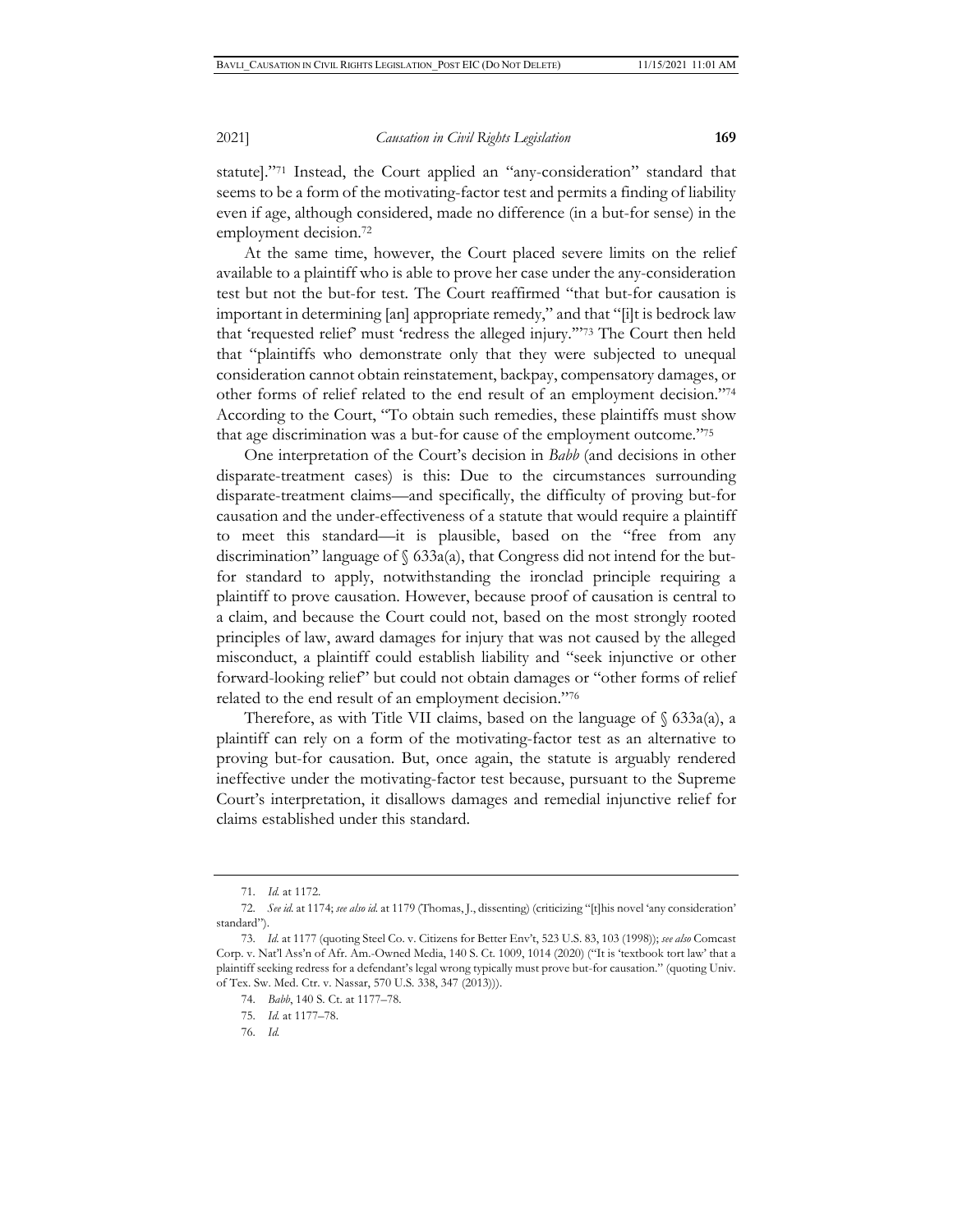The *Comcast* and *Babb* decisions follow a long line of Supreme Court decisions regarding causation in disparate-treatment claims. Unfortunately, these decisions, like earlier ones, provide neither clarity nor satisfying results. In this Part, I focused on a few Supreme Court decisions surrounding particular antidiscrimination statutes. However, it is important to realize that the frequency with which the issue of causation in disparate-treatment claims is addressed by the Supreme Court is indicative of the difficulty of the issue, the state of disarray in law surrounding the issue, and the pressing need for an improved standard. Moreover, the state of confusion, instability, and ineffectiveness that surrounds the statutes discussed extends beyond these statutes to other federal statutes—such as the ADA—as well as to state antidiscrimination laws.77

The discussion above suggests a few important takeaways:

- (1)The law surrounding standards of causation in antidiscrimination law and disparate-treatment cases in particular—is in a state of disarray. It is complex, inconsistent, and ineffective, and courts have struggled immensely to resolve the underlying inadequacies in existing standards of causation.
- (2)The Supreme Court and lower courts determine causal standards based on the language of each individual antidiscrimination statute. Combined with a choice between two inadequate causal standards, this has resulted in a variety of standards across statutes, even if the aims and policies underlying the statutes are the same.
- (3)Courts and legislatures are reluctant to allow plaintiffs to rely on the motivating-factor test (and derivative tests, such as *Babb*'s anyconsideration test) as an alternative to the but-for test, and when they permit a plaintiff to rely solely on the motivating-factor test, they generally place severe limits on the relief that is available to such a plaintiff. In particular, they generally disallow damages and remedial injunctive relief.78
- (4)The 2020 Supreme Court decisions in *Comcast* and *Babb* are indicative of the broader problem. The Supreme Court and lower courts continue to struggle with the inadequacies of the but-for and motivating-factor tests—but to no avail. As in previous cases, the Court analyzed the language of the statutes in the respective cases and determined two *distinct* standards of causation in these cases.
- (5)Like previous decisions regarding causation in antidiscrimination law, the decisions in *Comcast* and *Babb* employ complex logic (e.g., "age must

<sup>77.</sup> *See* 42 U.S.C. § 12112(a) (prohibiting discrimination against "individual[s] on the basis of disability in regard to job application procedures, the hiring, advancement, or discharge of employees, employee compensation, job training, and other terms, conditions, and privileges of employment"); *see also, e.g.*, LINDEMANN ET AL., *supra* note 18 (discussing causation standards in ADA claims).

 <sup>78.</sup> *See supra* notes 41–48, 65–76, and accompanying text.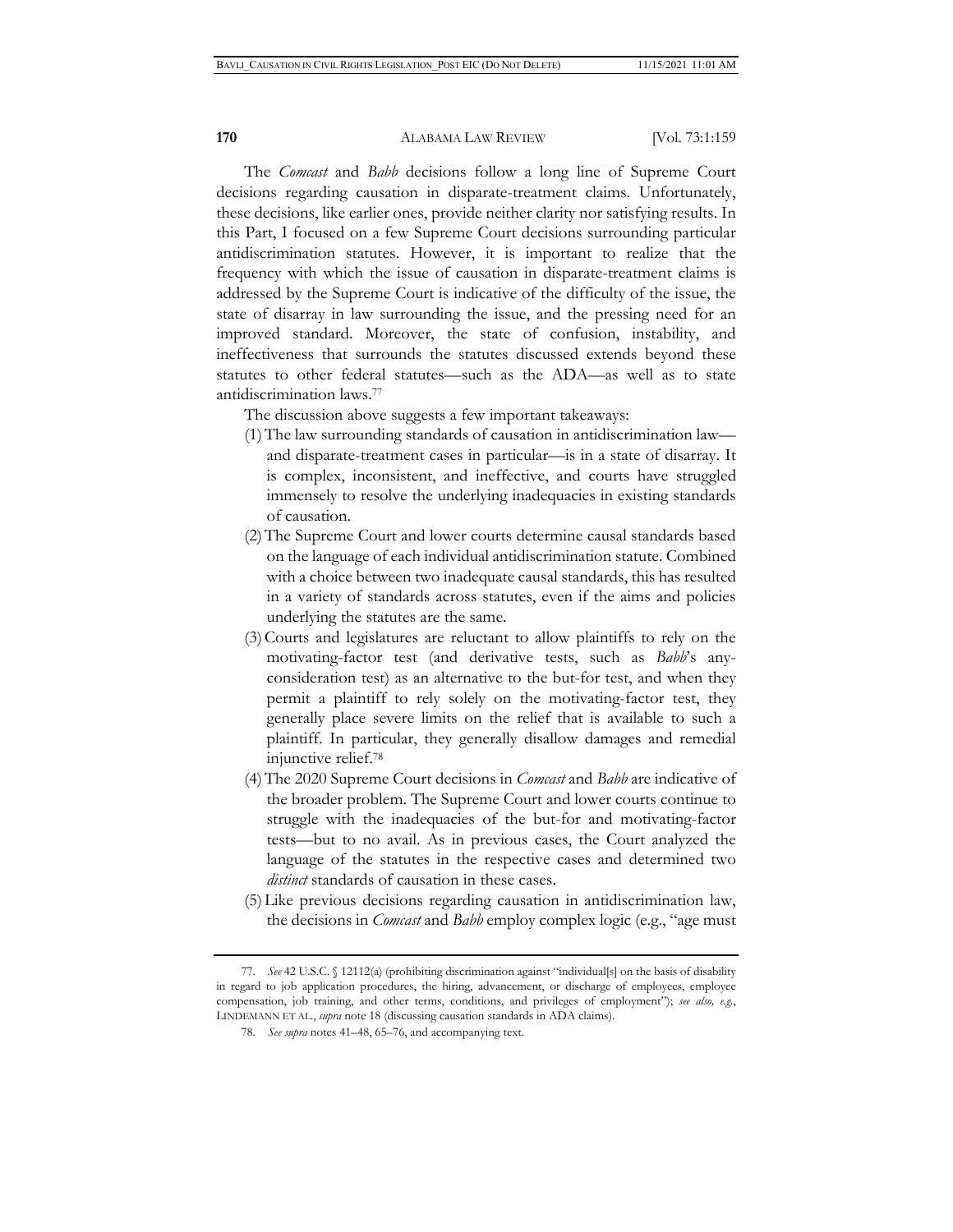be a but-for cause of discrimination—that is, of differential treatment but not necessarily a but-for cause of a personnel action itself"79) and result in unsatisfying standards—with the Court holding in one case that a discriminatory defendant could avoid liability as long as the discrimination is accompanied by a sufficient nondiscriminatory factor, and the Court holding in the other case that a plaintiff may establish a claim in such circumstances but obtain no damages or remedial injunctive relief as a result.80

### *B. The Inadequacy of the But-For Test and the Motivating-Factor Test*

The primary objectives of the antidiscrimination statutes are deterrence and fairness. As Justice O'Connor stated in her concurring opinion in *Price Waterhouse v. Hopkins*:

Like the common law of torts, the statutory employment "tort" created by Title VII has two basic purposes. The first is to deter conduct which has been identified as contrary to public policy and harmful to society as a whole. As we have noted in the past, the award of backpay to a Title VII plaintiff provides "the spur or catalyst which causes employers and unions to selfexamine and to self-evaluate their employment practices and to endeavor to eliminate, so far as possible, the last vestiges" of discrimination in employment. The second goal of Title VII is "to make persons whole for injuries suffered on account of unlawful employment discrimination."81

Additionally, causation must reflect actual cause and effect. Whether understood as a fundamental component of the fairness and deterrence objectives of antidiscrimination law or as a standalone principle, it is an ironclad requirement of tort law that a plaintiff must prove a causal connection between the defendant's misconduct and the harm to the plaintiff, and that this connection must reflect cause and effect in the common and scientific sense of the term.82 As the Supreme Court stated in the first sentence of *Comcast*, "Few

<sup>79.</sup> *Babb*, 140 S. Ct. at 1173.

<sup>80.</sup> *See supra* notes 58–76 and accompanying text.

<sup>81. 490</sup> U.S. 228, 264–65 (1989) (O'Connor, J., concurring) (citation omitted) (quoting Albemarle Paper Co. v. Moody, 422 U.S. 405, 417–18 (1975)); *see supra* note 47.

<sup>82.</sup> *See* Univ. of Tex. Sw. Med. Ctr. v. Nassar, 570 U.S. 338, 342 (2013) ("When the law grants persons the right to compensation for injury from wrongful conduct, there must be some demonstrated connection, some link, between the injury sustained and the wrong alleged. The requisite relation between prohibited conduct and compensable injury is governed by the principles of causation . . . ."); James E. Viator, Note, *When Cause-in-Fact Is More than a Fact: The Malone-Green Debate on the Role of Policy in Determining Factual Causation in Tort Law*, 44 LA. L. REV. 1519, 1526–27 (1984) ("A common belief . . . is that policy considerations have no role to play in the determination of cause-in-fact, 'because no policy can be strong enough to warrant the imposition of liability for loss to which the defendant's conduct has not *in fact* contributed.'" (quoting JOHN G. FLEMING, THE LAW OF TORTS 170 (6th ed. 1983))); *see also* James A. Macleod, *Ordinary Causation: A Study in Experimental Statutory Interpretation*, 94 IND. L.J. 957, 958–61, 966–85 (2019).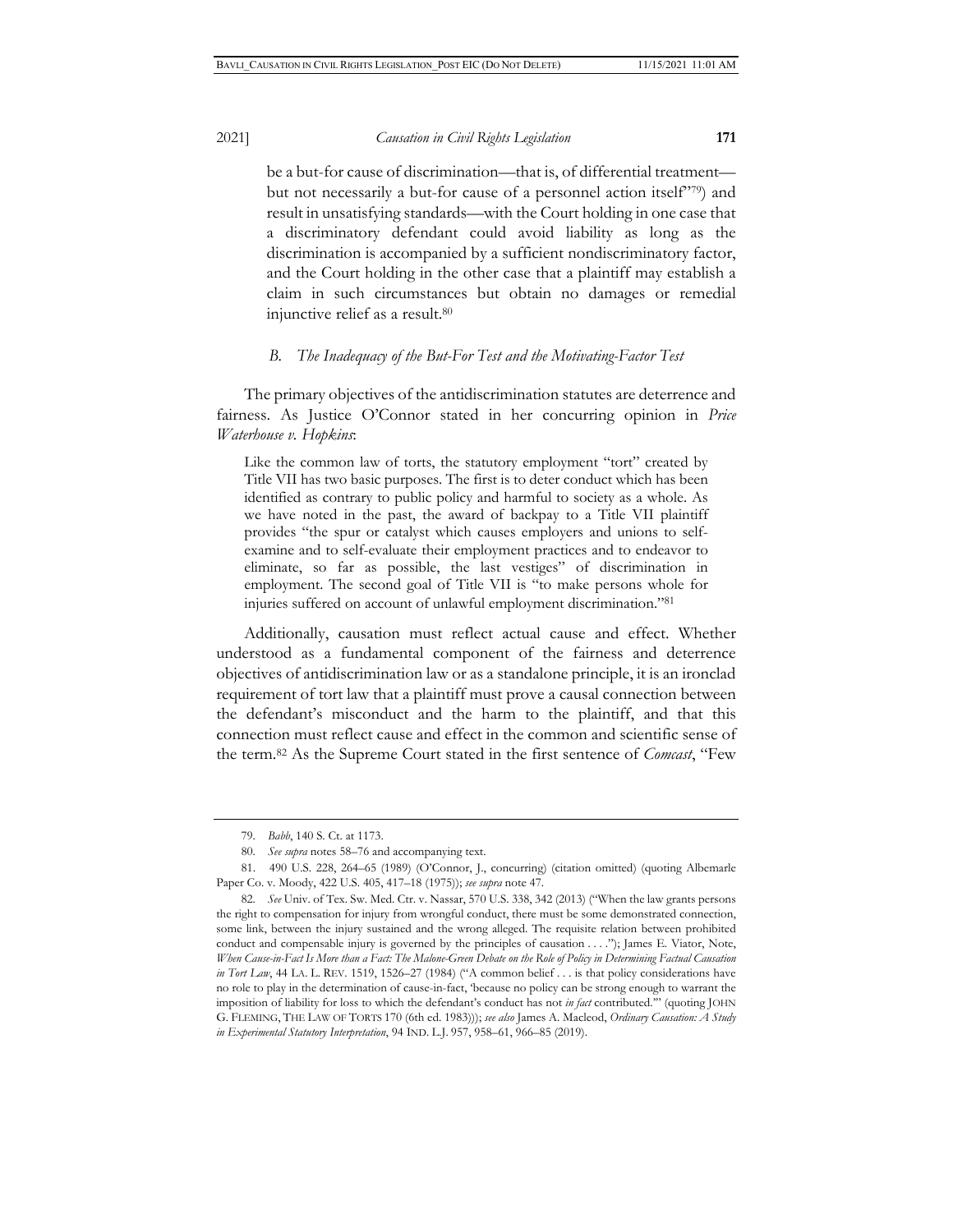legal principles are better established than the rule requiring a plaintiff to establish causation."83

The but-for test satisfies this foundational principle of law. Moreover, it comports with intuition and good policy in a very high proportion of cases in tort law (and law generally). But the but-for test is too stringent, and this weakness is brought to the fore in disparate-treatment cases. It is well-accepted that in msc situations, "the but-for test denies the existence of cause in fact while everything in human experience and intuition cries out that cause in fact was present."84 In disparate-treatment cases—a special type of msc situation the but-for test frequently precludes a finding of liability. First, it prevents a finding of liability definitionally when there is a sufficient legitimate purpose for an adverse outcome, even when the defendant's discrimination alone would have been sufficient for the same outcome.<sup>85</sup> Second, it also prevents findings of liability evidentiarily because it is difficult to prove an employer's true motivations for an employment decision, and it is easy for an employer to invent a sufficient nondiscriminatory reason for an adverse decision—even when discrimination was the true cause of the decision.<sup>86</sup>

As in other msc situations, the but-for test is inadequate as applied to disparate-treatment claims. As one prominent torts treatise states: "[T]here is one type of situation in which [the but-for test] fails. If two causes concur to bring about an event, and either one of them, operating alone, would have been sufficient to cause the identical result, some other test is needed."87 It is wellaccepted that—in the words of another leading torts treatise—"[t]he but-for test in such cases leads to a result that is almost always condemned as violating both an intuitive sense of causation and good legal policy."88

Most significantly, the but-for test yields outcomes that are contrary to the policy objectives of the antidiscrimination statutes. As Justice O'Connor remarked:

There is no doubt that Congress considered reliance on gender or race in making employment decisions an evil in itself. . . . Reliance on such factors is exactly what the threat of Title VII liability was meant to deter. While the main concern of the statute was with employment opportunity, Congress was certainly not blind to the stigmatic harm which comes from being evaluated by a process which treats one as an inferior by reason of one's race or sex. This Court's decisions under the Equal Protection Clause have long recognized that whatever the final outcome of a decisional process, the inclusion of race or sex as a consideration within it harms both society and

<sup>83.</sup> Comcast Corp. v. Nat'l Ass'n of Afr. Am.-Owned Media, 140 S. Ct. 1009, 1013 (2020).

<sup>84.</sup> David W. Robertson, *The Common Sense of Cause in Fact*, 75 TEX. L. REV. 1765, 1777 (1997); *see also*  Macleod, *supra* note 82, at 961, 991–1012.

<sup>85.</sup> *See Cause and Effect*, *supra* note 10, at 485–86.

<sup>86.</sup> *Id.*

<sup>87.</sup> KEETON ET AL., *supra* note 27, at 266 (discussing msc situations).

<sup>88.</sup> DOBBS ET AL., *supra* note 6, at 321.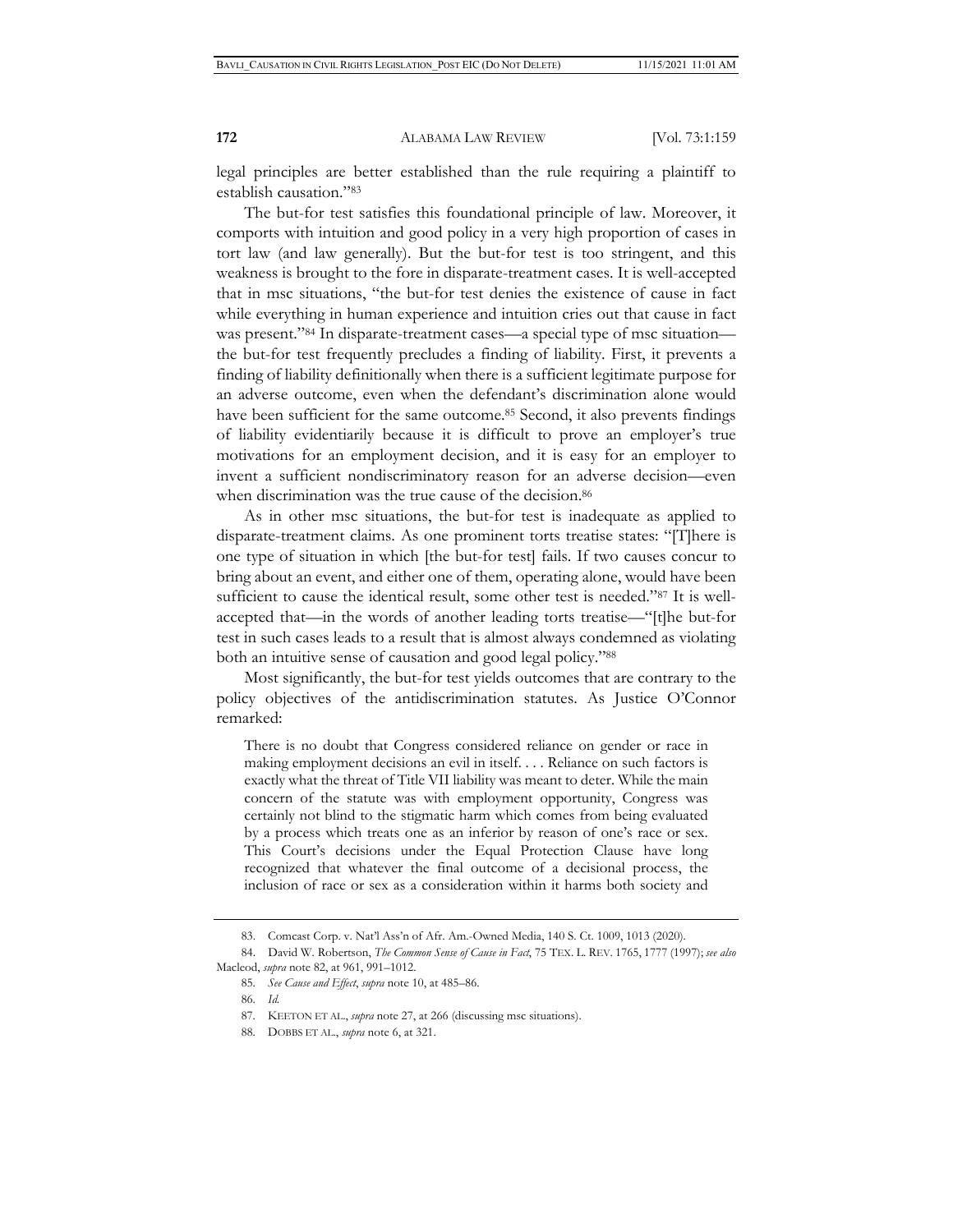the individual. At the same time, Congress clearly conditioned legal liability on a determination that the consideration of an illegitimate factor *caused* a tangible employment injury of some kind.89

The but-for test under-deters and under-compensates. It requires a finding of no liability when discrimination is accompanied by a sufficient legitimate purpose, and it permits a finding of no liability in a wide range of cases in which discrimination may be masked retroactively by evidence regarding the possibility of a nondiscriminatory purpose. In turn, victims of discrimination are less likely to recover damages and therefore less likely to initiate discrimination actions, and employers are substantially less deterred from discriminating.

On the other hand, the motivating-factor test is at least equally problematic. First, it is not a test of factual causation. As discussed above, a central principle of tort law is that a plaintiff may only recover damages for misconduct that in fact caused her harm.<sup>90</sup> But the motivating-factor test does not reflect causation in any common, scientific, or philosophic sense. It asks the factfinder to determine an apportioning of responsibility based on intuition rather than to determine a question of factual causation. It is a particular form of tort law's "substantial factor test," which is well-understood to be "not so much a test as an incantation."91 Specifically, it "points neither to any reasoning nor to any facts that will assist courts or lawyers in resolving the question of causation. Put differently, the substantial factor test requires no particular mental operation. It invites the jury's intuition."92

Relatedly, the motivating-factor test does not have a consistent or meaningful definition. It is intentionally vague.93 For example, if a racist employer refused to hire an African-American applicant, but the applicant also did not meet minimal requirements of the position—e.g., a driver's license for a driving position or a medical degree for a position as a medical doctor—a jury could apply the motivating-factor test to make a finding of causation *or a finding of no causation*. The test provides no guidance in this regard. Indeed, a jury could arguably make a finding of causation even if there was no job opening in the first instance, or even if the plaintiff *was* offered a position. Similarly, a racist or sexist jury could find that there was no causation in cases in which a causal link clearly existed.

<sup>89.</sup> Price Waterhouse v. Hopkins, 490 U.S. 228, 265 (1989) (O'Connor, J., concurring) (citation omitted).

<sup>90.</sup> Comcast Corp. v. Nat'l Ass'n of Afr. Am.-Owned Media, 140 S. Ct. 1009, 1013 (2020) ("Few legal principles are better established than the rule requiring a plaintiff to establish causation.").

<sup>91.</sup> DOBBS ET AL., *supra* note 6, at 323.

<sup>92.</sup> *Id.*

<sup>93.</sup> *See generally* RESTATEMENT (THIRD) OF TORTS: LIAB. FOR PHYSICAL AND EMOTIONAL HARM § 26 cmt. j (AM. L.INST. 2010) ("The substantial-factor test has not . . . withstood the test of time, as it has proved confusing and been misused.").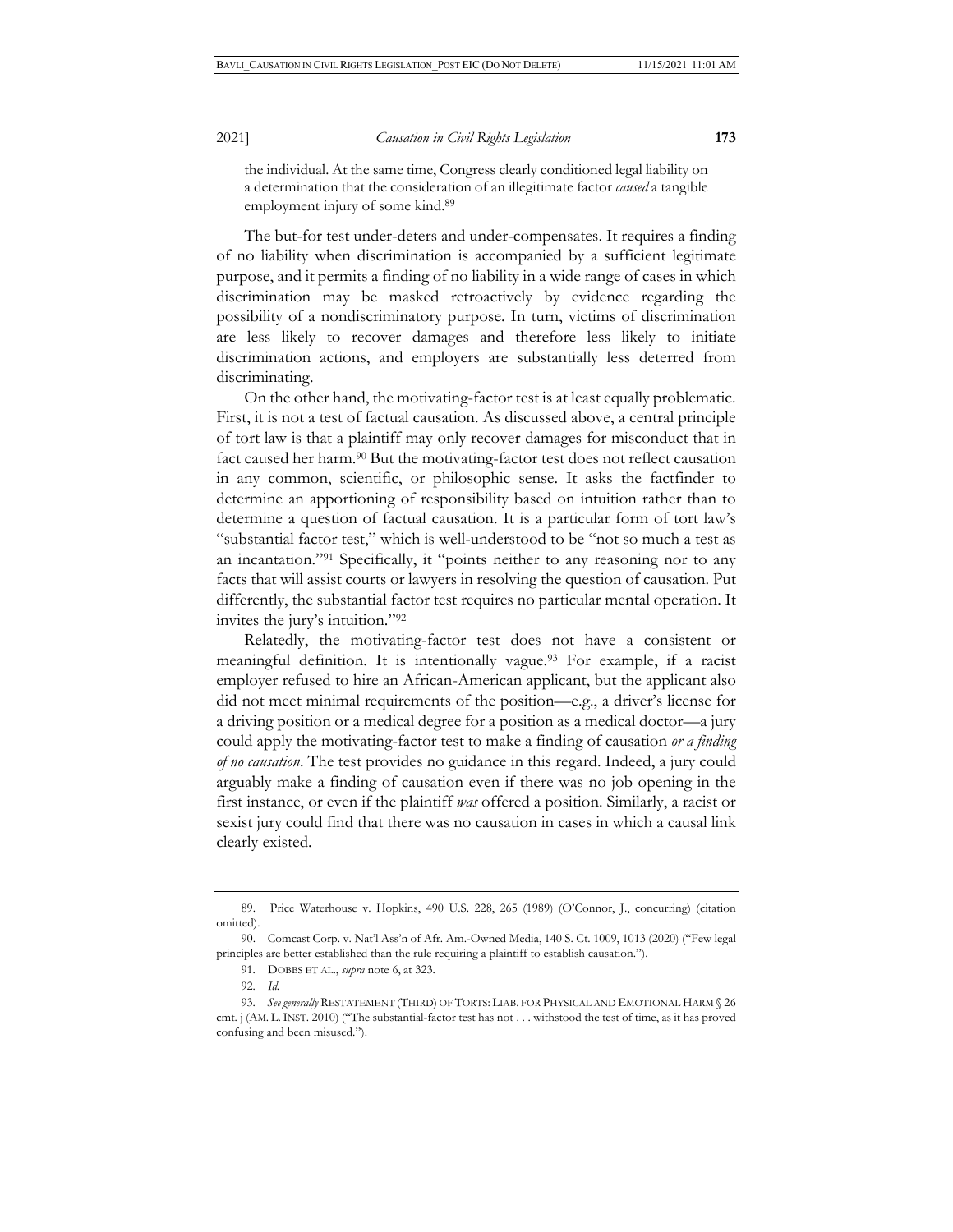Because the motivating-factor test relies on intuition regarding responsibility rather than any particular logic or analytical process regarding causation, the causal determination under the motivating-factor test is unpredictable. Frequently, the jury can decide the matter however it likes, regardless of whether its determination is connected to how other juries would decide the matter or whether it is tethered to any meaningful conception of causation. This unpredictability has important implications not only for the law's fairness objectives (implications inherent in the unpredictability) but also for its deterrence objectives. For example, it may cause overdeterrence in the form of socially undesirable practices by employers and suboptimal levels of job offerings, promotion offerings, and other employment opportunities. It may also cause underdeterrence if juries in a particular region are known to be more lenient for employers. Finally, it may lead to windfall recoveries and undesirable incentives for employees.

Oddly, the motivating-factor test implicitly asks the jury to make its determination based on policy rather than fact—that is, based on the jury's intuition regarding responsibility. However, the jury is provided with no direction for how to accomplish this. The jury is not informed of the law's deterrence or fairness objectives, or other guiding principles.<sup>94</sup> Rather, it is simply expected to intuit a determination.

For the above reasons, the motivating-factor test cannot be said to be a standard of causation or to fulfill antidiscrimination law's broader fairness and deterrence objectives. For this reason, it has not been—and is unlikely to be adopted as the standard of causation in antidiscrimination law. We have seen that under certain statutes and Supreme Court decisions, the motivating-factor test can play a role—generally as an ancillary, catch-all test.95 But when this occurs, the relief available to a plaintiff who proves a claim under only the motivating-factor test is severely limited. Generally, such a plaintiff may be able to obtain certain forms of injunctive relief, costs, and fees, but cannot recover damages or remedial injunctive relief.

For example, as discussed above, Title VII provides that a plaintiff who proves causation only under the motivating-factor test—i.e., under the motivating-factor test but not under the but-for test—can obtain "declaratory relief, injunctive relief . . . and [certain] attorney's fees and costs," but not "damages or ... an order requiring any admission, reinstatement, hiring, promotion, or payment . . . ."96 Similarly, in the recent case *Babb v. Wilkie*,

<sup>94.</sup> *Cause and Effect*, *supra* note 10, at 539–40. For a detailed discussion of the inadequacies of the butfor and motivating-factor tests, see *id.* at Parts II–III.

<sup>95.</sup> *See supra* Part I.A.

<sup>96. 42</sup> U.S.C. § 2000e-5(g)(2)(B)(i)–(ii); *see supra* notes 39–48 and accompanying text. To the extent that Title VII's burden-shifting scheme gains effectiveness by shifting the burden to the defendant to demonstrate that there was a sufficient legitimate purpose for an adverse outcome—i.e., that the outcome would have been the same regardless of whether there was discrimination—this benefit only goes so far. *See*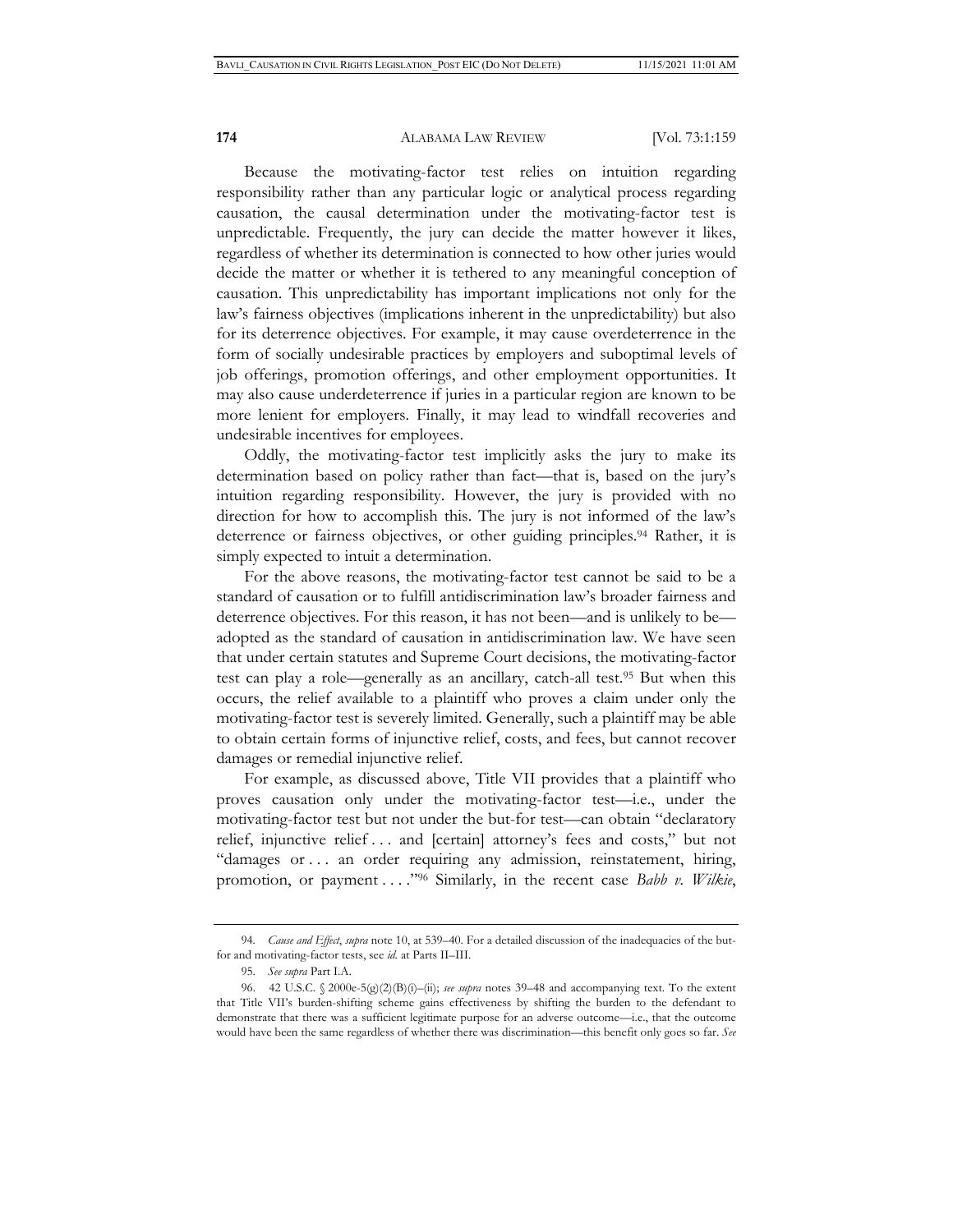although the statute at issue, 29 U.S.C. § 633a(a), included extremely liberal language ("shall be made free from any discrimination"<sup>97</sup>) rather than the usual causal language that has been held to imply but-for causation (e.g., "because of . . . age"98), the Supreme Court nevertheless concluded that a plaintiff who only proves "unequal consideration" rather than but-for causation may "seek injunctive or other forward-looking relief" but "cannot obtain reinstatement, backpay, compensatory damages, or other forms of relief related to the end result of an employment decision."99

#### II. A PROPOSAL TO AMEND THE NATION'S ANTIDISCRIMINATION LAWS

As the previous Part explains, courts currently choose between two inadequate standards of causation. Moreover, as courts have attempted to compensate for the inadequacies of the but-for and motivating-factor tests, disparate-treatment proof schemes have become increasingly complex, inconsistent, and ineffective. The proposed approach seeks to address the inadequacies of the but-for and motivating-factor tests by placing the but-for test within the context of the broader causal framework on which it is based.100 The but-for test is only one narrow measure of causation whereas the broader counterfactual reasoning that gives rise to the but-for test also allows for valid and well-accepted causal measures that retain the same basic logic but are far less restrictive than the but-for test.101 These less restrictive measures of counterfactual causation allow for a more appropriate standard of causation in disparate-treatment cases.102

*Cause and Effect in Antidiscrimination Law* (*Cause and Effect*) provides a theoretical and practical examination of the proposed framework and its implications for the policy objectives of antidiscrimination law.103 Additionally, it recommends a proof scheme for disparate-treatment cases based on this framework, and it argues that courts can and should apply the proposed standard even under the causal language currently contained in the antidiscrimination statutes.104 In the current Part, I aim to operationalize the

- 99. 140 S. Ct. 1168, 1177–78 (2020).
- 100. *Cause and Effect*, *supra* note 10, at 487–88, 501.
- 101. *Id.*

102. *See id.* at 501–16; *see also* Hillel J. Bavli, *Counterfactual Causation*, 51 ARIZ. ST. L.J. 879, 905–15 (2019) [hereinafter *Counterfactual Causation*].

*supra* notes 39–48 and accompanying text. As explained previously, employment decisions are complex, and it is frequently possible for an employer to assert a sufficient legitimate purpose in retrospect. *See supra* notes 1–11 and accompanying text; *see also supra* notes 81–95 and accompanying text.

<sup>97. 29</sup> U.S.C. § 633a(a).

<sup>98.</sup> *Id.* § 623(a); *see also* Gross v. FBL Fin. Servs., Inc., 557 U.S. 167, 176 (2009).

<sup>103.</sup> *See Cause and Effect*, *supra* note 10, at Parts III–V; *see also Counterfactual Causation*, *supra* note 102, at 905–15.

<sup>104.</sup> *See Cause and Effect*, *supra* note 10, at 516–36, 545–49; *see also infra* Part III.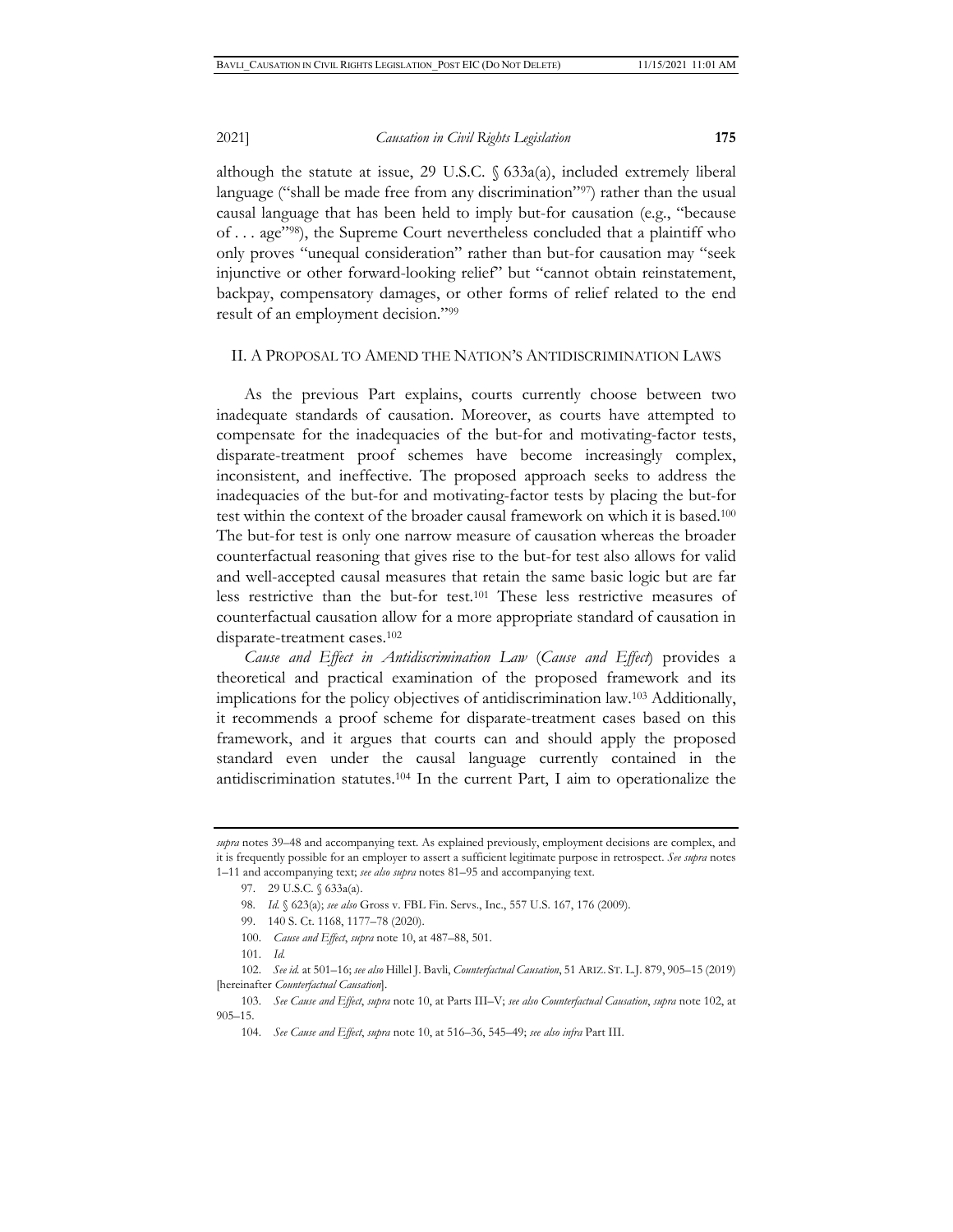proposed framework. In particular, I encapsulate the proposed framework in a simple test—which I call the fortified NESS test, or FNESS—and I argue that this test is suitable for immediate use by courts and legislatures as a logical and effective standard of causation in all disparate-treatment cases. In Part II.A, I formulate the FNESS standard and show how and why it applies as an ideal standard of causation in disparate-treatment claims. Then, in Parts II.B and II.C, I apply this formulation to propose concrete amendments to the nation's antidiscrimination statutes.

## A. *The FNESS Standard*

As a standard of causation in the antidiscrimination context, the proposed framework can be formulated as an adaption of the NESS test and the standard of causation articulated in the *Restatement (Third) of Torts*, with an underlying meaning and conceptual framework grounded in the broader counterfactual model of cause and effect known as the potential-outcomes framework.105 In simple terms, the proposed FNESS standard can be stated as follows:

**The protected characteristic is a factual cause of the adverse outcome if the adverse outcome would not have occurred in the absence of the protected characteristic—that is, if the protected characteristic was a but-for cause of the adverse outcome. The protected characteristic may also be a factual cause of the adverse outcome if it was one of multiple factors that preceded the adverse outcome, and it would have been a but-for cause of the adverse outcome in the absence of another factor or combination of factors.** 

This standard employs the basic structural model of the *Restatement (Third) of Torts*, although with modifications aimed at strengthening the standard and adapting it for the antidiscrimination context.106 It begins with a simple

<sup>105.</sup> *See* RESTATEMENT (THIRD) OF TORTS: LIAB. FOR PHYSICAL AND EMOTIONAL HARM §§ 26, 27 (AM. L. INST. 2010); Tirthankar Dasgupta et al., *Causal Inference from 2K Factorial Designs by Using Potential Outcomes,* 77 J. ROYAL STAT. SOC'Y SERIES B (STAT. METHODOLOGY) 727 (2015); Richard W. Wright, *Causation in Tort Law*, 73 CALIF. L. REV. 1735, 1737–41, 1788–1803 (1985); Donald B. Rubin, *Estimating Causal Effects of Treatments in Randomized and Nonrandomized Studies*, 66 J. EDUC. PSYCH. 688 (1974); *see also Cause and Effect*, *supra* note 10, at 501–16.

<sup>106.</sup> An alternative formulation is as follows:

The protected characteristic is a factual cause of the adverse outcome if the adverse outcome would not have occurred in the absence of the protected characteristic. The protected characteristic may also be a factual cause of the adverse outcome if it was part of a set of antecedent factors that were sufficient for the adverse outcome, and in the absence of the protected characteristic, the remaining set of factors would be insufficient for the adverse outcome.

This formulation leads the factfinder to an alternative, but equivalent, mode of reasoning. Linguistically and logically, it is more similar to the NESS formulation than that of the *Restatement (Third)*. Like NESS, it asks the factfinder to consider whether the protected characteristic belonged to a sufficient set of antecedent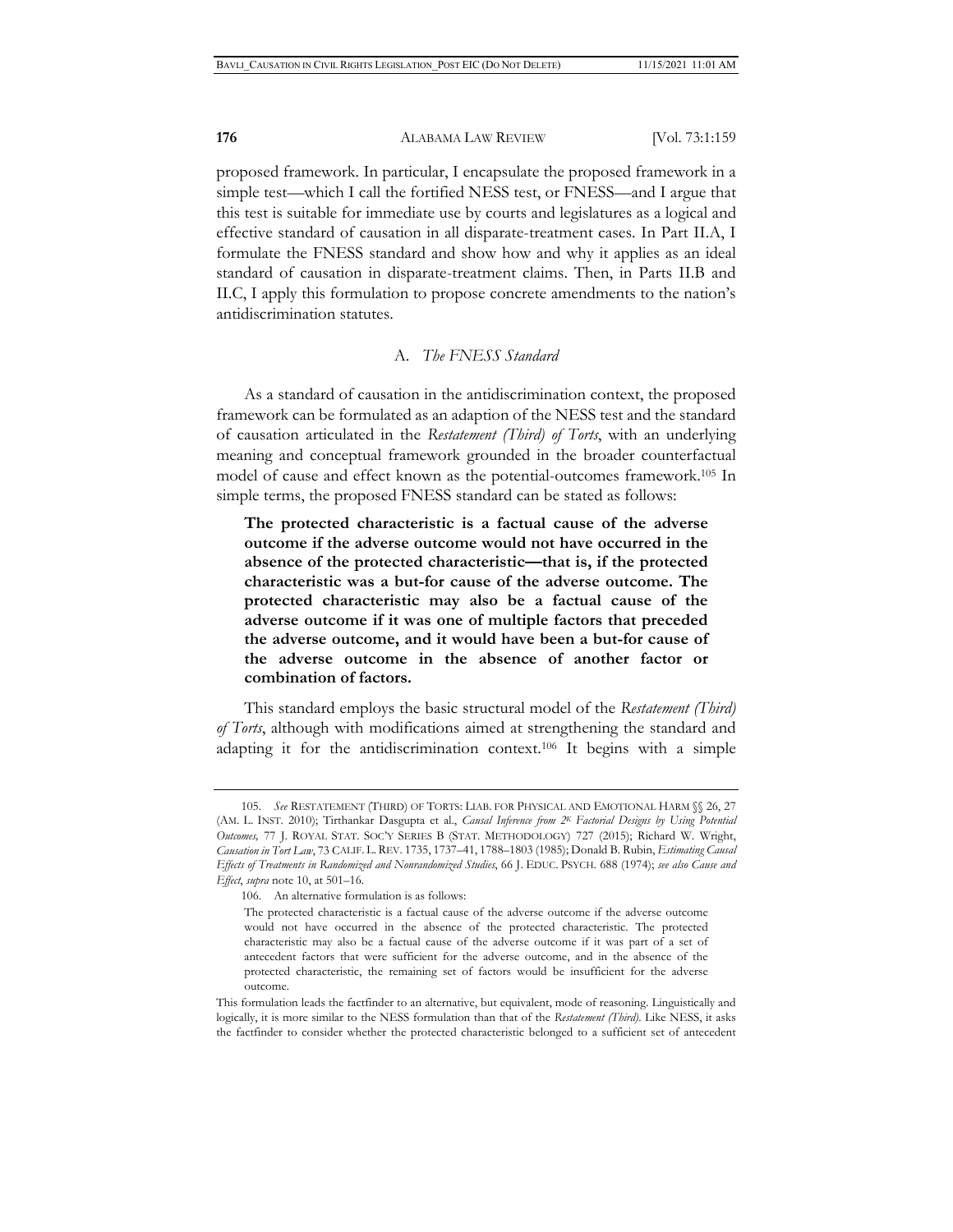statement of the but-for test, $107$  followed by a broader standard that applies effectively to msc situations, and to disparate-treatment cases in particular.108 At the center of the proposed standard are two innovations over current tests of causation in disparate-treatment cases: (1) the application of tort law's NESS standard, and the adaption of it for the disparate-treatment context; and (2) a fortification and operationalization of this standard with the conceptual

framework of the potential-outcomes model. Let us consider an example that the Supreme Court discussed in *Babb v. Wilkie* to illustrate its reasoning with respect to the any-consideration standard that the Court applied in that case. Assume that a company used a point system to make promotion decisions. Assume that a 55-year-old had a score of 85 and a 35-year-old had a score of 90, but that the 55-year-old also had a 5-point deduction based on his age, lowering his score to 80 points.109 Let us call the 55-year-old Jim and assume that he sued his employer for its consideration of Jim's age in arriving at the promotion decision.

First, realize that, as applied to this situation, the but-for and motivatingfactor tests suffer from the problems described in Part I. Jim would be unable to establish a claim under the but-for test because, although the employer used a discriminatory formula in arriving at its promotion decision, Jim would not have received the promotion even in the absence of the discrimination. After all, even without the 5-point age-based deduction, Jim had fewer points than his 35-year-old colleague. A court could apply a form of the motivating-factor test to allow a finding of liability in this situation—as the Supreme Court did in *Babb*—but this gives rise to the wide-ranging problems discussed in Part I. For this reason, even in the limited circumstance in which a court is willing to interpret the relevant statutory language as not requiring the plaintiff to satisfy the element of causation with respect to the adverse employment outcome (e.g., "made free from any discrimination"<sup>110</sup>), as in *Babb*, the court will generally not permit the plaintiff to obtain damages or remedial injunctive relief.

However, FNESS is different. Unlike the any-consideration standard applied in *Babb*, FNESS supplies a logic that is outcome-oriented and that reflects actual cause and effect. At the same time, by incorporating the statistical notion of a "potential outcome"—and specifically, by employing a less stringent form of the necessity condition within the potential-outcomes model—it

factors and then to test whether the protected characteristic was necessary for the sufficiency of the set. *See* Wright, *Grounds and Extent*, *supra* note 24, at 1441. There are certain advantages of this formulation and mode of reasoning, but these advantages are arguably outweighed by its more technical and complex terminology.

<sup>107.</sup> *See* RESTATEMENT (THIRD) OF TORTS: LIAB. FOR PHYSICAL AND EMOTIONAL HARM § 26 (AM. L. INST. 2010).

<sup>108.</sup> *See id.* § 27.

<sup>109.</sup> Babb v. Wilkie, 140 S. Ct. 1168, 1174 (2020).

<sup>110.</sup> *Id.* at 1171 (quoting 29 U.S.C. § 633a(a)).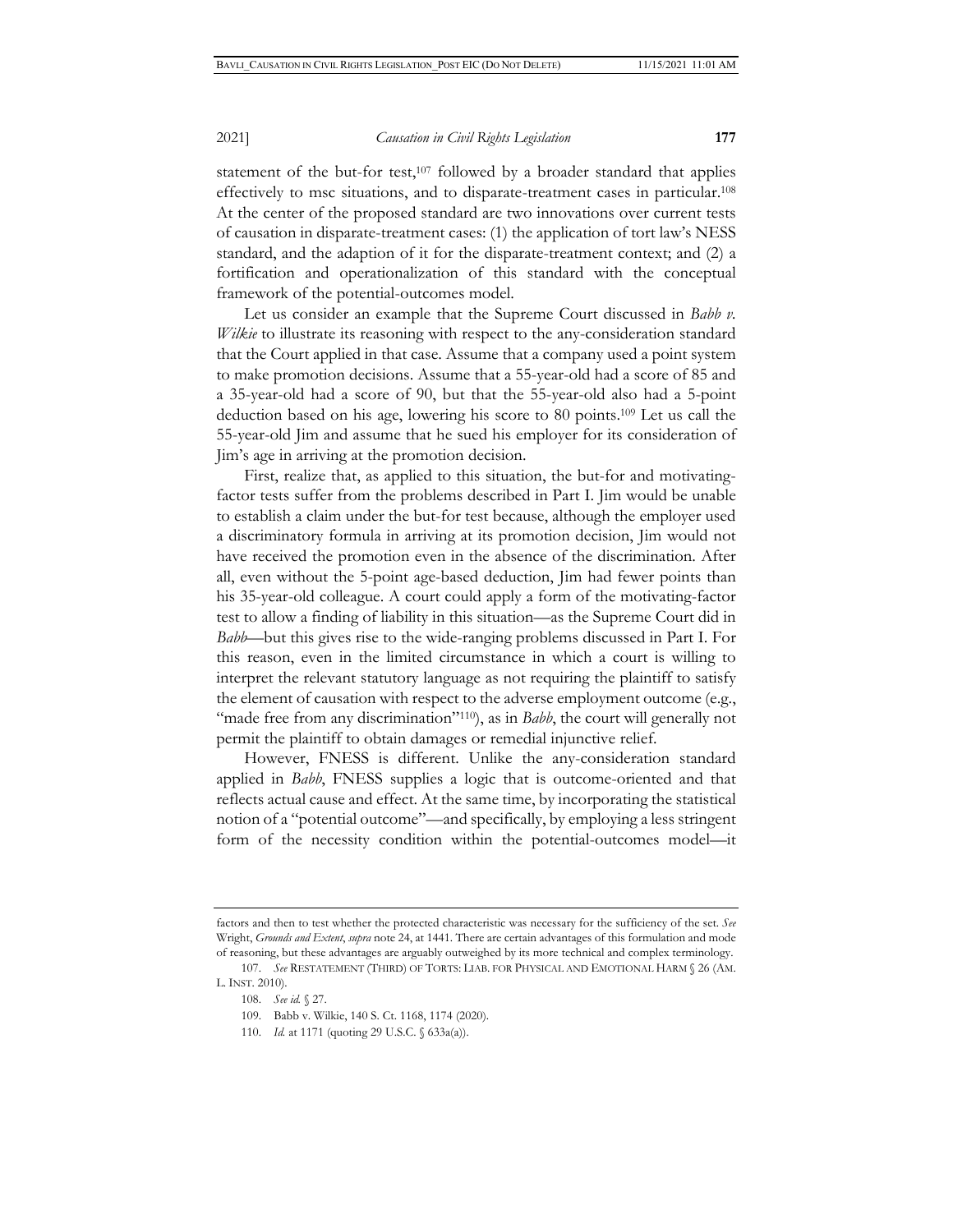permits a finding of causation even when the discriminatory conduct does not satisfy the but-for standard.

Without delving into the intricacies of the potential-outcomes model,<sup>111</sup> the FNESS standard asks whether the protected characteristic was a but-for cause of the adverse outcome *or* whether it *would have been* a but-for cause of the adverse outcome in the absence of another factor or combination of factors. Therefore, under the FNESS standard, Jim's age is a factual cause of his nonpromotion if, in the absence of the legitimate factor—that is, assuming Jim and his 35-year-old counterpart otherwise had an equal amount of points—age would have made the difference between Jim receiving and not receiving the promotion. Based on the 5-point age-based point deduction, the answer is "yes"—age would have meant the difference between Jim receiving and not receiving the promotion—and the FNESS standard is satisfied.112 Moreover, because, contrary to the motivating-factor test, FNESS reflects actual cause and effect, a plaintiff who proves a causal link between the defendant's discrimination and an adverse outcome under the FNESS standard should be eligible—subject to a damages analysis—to obtain the full range of remedies available to a plaintiff who proves a discrimination claim under the but-for test.113

Now, to illustrate in greater detail how FNESS differs from the but-for test, Figure 1 depicts a 2x2 matrix that contains potential outcomes for the example above—that is, values of the outcome quantity of interest that would occur for each combination of age and qualification.<sup>114</sup> For simplicity, I define "age" and "qualification" as binary variables that take the values "Elderly" and "Not Elderly," and "Strongly Qualified" and "Weakly Qualified," respectively.115 The but-for test asks the factfinder to compare the two entries in the bottom row of the matrix: given that the plaintiff was weakly qualified for the position (relative to his younger counterpart), did the protected characteristic—age make a difference?116 The answer is "no" because comparing the entries for Elderly and Not Elderly, given that Jim was Weakly Qualified for the promotion relative to his 35-year-old counterpart, age made no difference. In other words, Jim would not have been promoted either way.

<sup>111.</sup> See *Cause and Effect*, *supra* note 10, at 504–12 for a detailed discussion of this model; *see also Counterfactual Causation*, *supra* note 102, at 893–905.

<sup>112.</sup> For a more complex scenario—one involving three factors where any two of the factors would be sufficient for the adverse outcome—see *infra* notes 151–154 and accompanying text.

113. For a discussion of damages under the proposed framework, see *Cause and Effect*, *supra* note 10, at 532–36.

<sup>114.</sup> This is a simplified application of concepts central to the potential-outcomes framework. *See generally* GUIDO W. IMBENS & DONALD B. RUBIN, CAUSAL INFERENCE FOR STATISTICS, SOCIAL, AND BIOMEDICAL SCIENCES: AN INTRODUCTION 3–30 (2015).

<sup>115.</sup> A more complex version of this example could consider a range of values for age and qualification.

<sup>116.</sup> *See Cause and Effect*, *supra* note 10, at 522–23.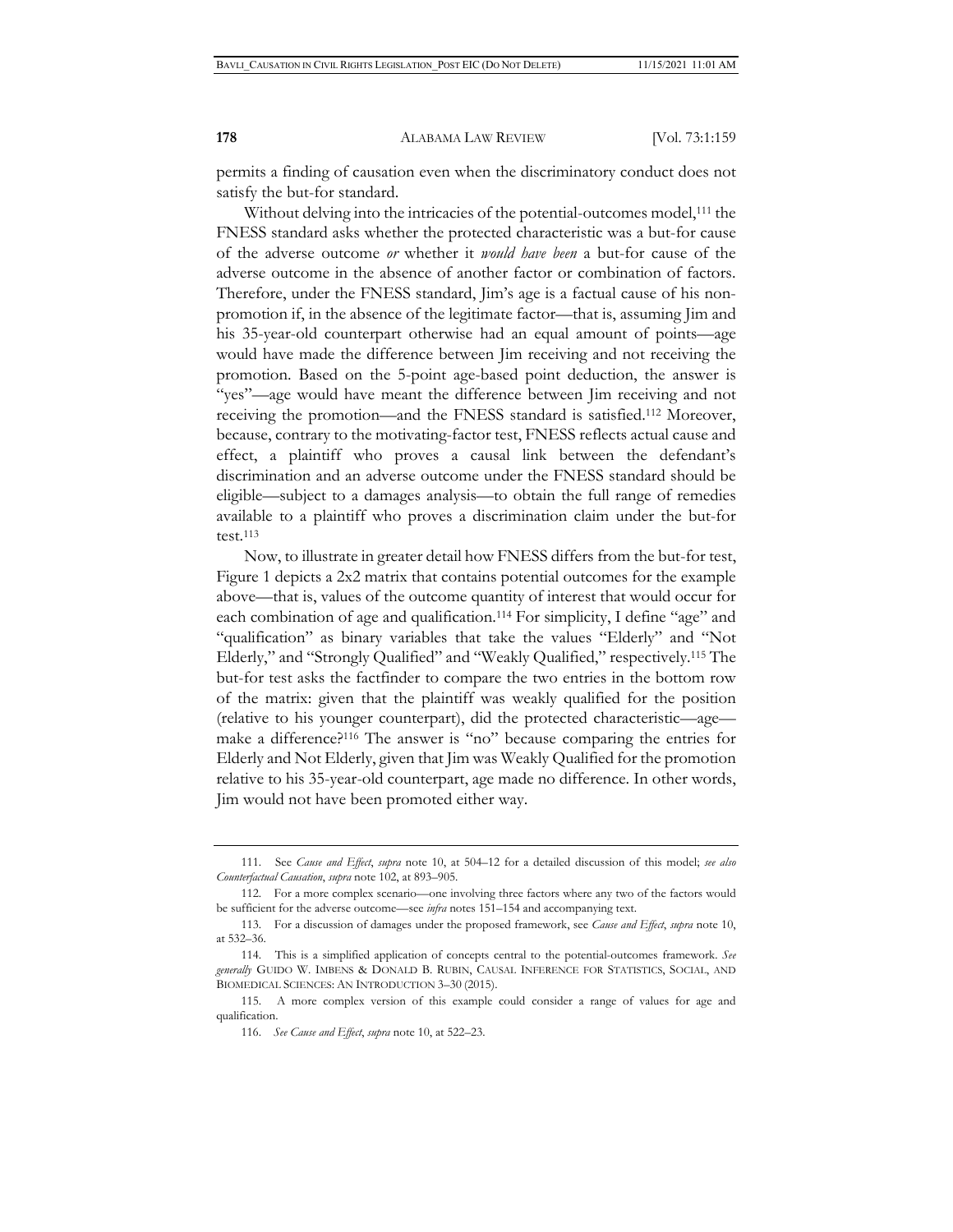FNESS, on the other hand, asks the factfinder to consider two sets of counterfactuals in this example. FNESS can yield a finding of causation if the but-for test is satisfied—that is, if there is a contrast in potential outcomes in the bottom row of the 2x2 matrix (comparing the potential outcomes for Elderly and Not Elderly, *given that Jim was Weakly Qualified*). However, it can also yield a finding of causation if there is a contrast in potential outcomes in the *top row* of the matrix: if, assuming Jim were Strongly Qualified for the promotion (like his younger counterpart), being Elderly versus Not Elderly would have made the difference between being Promoted and Not Promoted, then FNESS is satisfied.117 More broadly, FNESS asks the following: in the absence of the legitimate factor—here, in the absence of Jim's lesser qualifications—would the protected characteristic have made a difference? The answer in the example above is "yes"—if Jim were otherwise equally qualified for the promotion, being 55 rather than 35 would have meant the difference between receiving and not receiving the promotion.118

Another way of understanding FNESS is as using the full set of counterfactuals associated with age and qualification rather than only those in the bottom row. If comparing Elderly to Not Elderly yields a contrast in potential outcomes for *either* Strongly Qualified *or* Weakly Qualified—rather than just for Weakly Qualified, as in the but-for test—the FNESS standard is satisfied.<sup>119</sup>

|                           | Not Elderly  | Elderly      |
|---------------------------|--------------|--------------|
| <b>Strongly Qualified</b> | Promoted     | Not Promoted |
| <b>Weakly Qualified</b>   | Not Promoted | Not Promoted |

Figure 1. 2x2 matrix depicting potential outcomes in an age-based disparatetreatment case. FNESS asks the factfinder to compare potential outcomes associated with age = Not Elderly to potential outcomes associated with age  $=$  Elderly for both qualification  $=$  Strongly Qualified and qualification  $=$ Weakly Qualified and to determine that age is a cause of the adverse outcome if either comparison exposes a contrast in potential outcomes.120

Thus, FNESS refines the but-for test in the sense of adapting it for the multifactor situation. It incorporates a less restrictive and more appropriate version of the necessity condition, thereby allowing a finding of causation even when discrimination is accompanied by a sufficient legitimate factor. In this

<sup>117.</sup> *See id.*

<sup>118.</sup> *See id.*

<sup>119.</sup> *Id.* at 514–16.

<sup>120.</sup> *See id.* at 522–23.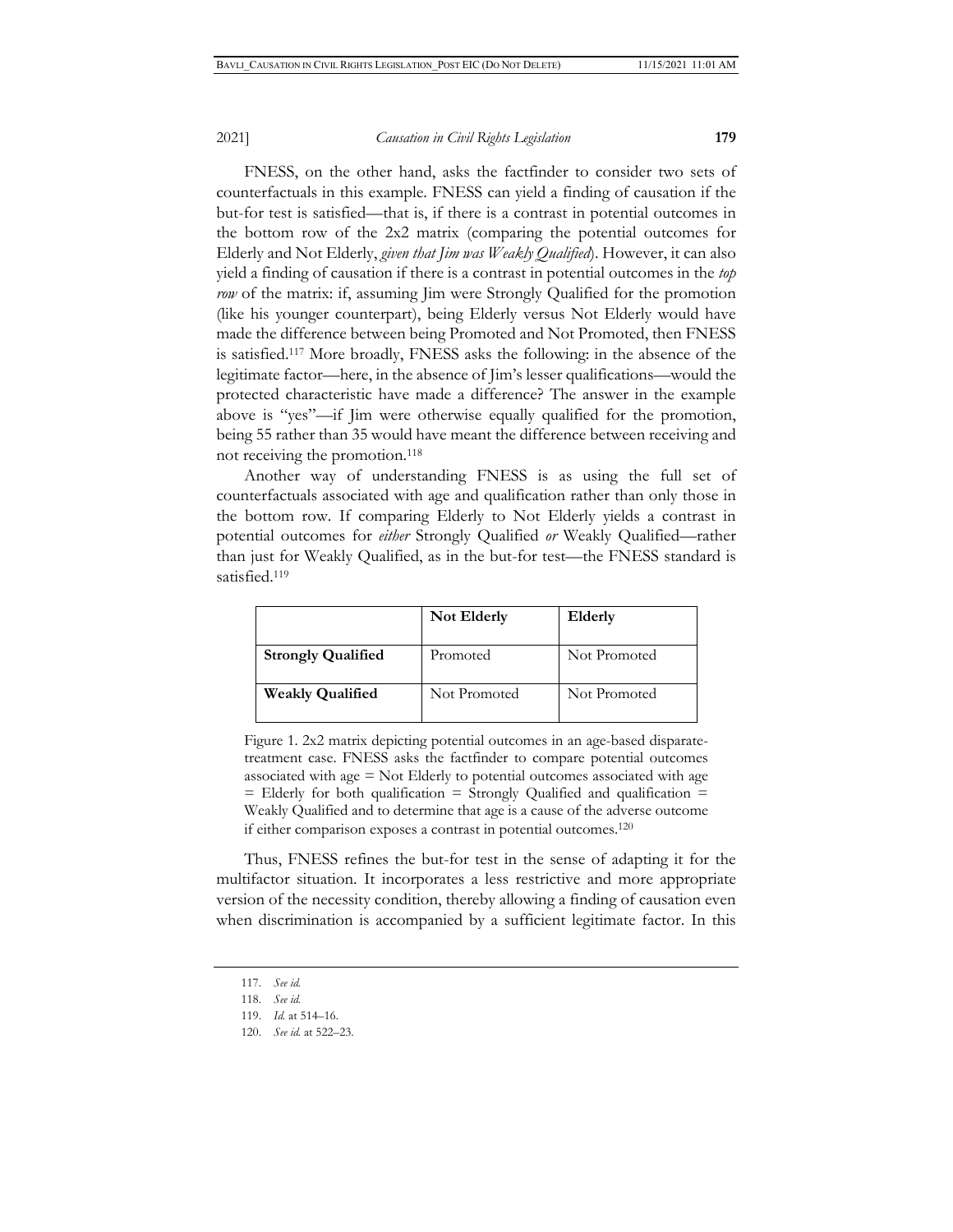sense, it also refines the motivating-factor test by fulfilling that test's primary purpose—allowing a finding of causation in msc situations—but doing so in a way that is consistent with principles of counterfactual causation. In particular, it allows a finding of causation in msc situations based on potential outcomes associated with the full range of counterfactuals that arise from the factors at issue, rather than only those associated with the protected characteristic while conditioning on a particular value of the other factor (or factors).121

Now, because FNESS is far more liberal than the but-for test—and specifically, because it reflects a less restrictive form of the necessity condition—it gives rise to certain serious concerns regarding inappropriate findings of liability and windfall recoveries. For example, assume that a plaintiff, Kevin, sued a potential employer for race-based discrimination in hiring a delivery driver, where the employer hired a white applicant over Kevin, an African-American applicant, but where Kevin did not even have a driver's license or know how to drive. In this scenario, the version of the NESS test employed in the *Restatement (Third) of Torts* could expose the employer to liability. This is because the test would ask whether, assuming the plaintiff had a driver's license, being African-American versus white would have made a difference in the employment decision.122

However, the FNESS standard and the language of the amendments proposed herein both negate this problem definitionally through the causal concept of antecedence. In particular, the proposed framework identifies these scenarios as a form of "preemption," or "preemptive causation"—a concept in the msc literature that involves a force that precedes and forecloses the possibility of causation by a second force.123 The proposed framework employs the potential-outcomes model to precisely define the concept of antecedence and to identify whether a legitimate purpose is "preemptive" of a discriminatory effect.

A technical discussion of preemption and of the fundamental role of the potential-outcomes model is beyond the scope of the current Article.124 My aim here is to provide just an introduction and overview of the problem of

<sup>121.</sup> As explained in *Cause and Effect*, it would be illogical to rule out consideration of the full range of counterfactuals on the basis that it involves consideration of counterfactuals associated with circumstances that we know did not occur—for example, consideration of counterfactuals associated with Jim being equally qualified as his 35-year-old counterpart when we know that he was not in fact equally qualified. *Id.* at 512– 14. "This is because the very essence of the counterfactual model, and the but-for test in particular, is the comparison of counterfactuals—the inference of cause and effect based not only on what actually occurred but also what would have occurred, but did not, under counterfactual circumstances." *Id.* at 512. Indeed, our intuition regarding cause and effect, as well as well-accepted scientific notions of cause and effect, frequently consider a broader range of counterfactuals than those considered in the but-for test. *Id.* For a detailed explanation of the logic of considering the full range of counterfactuals rather than only those associated with the discriminatory factor, see *id.* at 512–14; *Counterfactual Causation*, *supra* note 102, at 911–12.

<sup>122.</sup> *Cause and Effect*, *supra* note 10, at 528–32.

<sup>123.</sup> Wright, *supra* note 105, at 1794–98.

<sup>124.</sup> For a detailed discussion of these issues, see *Cause and Effect*, *supra* note 10, at 525–36.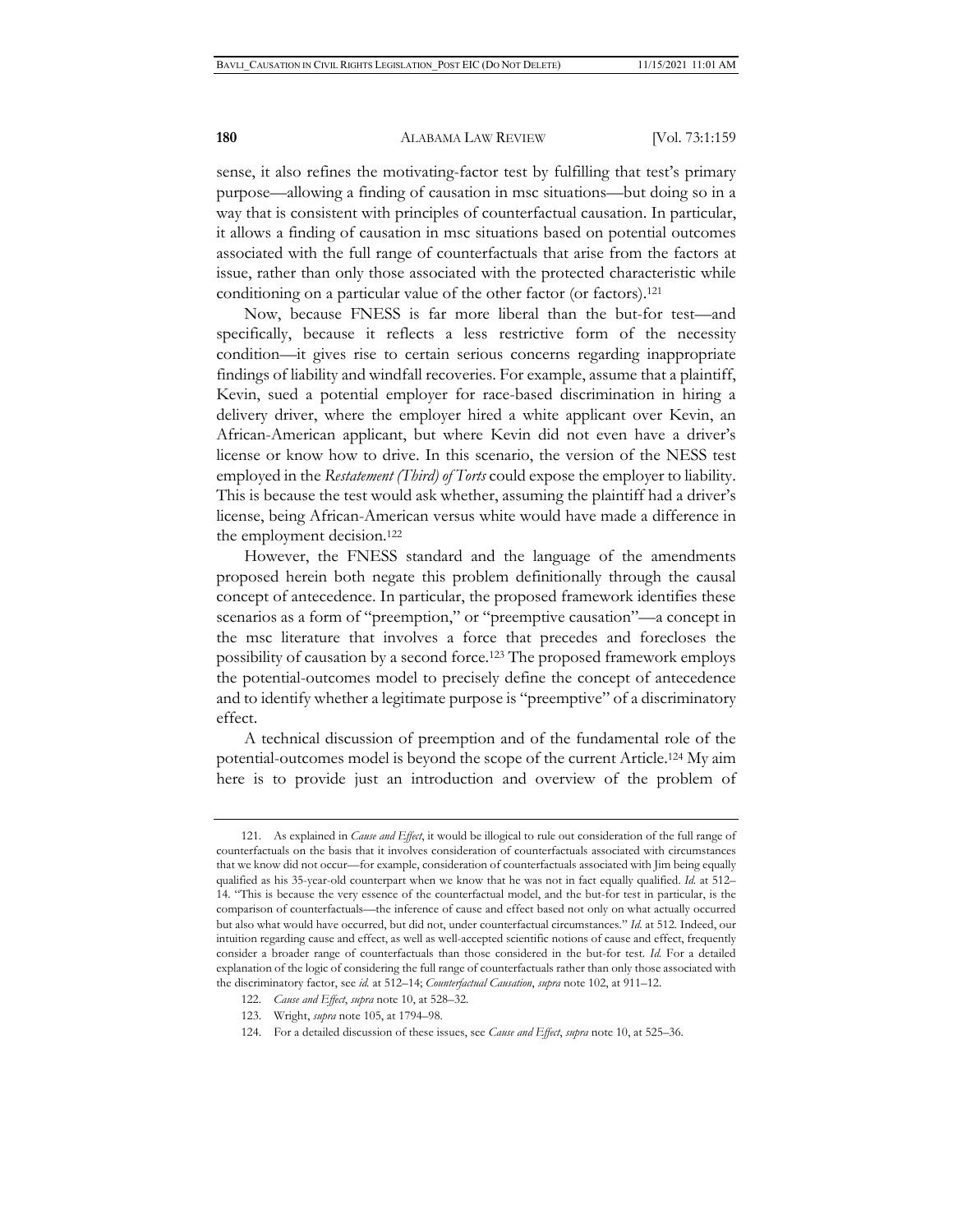legitimate forces as preemptive causes and how FNESS addresses it through the requirement of antecedence—that is, the requirement that the discriminatory factor precede the legitimate factor.

To take an extreme example, assume that Diana, a woman seeking employment as a delivery driver, approached a man named Max. She handed him her resume and requested that he employ her as a delivery driver. As it turns out, Max is a sexist who has remarked clearly and publicly that he would never hire a female employee were he ever in a position to do so. However, Max had no opportunity to hire Diana or anyone else. Max himself was unemployed and looking for work.

Max is a sexist, and if he had been given an opportunity to reject Diana's application on the basis of her sex, he is very likely to have done so. However, in no sense can it be said that Max's sexism was a cause of Diana's adverse outcome. He was unemployed and in no position to hire anyone.

This poses a problem for the NESS test as formulated in the *Restatement (Third) of Torts*. In particular, as with the driver's license example above, the *Restatement (Third)*'s approach would ask whether, in the absence of the legitimate factor, the protected characteristic would have made a difference.125 In this scenario, it would ask whether Diana's sex would have made the difference between being hired and not being hired had Max been in a position to hire Diana. The answer is "yes" since it is highly likely that Max's sexism would have precluded Diana's hiring had he been in a position to hire her. Similarly, in the driver's license scenario, the test would ask: in the absence of the legitimate factor—i.e., if Kevin in fact had a driver's license and knew how to drive—would Kevin's race have made a difference? Again, the answer is "yes" since it is highly likely that Kevin's race would have precluded Kevin's hiring even if Kevin had a driver's license and knew how to drive.

The proposed framework addresses this substantial concern through the concept of antecedence—a well-accepted concept in scientific, philosophic, and common notions of cause and effect that requires that, for a factor to constitute a cause of an outcome, it must *precede* that outcome in time.126 Again, a technical discussion of causal-inference concepts surrounding antecedence is beyond the scope of this Article.127 Simply stated, however, under the proposed framework, Diana's sex cannot be a cause of her adverse employment outcome because at the time that Max *perceived* Diana's sex, the outcome variable—to hire Diana or not to hire Diana as a delivery driver—was already determined.128 In

<sup>125.</sup> *Id.* at 540–41.

<sup>126.</sup> *Id.* at 528–31.

<sup>127.</sup> See *id.* for a detailed discussion explaining the notions of antecedence and preemption using statistical concepts.

<sup>128.</sup> *See* D. James Greiner & Donald B. Rubin, *Causal Effects of Perceived Immutable Characteristics*, 93 REV. ECON. & STAT. 775, 775–78 (2011); D. James Greiner, *Causal Inference in Civil Rights Litigation*, 122 HARV. L. REV. 533, 576–79; *see also Cause and Effect*, *supra* note 10, at 519–20, 528–31. For various important technical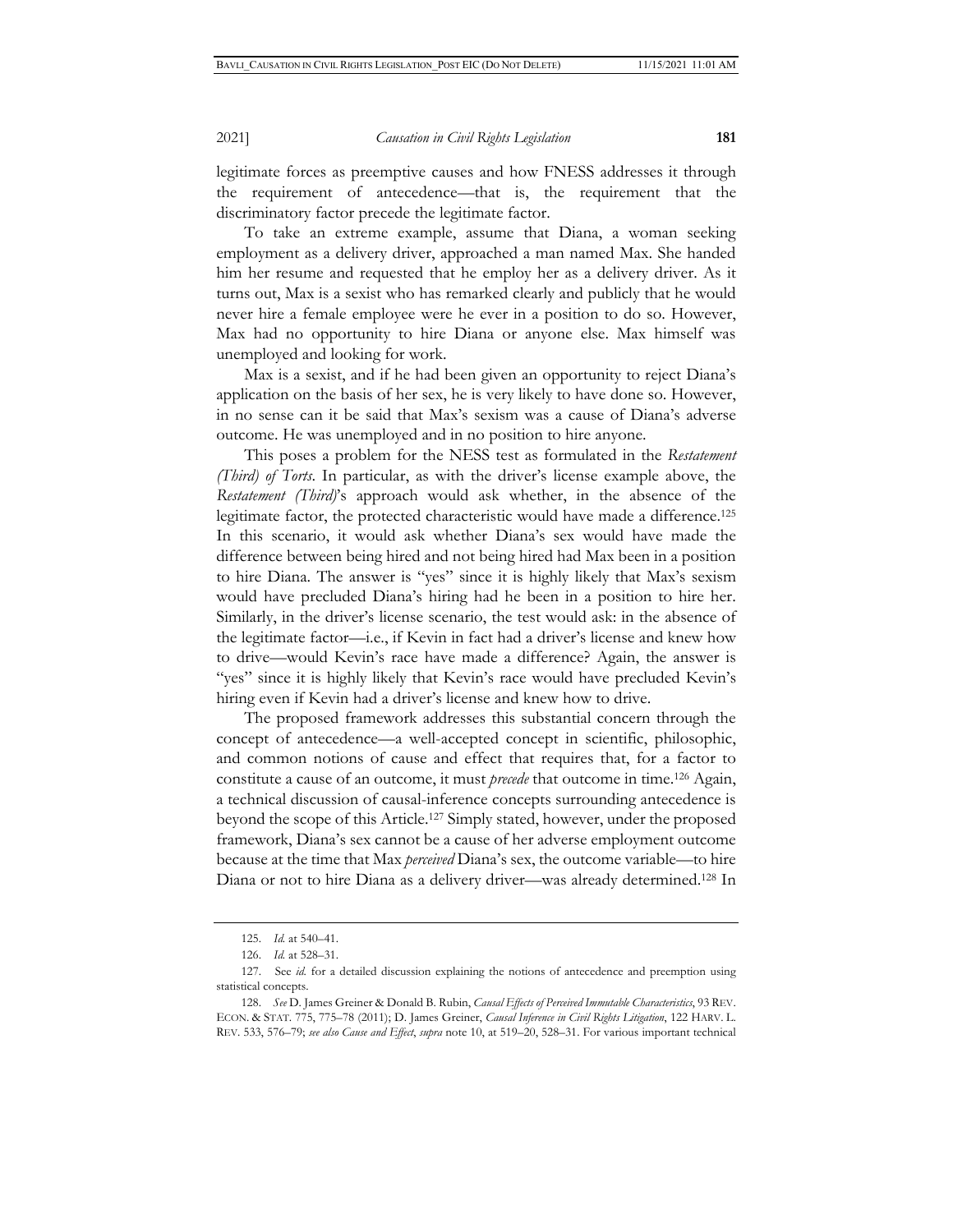other words, at the time that Max perceived Diana's sex, the outcome of the employment decision was not a "random variable" that could take on multiple values, but was rather fixed, or determined, at a certain value—not to hire based on the absence of an employment opportunity.

To borrow language from the NESS literature, the discriminatory force was *preempted* by the absence of an employment opportunity and therefore could not be a cause of Diana's adverse employment outcome.129 In other words, the absence of an employment opportunity was a preemptive cause that precluded the possibility of a causal link between Diana's sex and the adverse outcome. Similarly, in the driver's license example, Kevin's race was preempted by the absence of minimal qualification for the position—a driver's license and knowing how to drive—and therefore could not be a cause of Kevin's adverse employment outcome.

In the FNESS formulation, this notion of antecedence is reflected in the requirement that to be a factual cause "[t]he protected characteristic . . . [must] precede[] the adverse outcome . . . ."130 In neither Diana's case nor Kevin's case did the protected characteristic precede the adverse outcome. In both cases, at the time that the defendant perceived the protected characteristic, the adverse outcome had already been determined. That is, in both cases, a legitimate factor preempted the protected characteristic as a cause of the adverse outcome.

Discerning the ordering of a hypothesized causal factor (or a "treatment," to use terminology from the causal-inference literature) and an outcome is sometimes straightforward or even obvious. Other times, however, it is more complex and requires clear thinking regarding the causal problem. It is important to realize that the question of antecedence can require judgment. For example, in Diana's case above, if Max had in fact run a delivery business but clearly had no plans for making a new hire, it may be concluded that the absence of an employment opportunity preempted any possibility that discrimination caused the adverse employment outcome. On the other hand, if Max had in fact run a delivery business and had no specific plans for making a new hire *but had a long track record of making impromptu hirings*—it is less clear: perhaps, then, the outcome was determined only after Max perceived Diana's sex. This would not necessarily imply that sex caused the adverse outcome, but antecedence is a *prerequisite* of causation.

Sharp thinking about the causal elements—including the discriminatory and legitimate factors (defined as "treatments" in the causal framework), the

and substantive reasons, the *perception* of a plaintiff's protected characteristic is fundamental to both the timing and meaning of the protected characteristic as a hypothesized causal factor (or "treatment variable"). *Cause and Effect*, *supra* note 10, at 519–20, 528–31; Greiner & Rubin, *supra*, at 775–78; Greiner, *supra*, at 576–79. For purposes of antecedence in particular, the time of perception is the operative timing of the protected characteristic as a potential causal factor. *Cause and Effect*, *supra* note 10, at 519–20.

<sup>129.</sup> *See* Wright, *supra* note 105, 1794–98; *Cause and Effect*, *supra* note 10, at 520–21, 528–31.

<sup>130.</sup> *Supra* notes 105–106 and accompanying text.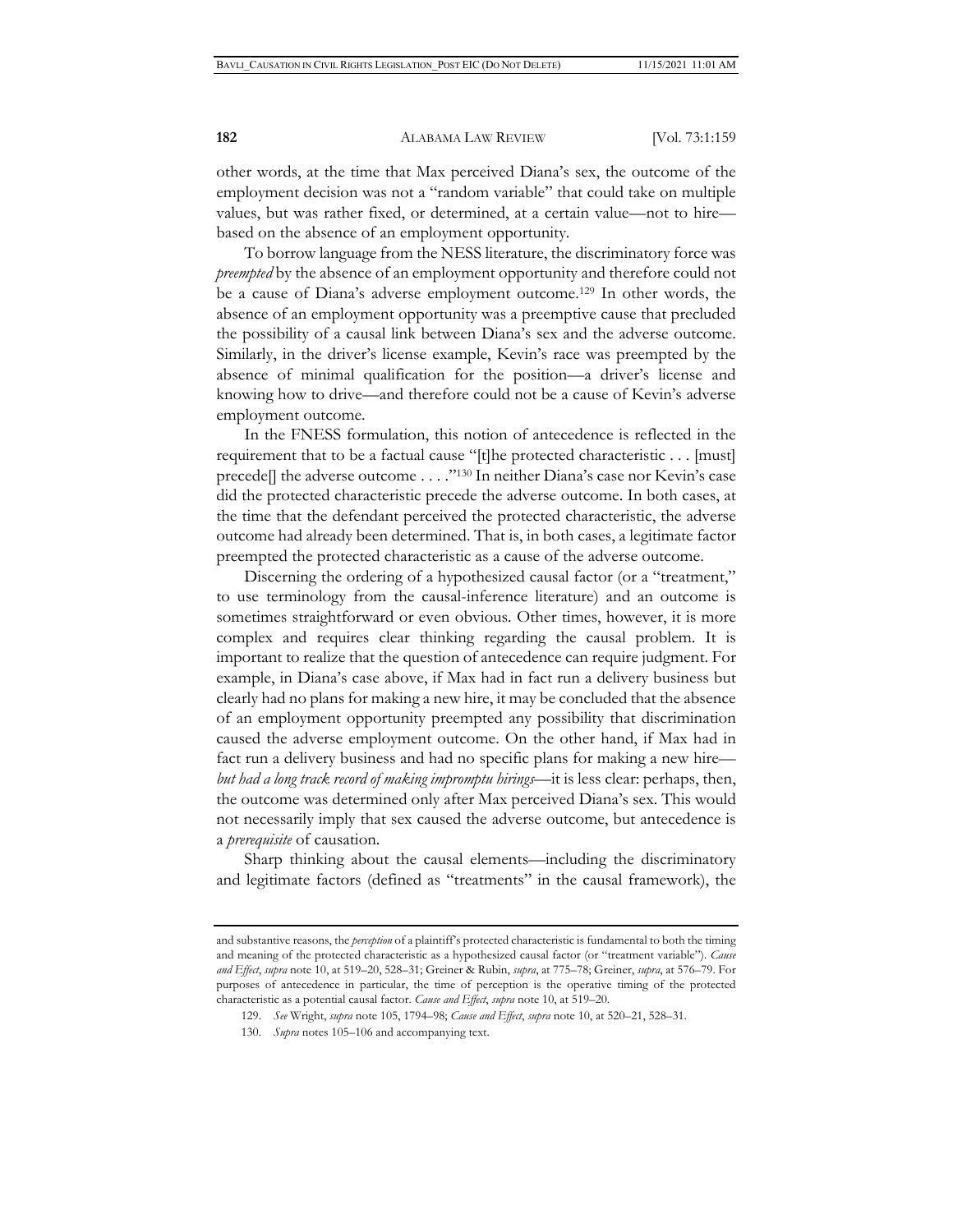employment outcome (defined as the "outcome variable"), the individual whose protected characteristic is at issue (defined as the "unit"), and the timing of the treatments, units, and outcomes—is fundamental.131 The suitability of FNESS therefore relies on its role as a causal measure within the broader potential-outcomes framework.

Without this broader framework, one could, for example, apply FNESS to conclude that discrimination was a cause of a job candidate not being hired for a driving position even if the applicant did not have a driver's license or even if there had been no open position in the first instance. Without a framework for defining the broader causal question and for sharply analyzing the question of antecedence, the FNESS standard would not function well. Additionally, the potential-outcomes framework provides a well-established scientific framework to validate the FNESS measure as an analytical process that reflects actual cause and effect and employs the but-for test's central counterfactual reasoning—just in broader form. The potential-outcomes framework also imparts substantial evidentiary advantages and a better alignment between the meaning of causation and empirical proof thereof.132 By drawing on the conceptual framework of the potential-outcomes model, FNESS operationalizes the NESS test for effective use in antidiscrimination law.

Importantly, although the concepts of antecedence and preemption are fundamental to FNESS as a coherent standard of causation, in practice, the complexities associated with these concepts can be largely avoided by incorporating the two most important forms of preemption—the absence of an open employment opportunity controlled by the defendant and the failure of the plaintiff to satisfy minimal requirements of the employment opportunity—directly into the disparate-treatment proof scheme, as proposed in *Cause and Effect*. 133 There is strong precedent for this: both are components of the *McDonnell Douglas* criteria for establishing a prima facie discrimination claim under Title VII.134

In summary, the FNESS standard refines the but-for and motivating-factor tests and can serve as an ideal standard of causation that can be applied simply and uniformly to all disparate-treatment claims.

<sup>131.</sup> Greiner & Rubin, *supra* note 128, at 775–78; Greiner, *supra* note 128, at 576–79.

<sup>132.</sup> For a discussion of these advantages, see *Cause and Effect*, *supra* note 10, at 525–32.

<sup>133.</sup> *See id.* at 517–24.

<sup>134.</sup> *See supra* note 36 and accompanying text. Courts can adapt these factors for different contexts e.g., retaliation claims—as they currently adapt the *McDonnell Douglas* elements to suit various types of claims. Note that to further mitigate concerns regarding windfall recoveries while ensuring that the deterrence objectives of antidiscrimination law are upheld, the proposed framework allows for a damages scheme that permits an allocation of damages based on causation and other considerations. *See Cause and Effect*, *supra* note 10, at 532–36 (examining possible approaches to damages); *see also id.* at 534 n.199 ("One way of viewing windfall recoveries in discrimination cases is as follows: Allowing a plaintiff to obtain a windfall recovery is necessary in order to deter discrimination. Moreover, a *defendant* arguably obtains a windfall if he commits discrimination and is relieved from paying damages because the plaintiff happened to be less qualified or a poor performer.").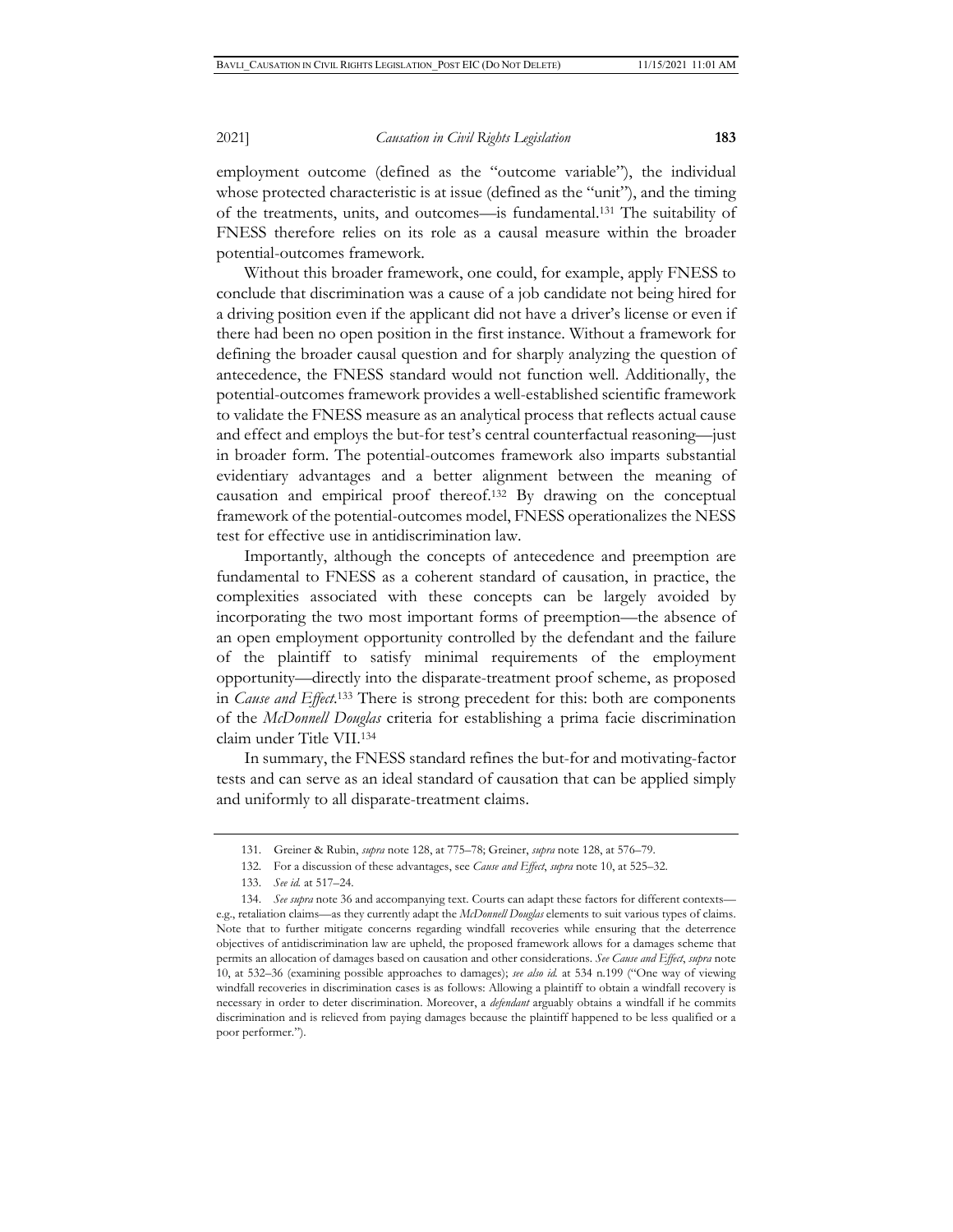#### *B. Amending the Antidiscrimination Statutes*

Legislatures generally leave the causal standard in antidiscrimination statutes open to judicial interpretation.135 Courts, in turn, interpret these statutes by choosing between two inadequate standards—the but-for test and the motivating-factor test. Indeed, legislatures may choose to avoid specifying a causal standard precisely because doing so would involve specifying an inadequate standard. When the choice is between two inadequate standards of causation, there are good arguments in favor of flexibility—in favor of relying on courts to interpret causal language as it applies to the particular circumstances of a case.

However, these arguments fail if a suitable causal standard exists especially in light of the disarray that has resulted from judicial interpretation based on the intricacies of each statute's causal language. As argued in Part II.A, FNESS is more than a suitable standard. It is ideal for disparate-treatment claims, and it arguably fulfills the purposes of both the but-for test and the motivating-factor test. Moreover, in the absence of legislation specifying the causal standard applicable in disparate-treatment cases, the current state of confusion and ineffectiveness will continue, as will the inconsistent and oftencounterintuitive outcomes that emerge under current standards.

Therefore, I propose that legislatures amend the nation's civil rights statutes to include language specifying a causal standard based on the FNESS standard formulated in Part II.A. In particular, I propose amending these statutes to include the following language:

**The term "because of" [or other causal language] implies that the protected characteristic must be a factual cause of the adverse employment outcome. The protected characteristic is a factual cause of the adverse outcome if the adverse outcome would not have occurred in the absence of the protected characteristic—that is, if the protected characteristic was a butfor cause of the adverse outcome. The protected characteristic may also be a factual cause of the adverse outcome if it was one of multiple factors that preceded the adverse outcome, and it would have been a but-for cause of the adverse outcome in the absence of another factor or combination of factors.** 

This language can be inserted directly into the definitions sections of Title VII (Section 2000e),136 the ADEA (Section 630),137 and the ADA (Section 12102, 12103, or 12111).138 Similar language can also be inserted in the Civil

<sup>135.</sup> *See supra* Part I.A.

<sup>136.</sup> *See* 42 U.S.C. § 2000e.

<sup>137.</sup> *See* 29 U.S.C. §§ 623, 630.

<sup>138.</sup> *See* 42 U.S.C. §§ 12102, 12103, 12111, 12112.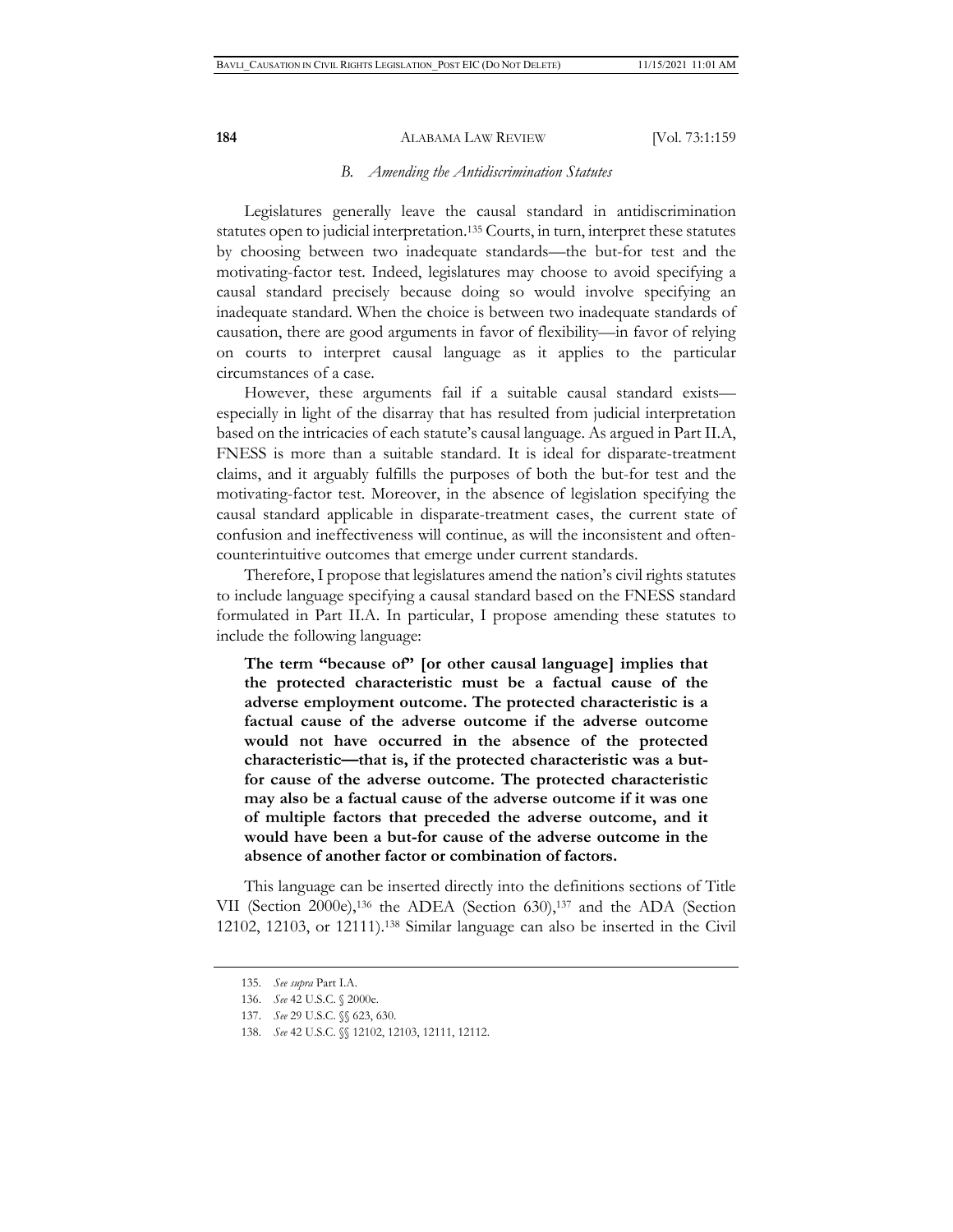Rights Act of 1866—either in subsection (b), which provides for the meaning of the statute's term "to make and enforce contracts," or in a new subsection.139 Finally, this or similar language should be considered for inclusion in other federal and state antidiscrimination statutes not considered explicitly herein.

## *C. Discussion*

The proposed amendment, like the FNESS formulation introduced in Part II.A, is an adaption of the NESS test and the standard of causation articulated in the *Restatement (Third) of Torts*—again with an underlying meaning and conceptual framework grounded in the potential-outcomes model.140 It adopts the basic structure and linguistic style of the *Restatement (Third)* but modifies it to strengthen the causal standard, capture the broader meaning of FNESS as a measure within the potential-outcomes framework, and optimize the standard for the antidiscrimination setting.141

The proposed language begins in the first sentence by explicitly aligning the standard of causation in antidiscrimination law with the broader torts context. It indicates that factual causation is required to prove a discrimination claim.142 As in the *Restatement (Third)*, the language then proceeds to define the meaning of factual causation.143

The second sentence adopts the *Restatement (Third)*'s articulation of the butfor standard, which requires that "the harm would not have occurred absent the conduct."144 That is, it requires that in the absence of the discrimination or, in particular, the protected characteristic—the adverse employment outcome would not have occurred.145 This component of the test operates well in single-factor scenarios—for example, in cases in which a plaintiff establishes a prima facie discrimination claim and the defendant is unable to establish a

<sup>139.</sup> *Id.* § 1981.

<sup>140.</sup> *See supra* notes 105–108 and accompanying text.

<sup>141.</sup> *See* RESTATEMENT (THIRD) OF TORTS: LIAB. FOR PHYSICAL AND EMOTIONAL HARM §§ 26, 27 (AM. L. INST. 2010).

<sup>142.</sup> *See generally id.* § 26 ("Tortious conduct must be a factual cause of harm for liability to be imposed.").

<sup>143.</sup> *See id.*

<sup>144.</sup> *Id.*

<sup>145.</sup> Throughout this Article, I generally treat the protected characteristic—and specifically, the defendant's perception of the protected characteristic—as the causal factor. Sometimes, I refer to "discrimination" as the causal factor, e.g., to emphasize that, as in all tort claims, there must be a causal link between the misconduct (the discrimination) and the harm (the adverse outcome). The causal factor can be stated in either form, but for various technical, substantive, and definitional reasons (e.g., "because of . . . race," 42 U.S.C. § 2000e-2(a); "because of . . . age," 29 U.S.C. § 623), it is clearer and, in certain respects, more precise to refer to the protected characteristic as the causal factor. As discussed previously, references to either discrimination or the protected characteristic as a causal factor should be interpreted in terms of the defendant's perception of the protected characteristic. *See supra* note 128; *Cause and Effect*, *supra* note 10, at 519–20.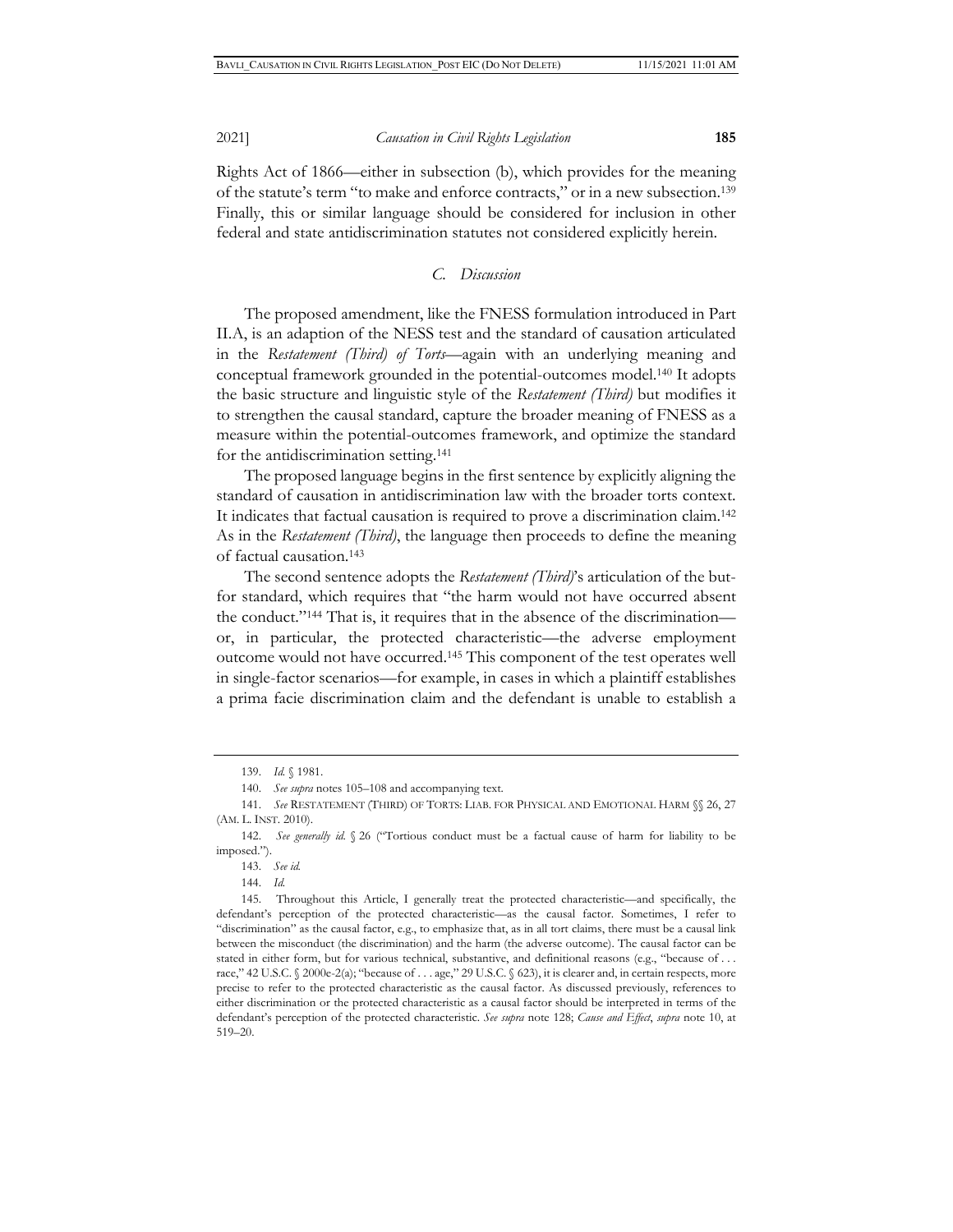legitimate purpose. As in tort law generally, in single-factor situations, the butfor test is simple and it comports with intuition and good policy.146

Additionally, it is important to realize that the but-for test similarly applies well to many multifactor scenarios. For example, assume that an employer had three employees and laid off his one female employee due to a combination of two factors: (1) business had been slow and he no longer required three employees, and (2) the employer held sexist beliefs that female employees are less capable than male employees. In this case, the employer's discrimination combined with his business and financial circumstances to bring about the adverse outcome. His discrimination against his female employee *is* a but-for cause of the adverse outcome: in the absence of the employer's discrimination, the employee is unlikely to have been laid off. The discriminatory factor in this situation can be understood as a type of "necessary-but-not-sufficient" factor, and it is a but-for cause.

On the other hand, the but-for test is inadequate as a test of causation in a specific type of multifactor scenario—situations involving multiple sufficient causes.147 Therefore, the third sentence of the proposed amendment applies the central logic of the but-for test—the necessity condition—but in a less stringent form, in order to allow the standard to perform well in situations involving more than one sufficient factor or set of factors. The test is simple: as described in Parts II.A and II.B, it asks the factfinder to determine whether the protected characteristic would be a but-for cause in the absence of another factor or combination of factors.148 For example, in the *Babb* illustration involving two factors—Jim's (worse) qualifications and his (older) age—the test asks whether, assuming Jim and his younger counterpart were otherwise equally qualified, would Jim's age have meant the difference between him receiving and not receiving the promotion.

Similar to the *Restatement (Third)*, the FNESS formulation achieves its simplicity by dividing the standard into two components: (1) a simple articulation of the but-for test, and (2) an extension for msc situations that relies on the but-for test but applies its reasoning in less stringent form. Moreover, while maintaining simple terminology and a straightforward analytical test that a jury can easily apply, FNESS carefully incorporates important elements of the

<sup>146.</sup> I assume that establishing factual causation in the common, scientific, and philosophic sense of the term is central to the objectives of tort law and antidiscrimination law in particular. This assumption has strong support in the case law and literature. *See supra* Part I.A; *Cause and Effect*, *supra* note 10, at 537–38 nn.206–07 and accompanying text; *see, e.g.*, Comcast Corp. v. Nat'l Ass'n of Afr. Am.-Owned Media, 140 S. Ct. 1009, 1013 (2020) ("Few legal principles are better established than the rule requiring a plaintiff to establish causation. In the law of torts, this usually means a plaintiff must first plead and then prove that its injury would not have occurred 'but for' the defendant's unlawful conduct.").

<sup>147.</sup> *See supra* Part I.B.

<sup>148.</sup> *See supra* notes 106–121 and accompanying text.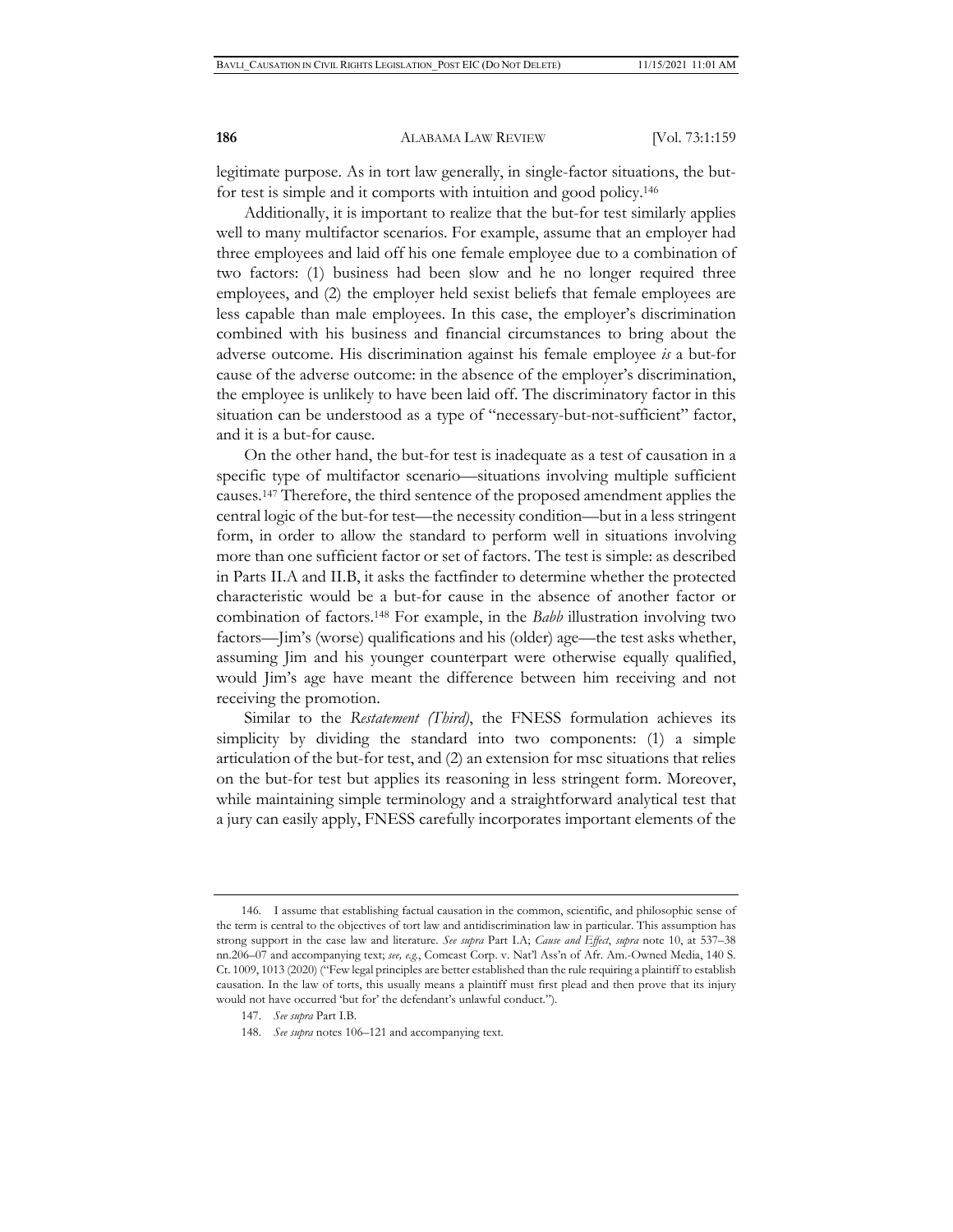NESS test and the potential-outcomes framework.149 Relatedly, FNESS reflects actual cause and effect in the common, scientific, and philosophic notions of the term. Indeed, both components of the standard—the but-for test and the extension aimed at addressing msc situations—are regularly employed to infer cause and effect in the hard and social sciences, as well as in our common intuition.150

Let us now consider how the proposed language would apply to a more complex case—one involving more than two factors. Assume that an employer promoted a male employee over Rhonda, a female employee, based on three factors: discrimination, performance, and education.<sup>151</sup> Assume for simplicity that although Rhonda had all three factors disfavoring her in the employer's promotion decision, any two of these factors would have been sufficient to prevent Rhonda from receiving a promotion. In this case, the employer's discrimination is not a but-for cause of the adverse promotion outcome because Rhonda's performance and her education were alone sufficient to preclude her promotion. The employer's discrimination is, however, a cause of the adverse outcome under the FNESS standard because, in the absence of a legitimate

 This formulation, like the alternative provided in Part II.A, leads to a somewhat different—but equivalent—analytical process relative to the formulation in the text. This alternative has certain advantages. However, these advantages are arguably outweighed by the disadvantages of the more complex and technical language of this formulation. *See supra* note 106. In any event, the two formulations produce the same outcome. For example, if an employer promoted a male employee over Rhonda, a female employee, based on Rhonda's sex and qualifications (relative to her male counterpart), where either would have been sufficient to prevent Rhonda's promotion, the employer's discrimination would not be a cause of the adverse outcome under the but-for test, but would be a cause under either FNESS formulation. Specifically, applying the formulation in the text, had Rhonda been equally qualified for the promotion relative to her male counterpart, her sex would nevertheless have prevented her from receiving the promotion. It is therefore a cause of the adverse outcome. Applying the formulation in this footnote, Rhonda's sex was one factor in a set of antecedent factors—a set that included her sex but not her qualifications—that was sufficient for the employer not to award her the promotion, and it was necessary for the sufficiency of that set because had she been male rather than female, she may well have received the promotion. Her sex is therefore a cause of the adverse outcome under this formulation also.

150. *See Cause and Effect, supra* note 10, at 501–16; *Counterfactual Causation*, *supra* note 102, at 905–15. As explained in *Cause and Effect*, the second component of the test is intended to reflect an "unconditional maineffects" analysis in the fields of causal inference and experimental design. *See Cause and Effect*, *supra* note 10, at 512–16; discussion *infra* note 153; *see generally* Hillel J. Bavli & Reagan Mozer, *The Effects of Comparable-Case Guidance on Awards for Pain and Suffering and Punitive Damages: Evidence from a Randomized Controlled Trial*, 37 YALE L. & POL'Y REV. 405, 420–32 (2019); Dasgupta et al., *supra* note 105.

151. Rhonda's performance and education can be considered in absolute terms or relative to the performance and education of her male colleague.

<sup>149.</sup> In Part II.A, in addition to the FNESS formulation proposed in the text, I provided a second, somewhat more technical, formulation of FNESS. Accordingly, an alternative way to formulate the proposed amendment in Part II.B is as follows:

The term "because of" [or other causal language] implies that the protected characteristic must be a factual cause of the adverse employment outcome. The protected characteristic is a factual cause of the adverse outcome if the adverse outcome would not have occurred in the absence of the protected characteristic. The protected characteristic may also be a factual cause of the adverse outcome if it was part of a set of antecedent factors that were sufficient for the adverse outcome, and in the absence of the protected characteristic, the remaining set of factors would be insufficient for the adverse outcome.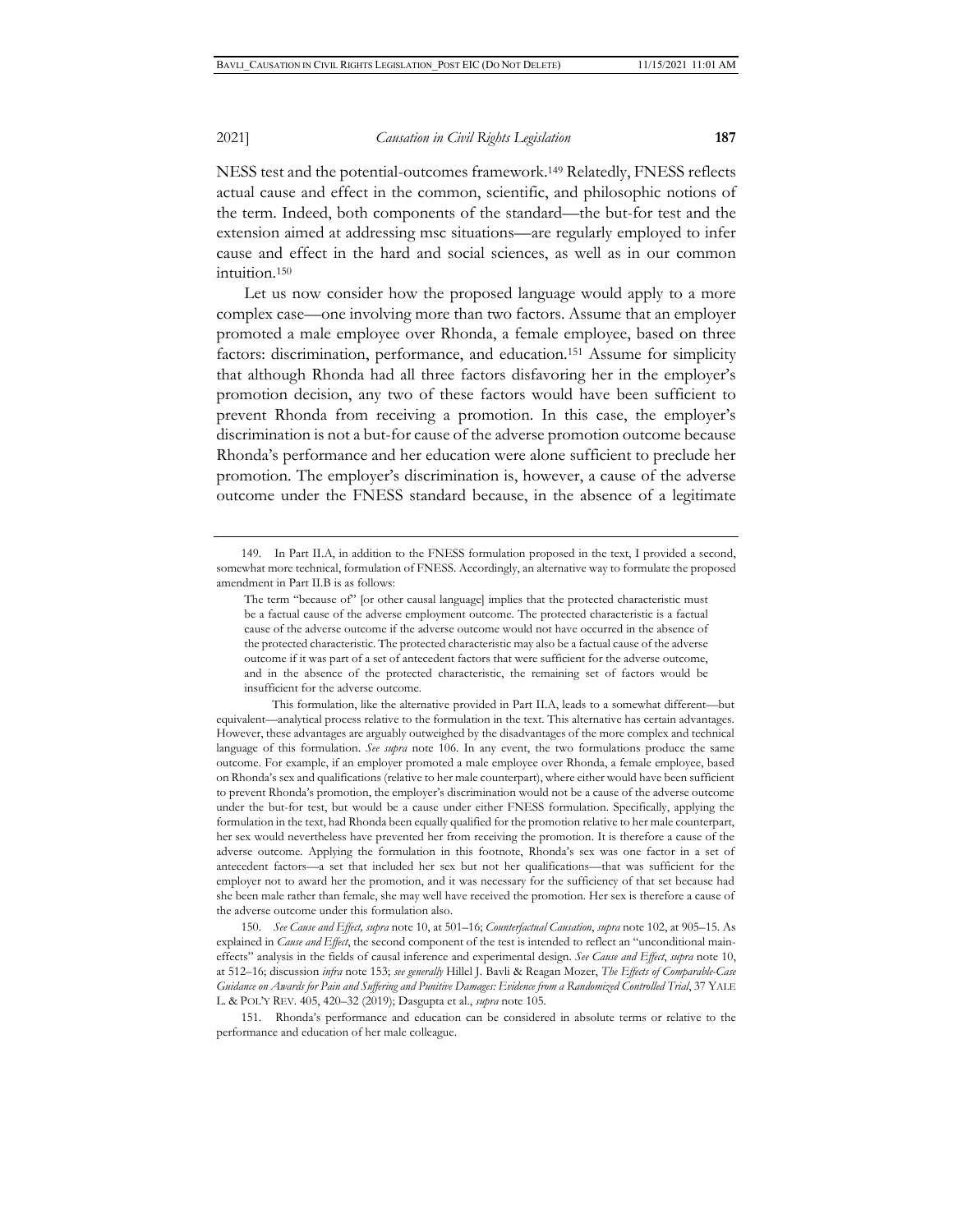factor or a combination of legitimate factors, Rhonda's sex would have meant the difference between her receiving the promotion and not receiving the promotion. In particular, had she been on equal footing with her male counterpart with regard to either performance or education, her sex would have been a but-for cause of her non-promotion.152 Had she been on equal footing with regard to education, for example, then her sex would have been a but-for cause of her non-promotion. This is because her performance and her sex would still have combined to prevent her promotion, whereas had she been a male employee, she could very well have received the promotion.153

Finally, note the language requiring that the protected characteristic be one of multiple factors "that preceded" the adverse outcome. This language incorporates the requirement of antecedence and the exclusion of discrimination as a cause when it is preempted by a legitimate factor—concepts discussed in detail in Part II.A.154 As explained, this requirement and the role of the potential-outcomes framework in defining and identifying preemptive causes are critical to the coherent application of the proposed standard. Nevertheless, the question of antecedence can be greatly simplified by incorporating the two most important forms of preemption—the absence of an open employment opportunity controlled by the defendant and the failure of the plaintiff to satisfy minimal requirements of the opportunity—directly into the disparate-treatment proof scheme, as seen in *McDonnell Douglas*. 155

<sup>152.</sup> Alternatively stated, sex was an element in a set of antecedent factors—a set containing the factors discrimination and performance, or a set containing the factors discrimination and education—that was sufficient for the occurrence of the adverse promotion outcome, and in the absence of this factor, the set again, containing either discrimination and performance or discrimination and education—would be insufficient for the occurrence of the adverse outcome.

<sup>153.</sup> *See generally* RESTATEMENT (THIRD) OF TORTS: LIAB. FOR PHYSICAL AND EMOTIONAL HARM § 27 cmt. f, illus. 3 (AM. L. INST. 2010). Another way of understanding this is explicitly in terms of the potential-outcomes framework. If the factor sex takes values "female" and "male," performance takes values "low" and "high," and education takes values "low" and "high" (to reflect Rhonda's performance and education relative to those of her male colleague), the combination of factor values, or "levels," that in fact led to the adverse outcome is sex = female, performance = low, and education = low. The but-for test asks whether sex = female versus sex = male made a difference in the outcome, conditional on performance = low and education = low. The answer is no—it made no difference. The FNESS measure employed in the proposed amendment, however, allows for a finding of causation if a change from sex = female to sex = male would make a difference when performance = low *or high* or education = low *or high*. This standard is satisfied in the example above because changing  $sex = female$  to  $sex = male$  would have made a difference i.e., sex = male would not have resulted in the adverse outcome whereas sex = female would have resulted in the adverse outcome—if either performance = low while education = high or performance = high while education = low. In other words, sex would have made a difference if, rather than conditioning on particular values of performance and education, we considered all possible combinations of these values. One alternative way of understanding this is that the employment outcome would have been different, on average, for sex = female versus sex = male, given certain mild assumptions. *See Counterfactual Causation*, *supra* note 102, at 905–15.

<sup>154.</sup> *See supra* notes 122–134 and accompanying text.

<sup>155.</sup> *See supra* notes 36–38, 133–134 and accompanying text; *see also Cause and Effect*, *supra* note 10, at 517.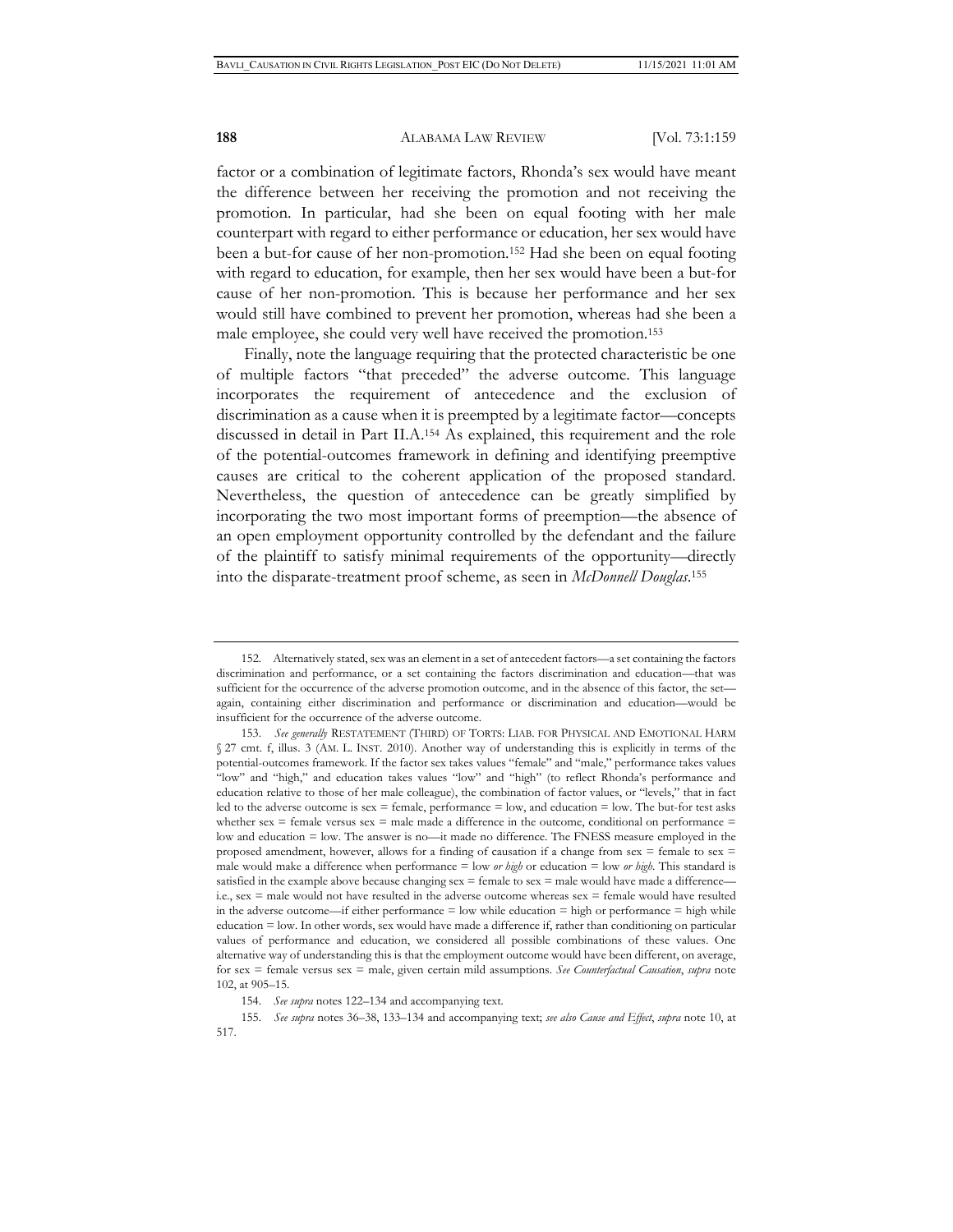#### III. IMPLICATIONS

The proposed standard carries a wide range of implications for antidiscrimination law. I focus on three categories of implications. First, I summarize the implications of the proposed standard for the fairness and deterrence objectives of antidiscrimination law. Second, I discuss implications for the courts' interpretation of causal language in current antidiscrimination statutes. Third, I discuss the importance of amending the antidiscrimination statutes rather than relying on the courts to institute a logical causal standard.

### *A. The Policy Aims of Antidiscrimination Law*

The but-for test is a simple and well-accepted standard of causation that performs well—in line with intuition and good policy, as well as actual cause and effect—in most cases.156 However, for the reasons discussed above, the but-for test is inadequate as a test of causation in msc situations, and disparatetreatment cases in particular.157 The purpose of the substantial-factor test is to address the inadequacy of the but-for test in msc situations.158 The purpose of the motivating-factor test—an adaption of the substantial-factor test for the antidiscrimination context—is to address the inadequacy of the but-for test in disparate-treatment cases and other msc situations in the antidiscrimination context.159 This test is, however, at least equally problematic. Among other problems, it is inherently vague, and it does not reflect actual cause and effect.160

The FNESS standard retains the central component of the but-for test the necessity condition—but in a less restrictive form. It accomplishes the aims of both the but-for test and the motivating-factor test while eliminating the negative aspects of each. Like the but-for test, the FNESS standard involves a simple, logical test that reflects actual cause and effect. Indeed, it is based on the same causal framework and the same counterfactual reasoning. At the same time, it avoids the primary weakness of the but-for test by extending the counterfactual reasoning to permit a logical and intuitive application to multifactor situations. As such, the FNESS standard fulfills the core function of the motivating-factor test: it allows findings of causation in msc situations, thereby permitting outcomes that are consistent with common sense and good

<sup>156.</sup> *See generally* DOBBS ET AL., *supra* note 6, at 317.

<sup>157.</sup> *See supra* Part I.B.

<sup>158.</sup> *See* RESTATEMENT (THIRD) OF TORTS: LIAB. FOR PHYSICAL AND EMOTIONAL HARM § 26 cmt. j (AM. L. INST. 2010).

<sup>159.</sup> *See supra* Part I; *Cause and Effect*, *supra* note 10, at 494–501.

<sup>160.</sup> *See supra* Part I.B.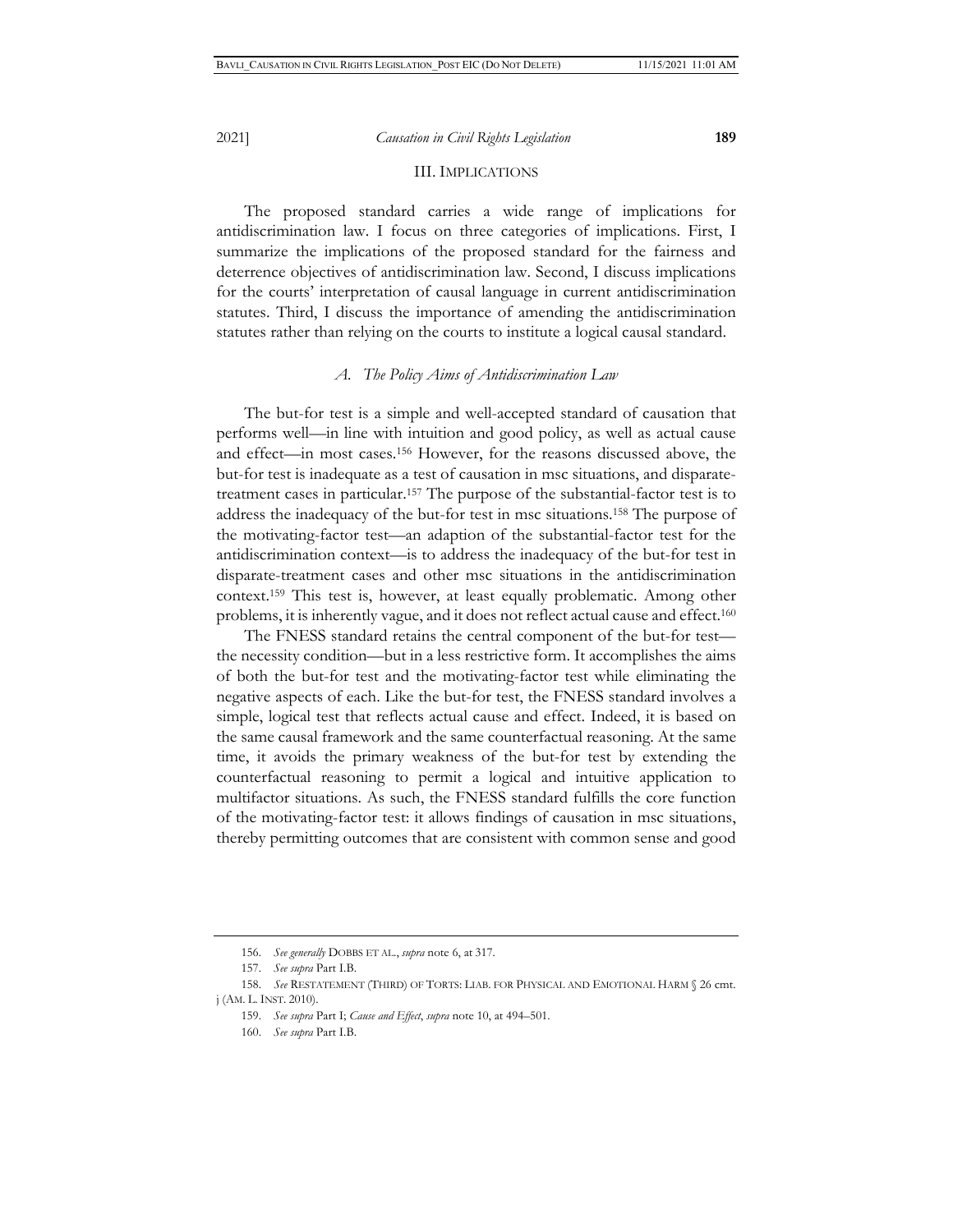policy.161 At the same time, the FNESS standard does not suffer from the substantial weaknesses of the motivating-factor test. In particular, rather than abandoning a standard that reflects actual cause and effect in favor of a test that relies on intuition regarding responsibility, FNESS employs a well-established analytical process that reflects actual cause and effect.

A detailed analysis of the fairness and deterrence objectives of antidiscrimination law and the implications of FNESS with respect to these objectives is beyond the scope of this Article.162 However, even without a thorough examination, it is clear from precedent and bedrock principles of tort law that a causal standard in antidiscrimination law should have three fundamental features of causation: (1) the standard should yield a finding of causation when the but-for test is satisfied, (2) the standard should be capable of yielding a finding of causation even when discrimination is accompanied by sufficient legitimate factors, and (3) the standard of causation should involve reasoning that reflects actual cause and effect. If a causal standard lacks one of these three features, it will lead to legal outcomes that do not align with the fairness and deterrence objectives of tort law, and antidiscrimination law in particular.

First, there is overwhelming support for the proposition that a factor should be deemed a cause of an outcome when it is a but-for cause of that outcome. The but-for test is by far the dominant test of causation in tort law.163 It is the default test of causation in law, in everyday references to cause and effect, and in clear Supreme Court precedent in discrimination cases. As the Supreme Court has stated clearly in its 2020 decision in *Comcast Corp. v. National Ass'n of African American-Owned Media*, "Few legal principles are better established than the rule requiring a plaintiff to establish causation. In the law of torts, this usually means a plaintiff must first plead and then prove that its injury would not have occurred 'but for' the defendant's unlawful conduct."164 The Court followed well-established precedent that "[i]t is . . . textbook tort law that an action 'is not regarded as a cause of an event if the particular event would have occurred without it."<sup>165</sup> Thus, "[t]his ancient and simple 'but for' common law causation test . . . supplies the 'default' or 'background' rule

<sup>161.</sup> *See* RESTATEMENT (THIRD) OF TORTS: LIAB. FOR PHYSICAL AND EMOTIONAL HARM § 26 cmt. j (AM. L. INST. 2010) (explaining that the substantial-factor test's "primary function was to permit the factfinder to decide that factual cause existed when there were multiple sufficient causes").

<sup>162.</sup> For a detailed examination of the implications of FNESS for the fairness and deterrence objectives of antidiscrimination law, see *Cause and Effect*, *supra* note 10, at 536–45.

<sup>163.</sup> *See* DOBBS ET AL., *supra* note 6, at 317.

<sup>164. 140</sup> S. Ct. 1009, 1013 (2020).

<sup>165.</sup> Univ. of Tex. Sw. Med. Ctr. v. Nassar, 570 U.S. 338, 347 (2013) (quoting KEETON ET AL., *supra* note 27, at 265).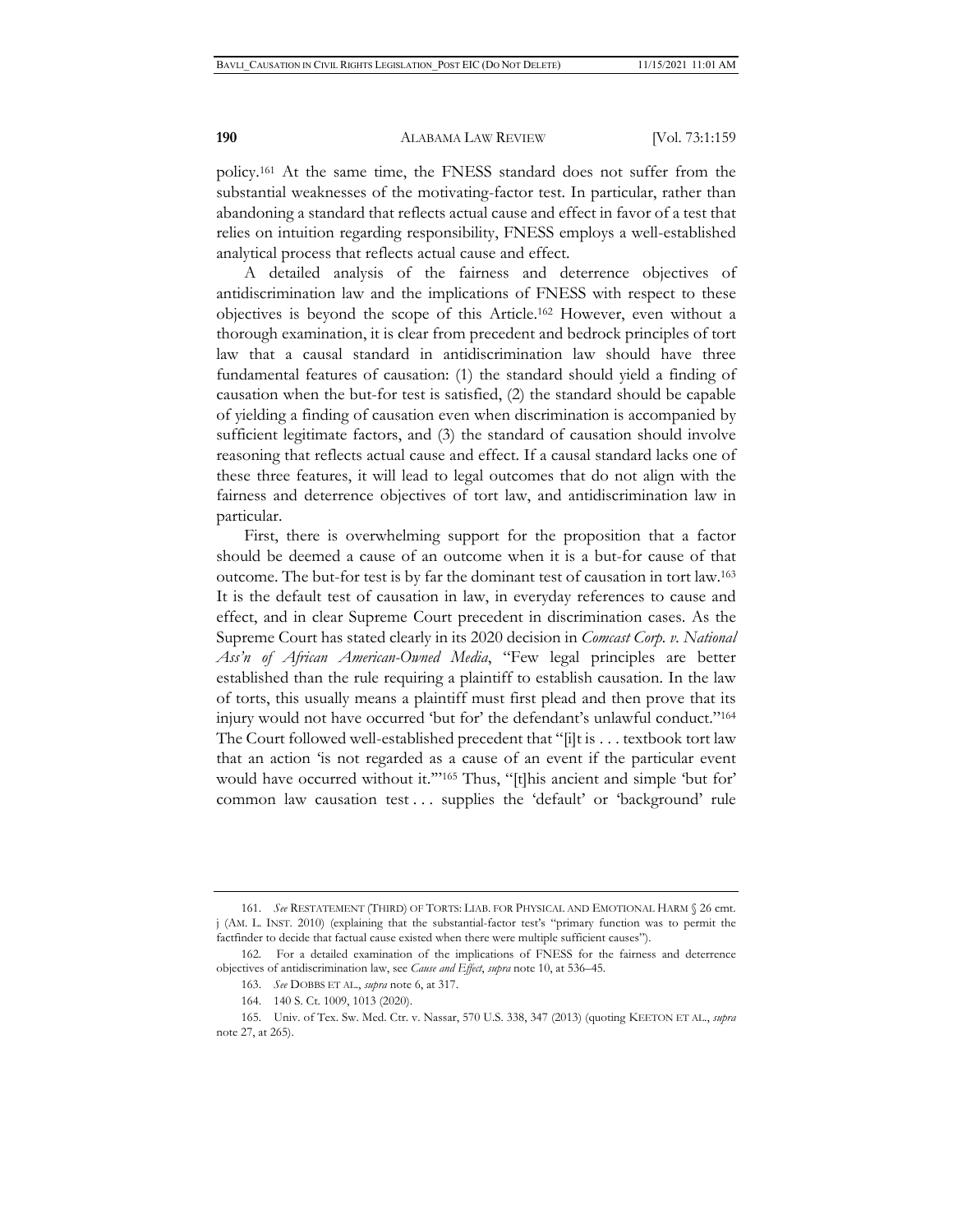against which Congress is normally presumed to have legislated when creating its own new causes of action," including antidiscrimination causes of action.166

Second, there is strong support for the proposition that the converse of item (1) does not hold. Specifically, courts and Congress have made clear that an ideal standard of causation should be capable of permitting a finding of causation even in msc situations—that is, even when discrimination is accompanied by sufficient legitimate factors. This is clear from the abandonment of the but-for test in msc situations in tort law, as well as caselaw and legislation that limit the applicability of the but-for test in certain antidiscrimination contexts.167 As indicated in Part I, courts have struggled immensely to preserve the requirement of actual causation while permitting liability in certain disparate-treatment cases even when discrimination is accompanied by other sufficient factors.168 The Supreme Court has attempted to accomplish this via burden-shifting schemes involving both the but-for test and the motivating-factor test, as has Congress in its amendments to Title VII. As Justice O'Connor stated in her concurring opinion in *Price Waterhouse*:

There is no doubt that Congress considered reliance on gender or race in making employment decisions an evil in itself. . . . Reliance on such factors is exactly what the threat of Title VII liability was meant to deter. While the main concern of the statute was with employment opportunity, Congress was certainly not blind to the stigmatic harm which comes from being evaluated by a process which treats one as an inferior by reason of one's race or sex. This Court's decisions under the Equal Protection Clause have long recognized that whatever the final outcome of a decisional process, the inclusion of race or sex as a consideration within it harms both society and the individual.169

Importantly, having a causal standard that *permits* a finding of causation even when a discriminatory purpose is accompanied by other sufficient factors does not imply that it would *require* a finding of causation in such circumstances. While Congress and the courts have generally required a but-for standard of

<sup>166.</sup> *Comcast Corp.*, 140 S. Ct. at 1014 (quoting *Nassar*, 570 U.S. at 346–47); *see also* Burrage v. United States, 571 U.S. 204, 210–11 (2014) ("'Results from' imposes, in other words, a requirement of actual causality. In the usual course, this requires proof that the harm would not have occurred in the absence of—that is, but for—the defendant's conduct." (internal quotation marks and citations omitted)); Gross v. FBL Fin. Servs., Inc., 557 U.S. 167, 176–78 (2009) (holding that "the ordinary meaning of the ADEA's requirement that an employer took adverse action 'because of' age is that age was the 'reason' that the employer decided to act," meaning that "under the plain language of the ADEA . . . a plaintiff must prove that age was the 'butfor' cause of the employer's adverse decision").

<sup>167.</sup> *See* RESTATEMENT (THIRD) OF TORTS: LIAB. FOR PHYSICAL AND EMOTIONAL HARM § 27 (AM. L. INST. 2010); RESTATEMENT (SECOND) OF TORTS § 431 (AM. L. INST. 1965); KEETON ET AL., *supra* note 27 ("[T]here is one type of situation in which [the but-for test] fails. If two causes concur to bring about an event, and either one of them, operating alone, would have been sufficient to cause the identical result, some other test is needed.").

<sup>168.</sup> *See supra* Parts I.A–B.

<sup>169.</sup> Price Waterhouse v. Hopkins, 490 U.S. 228, 265 (1989) (O'Connor, J., concurring).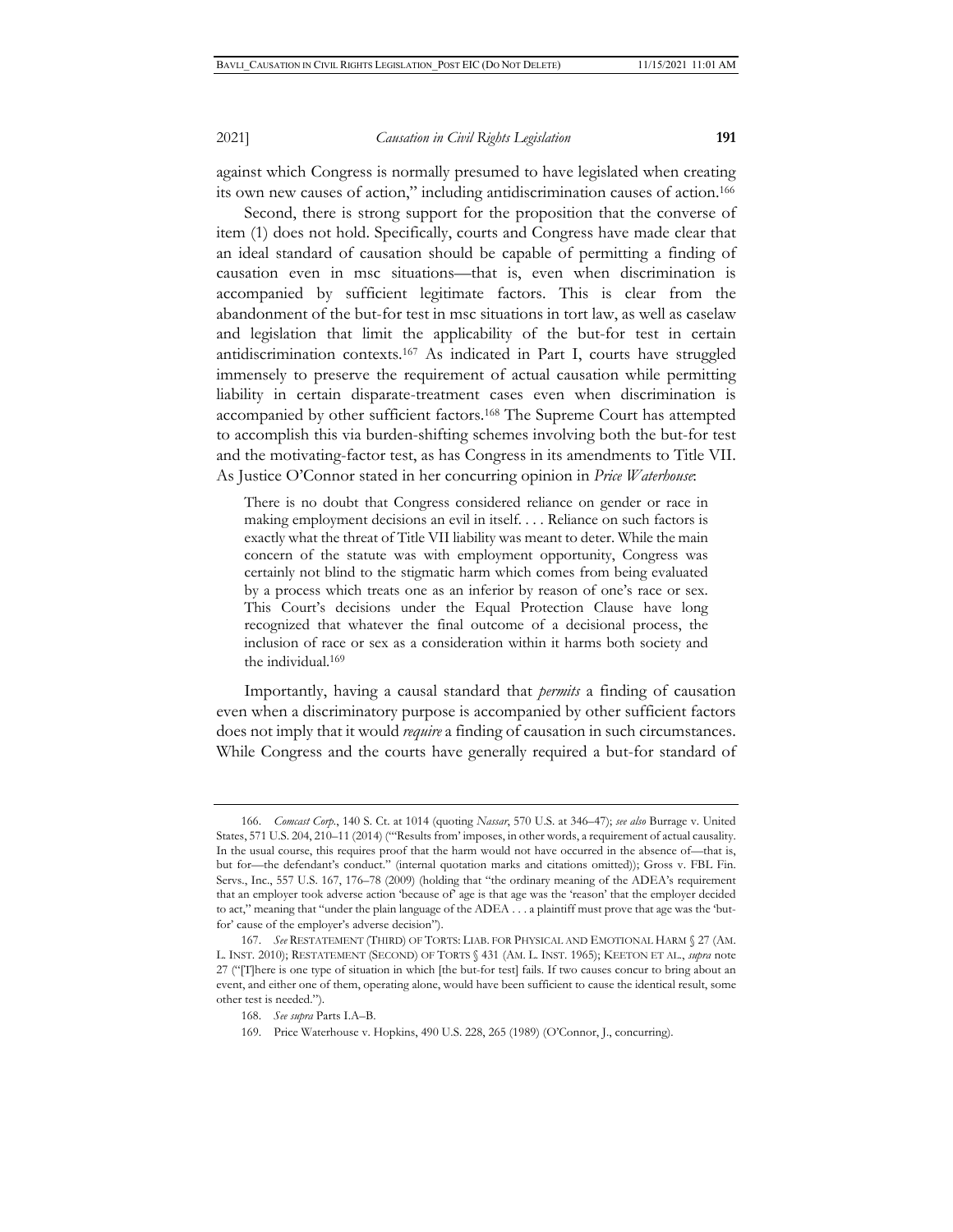causation, they have made clear that an ideal causal standard would be capable of yielding a finding of causation—although not necessarily requiring such a finding—in msc situations. In other words, they have made clear that an ideal causal standard would not altogether preclude causation simply because discrimination is accompanied by a second sufficient factor.

Third, it is an ironclad principle of law—and tort and antidiscrimination law in particular—that a plaintiff must establish a causal link between the defendant's misconduct and the plaintiff's injury, and that this causal link must reflect actual cause and effect. As the Supreme Court has stated, "When the law grants persons the right to compensation for injury from wrongful conduct, there must be some demonstrated connection, some link, between the injury sustained and the wrong alleged. The requisite relation between prohibited conduct and compensable injury is governed by the principles of causation . . . ."170 As the Supreme Court has recently reiterated, "Few legal principles are better established than the rule requiring a plaintiff to establish causation."171 Simply stated, "Tortious conduct must be a factual cause of harm for liability to be imposed."172

The but-for test inheres features (1) and (3) but lacks feature (2), while the motivating-factor test is designed to inhere feature (2) but lacks features (1) and (3). The FNESS standard, however, entails all three fundamental features of causation: it yields a finding of causation when the but-for test is satisfied, it permits a finding of causation even when discrimination is accompanied by sufficient legitimate factors, and it employs simple reasoning that reflects actual cause and effect. By employing a less stringent form of the necessity condition (the central logic of the but-for test) to better account for multifactor situations, the FNESS standard refines and unifies the but-for and motivating-factor tests, and it achieves the fairness and deterrence objectives of antidiscrimination law better than either of these tests can individually.173

<sup>170.</sup> *Nassar*, 570 U.S. at 342.

<sup>171.</sup> *Comcast Corp.*, 140 S. Ct. at 1013; *see supra* notes 163–166 and accompanying text.

<sup>172.</sup> RESTATEMENT (THIRD) OF TORTS: LIAB. FOR PHYSICAL AND EMOTIONAL HARM § 26 (AM. L. INST. 2010); *see* DOBBS ET AL., *supra* note 6, at 312–17 (explaining the requirement of factual causation); *Counterfactual Causation*, *supra* note 102, at 900–02 (arguing that "[f]actual causation is intended to capture the meaning of 'actual,' or 'scientific,' cause and effect," and citing sources); David W. Robertson, *Causation in the*  Restatement (Third) of Torts: *Three Arguable Mistakes*, 44 WAKE FOREST L. REV. 1007, 1008 (2009) ("[T]he cause-in-fact requirement is the 'linchpin' of the corrective-justice theory. Indeed, it has long been regarded as a truism that 'a defendant should never be held liable to a plaintiff for a loss where it appears that his wrong did not contribute to it, and no policy or moral consideration can be strong enough to warrant the imposition of liability in such [a] case."" (second alteration in original) (footnote omitted) (first quoting Larry A. Alexander, *Causation and Corrective Justice: Does Tort Law Make Sense?*, 6 LAW & PHIL. 1, 12 (1987); and then quoting Charles E. Carpenter, *Concurrent Causation*, 83 U. PA. L. REV. 941, 947 (1935))).

<sup>173.</sup> *Cause and Effect*, *supra* note 10, at 489, 554.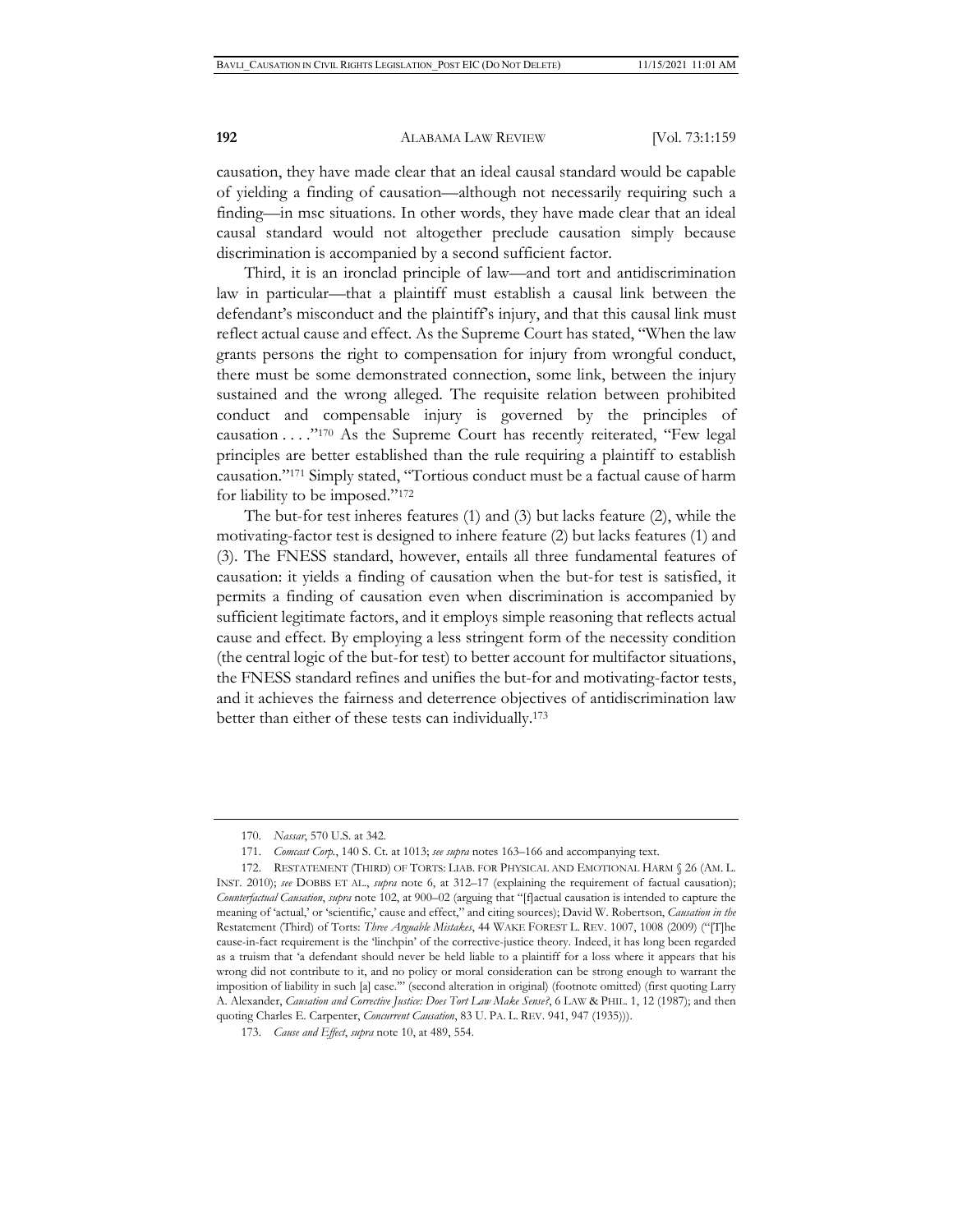#### *B. Interpreting Causal Language in Antidiscrimination Statutes*

Causal language in current antidiscrimination statutes can and should be interpreted to include the FNESS standard. This follows from the analysis above indicating that FNESS can be viewed as a refinement of the but-for and motivating-factor tests, given that courts currently interpret such language as implying one of these two tests. Moreover, it is clear from dictionary entries associated with causal language in the antidiscrimination statutes—a source commonly relied on by the Supreme Court and lower courts for interpreting such language<sup>174</sup>—that causal terms such as "because of," "results from," and "based on" incorporate the scientific meaning of cause and effect, which includes the FNESS measure.175

Thus, although courts have interpreted such language in antidiscrimination statutes to imply but-for causation based on the dictionary meaning of the language,<sup>176</sup> they would be justified to extend this reasoning to interpret such language as implying the FNESS standard, which itself is an extension of the central logic of the but-for test adapted for the multifactor context and disparate-treatment claims in particular.177 Moreover, as Justice O'Connor and others have highlighted, Congress almost certainly intended to target discriminatory conduct, or the reliance on race or gender, in making employment decisions—even if it does not amount to a but-for cause.<sup>178</sup> Regardless of whether Congress explicitly had the broader meaning of the necessity condition in mind when formulating Title VII and other antidiscrimination statutes, it is this meaning—and not the but-for or motivating-factor tests—that most comports with the policy objectives of the antidiscrimination statutes, as well as with the ordinary and scientific notions of cause and effect in disparate-treatment cases and other multifactor situations.179

Finally, in circumstances in which courts have employed the motivatingfactor test, this test is arguably no longer justified in light of FNESS. In considering this proposition, let us immediately put aside two categories of cases. First, the Supreme Court has been clear that causal terms such as "because of," "results from," and "based on" imply factual causation and generally preclude use of the motivating-factor test to satisfy the causal requirement.180 Cases involving such language are discussed immediately

<sup>174.</sup> *Id.* at 545–49; *see, e.g.*, *Nassar*, 570 U.S. at 350; Gross v. FBL Fin. Servs., Inc., 557 U.S. 167, 176 (2009); Burrage v. United States, 571 U.S. 204, 210–11 (2014).

<sup>175.</sup> *Cause and Effect*, *supra* note 10, at 545–49.

<sup>176.</sup> *See supra* Part I.A.

<sup>177.</sup> Interpreting the causal language in current antidiscrimination statutes to include the FNESS standard can be understood as an extension of existing Supreme Court precedent rather than a deviation from it.

<sup>178.</sup> *See supra* note 169 and accompanying text.

<sup>179.</sup> *Cause and Effect*, *supra* note 10, at 548–49.

<sup>180.</sup> *See supra* Part I.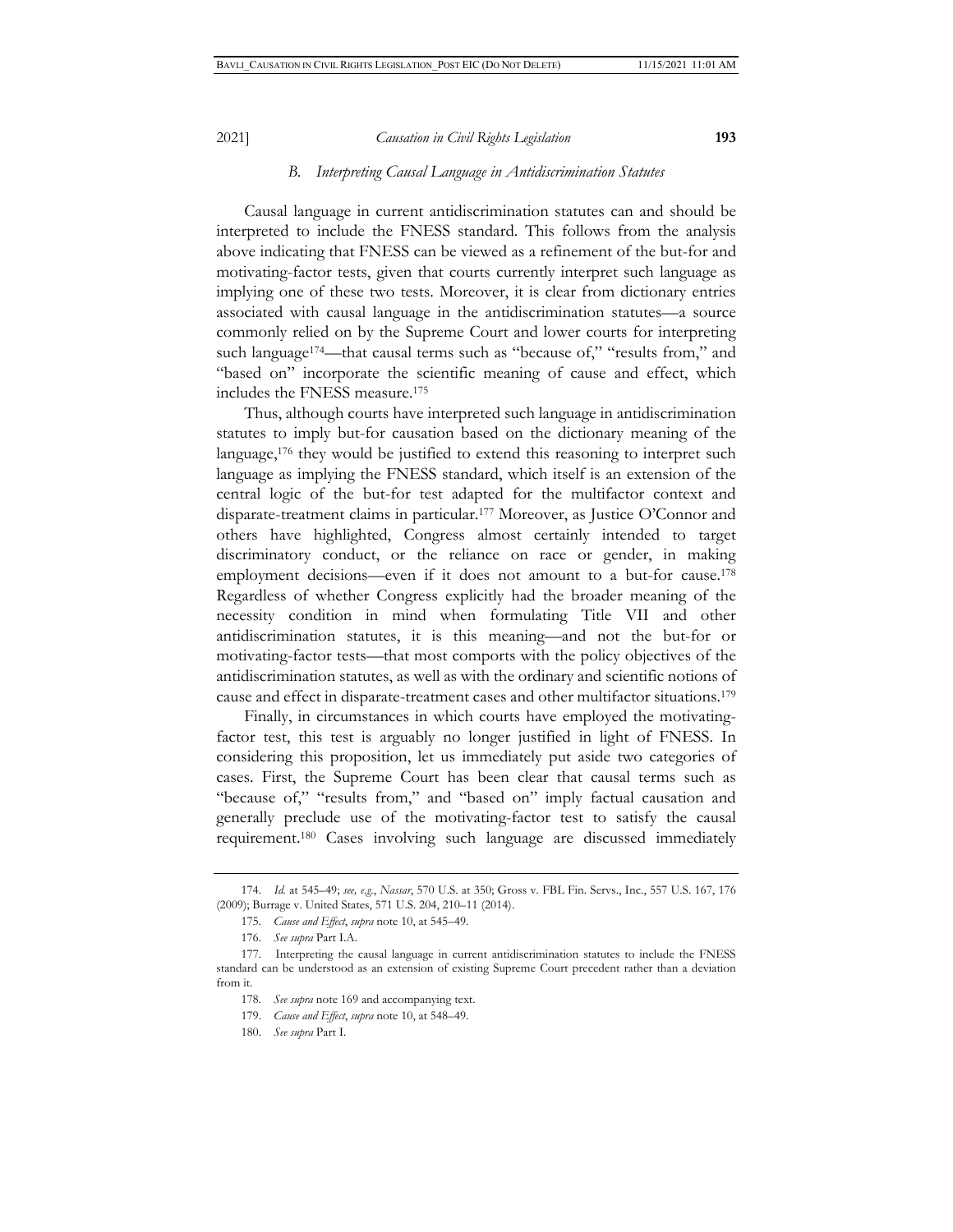above.181 Second, there are certain statutes that have explicitly incorporated in the language of the statute the possibility of a motivating-factor test as an alternative to but-for causation.182 I have, however, already discussed—as a matter of policy rather than statutory interpretation—the problems associated with the motivating-factor test and the policy reasons to employ the FNESS standard.183

Thus, we are left here with a relatively narrow category of cases that are not clearly governed by the motivating-factor test or the but-for test based on statutory language. In these cases, however, when courts have interpreted vague causal language to imply the motivating-factor test (or some variation thereof), this interpretation is based on the presumed absence of an alternative to the but-for and motivating-factor tests, combined with the conclusion that, for a particular statute, Congress must have intended to capture as a cause an employer's consideration of a protected characteristic, even if such consideration did not affect the outcome of an employment decision.184 For this reason, although courts may allow a finding of liability in these cases, they generally place severe limits on the relief that can be obtained by a plaintiff who cannot establish but-for causation.185

For example, in the Supreme Court's 2020 decision in *Babb v. Wilkie*, the Court interpreted the relevant language of the federal-sector provision of the ADEA—"shall be made free from any discrimination based on age"186—as only requiring "that personnel actions be untainted by any consideration of age."187 However, while the Court permitted a finding of liability for a plaintiff who can prove "unequal consideration," it held that if the plaintiff is unable to prove but-for causation, the relief that the plaintiff can obtain is limited to "injunctive or other forward-looking relief" and does not include "reinstatement, backpay, compensatory damages, or other forms of relief related to the end result of an employment decision."188 Title VII similarly places severe limits on the relief that can be obtained by a plaintiff who proves that discrimination was a motivating factor but not a but-for cause of an employment decision.189

Therefore, although courts have in limited circumstances—based on the language of a statute—permitted a finding of liability under the motivatingfactor test, they have been reluctant to do so, and they have so limited the relief

- 185. *See supra* Part I.
- 186. 29 U.S.C. § 633a(a).
- 187. 140 S. Ct. 1168, 1171 (2020).
- 188. *Id.* at 1177–78.
- 189. *See supra* notes 42–46.

<sup>181.</sup> *See supra* notes 176–179 and accompanying text.

<sup>182.</sup> *See supra* Part I.A.

<sup>183.</sup> *See supra* Parts I–III.

<sup>184.</sup> *See supra* Part I.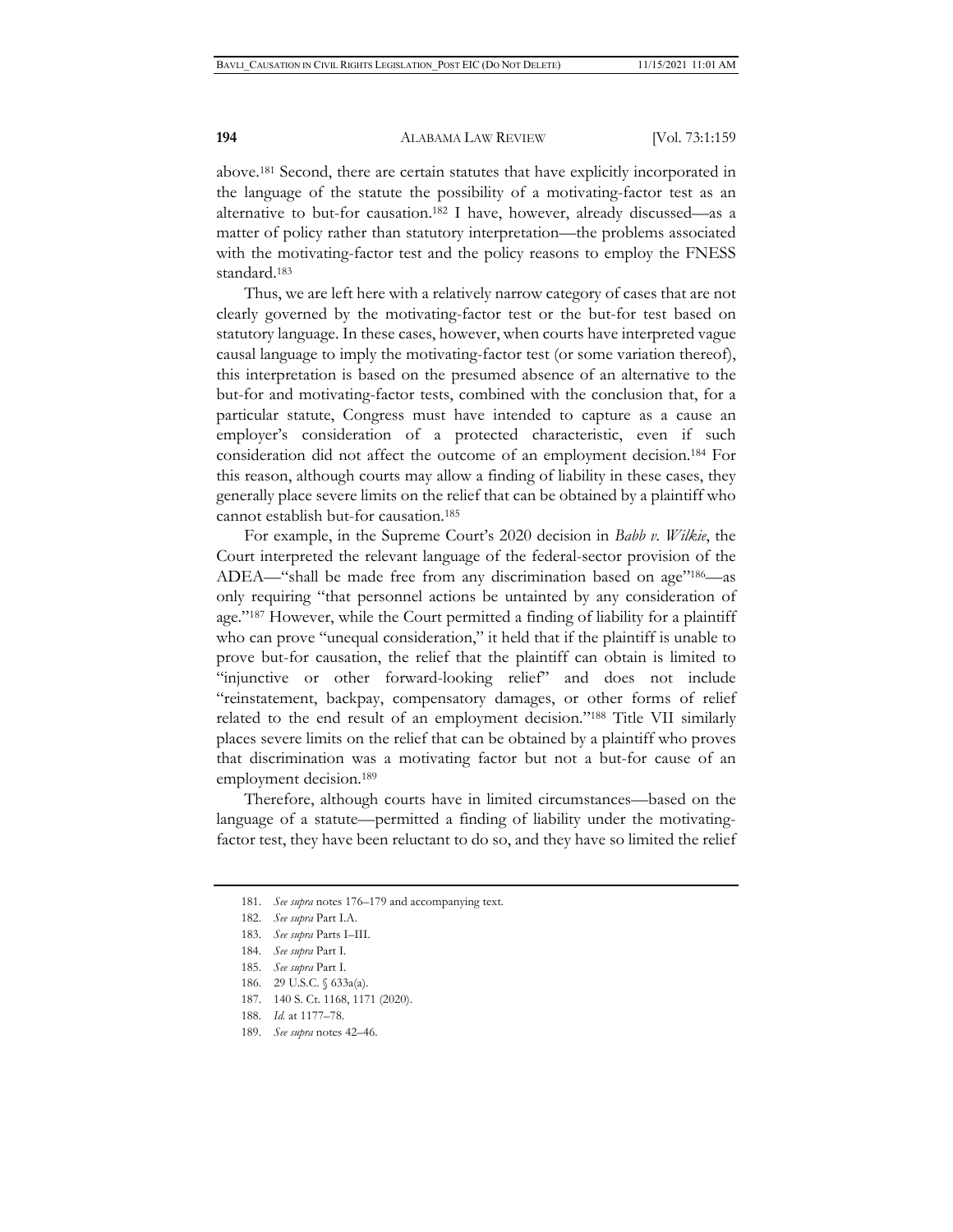available to a plaintiff that proves a claim under the motivating-factor test, but not the but-for test, as to render the law relatively ineffective with respect to such claims. This treatment again results from the fact that—as with the substantial-factor test in other torts contexts—courts allow the motivatingfactor test only as a workaround to the inability of the but-for test to yield a finding of causation in msc situations. The test is, however, inconsistent with the fundamental legal rule requiring a plaintiff to prove causation, leading to inconsistencies, confusion, and judicial reluctance in applying this test, as well as unusual limits on relief.

The motivating-factor test is thus applied only as a result of a combination of two factors: (1) a court's conclusion that for a particular statute, Congress must have intended to outlaw discrimination even when it did not "make a difference" with respect to an employment decision; and (2) the presumption that there is no alternative to the but-for test that would both reflect actual cause and effect *and* permit a finding of causation even when discrimination is accompanied by other sufficient factors. After all, the requirement of causation is beyond reproach. It is fundamental to longstanding tradition and to the fairness and other objectives of tort law. Congress surely could not be presumed to have intended its abandonment if an alternative standard exists that both reflects actual cause and effect and addresses the inadequacy of the but-for test as applied to msc situations.

FNESS supplies such a standard. In light of this, and for the reasons discussed earlier in this Part, courts arguably are not justified in interpreting statutes that contain vague causal language to require or allow a motivatingfactor test. Rather, if a statute does not require but-for causation and does not specify the motivating-factor test as an alternative to the but-for test, courts should consider generally interpreting it as requiring the plaintiff to satisfy FNESS. Moreover, because, unlike the motivating-factor test, FNESS reflects actual cause and effect, a plaintiff who proves that discrimination is a FNESS cause of an adverse outcome should be eligible to obtain the full range of remedies that would be available to her had she proved her case under the butfor test—including damages and remedial injunctive relief.

### *C. The Importance of Amending the Antidiscrimination Statutes*

In Part III.B, I explained why courts can and arguably should apply the FNESS standard even under the causal language of current antidiscrimination statutes. However, legislatures should not leave the causal standard for judicial interpretation. Legislatures should consider amending the antidiscrimination statutes to incorporate the FNESS standard pursuant to the language provided in Part II.B.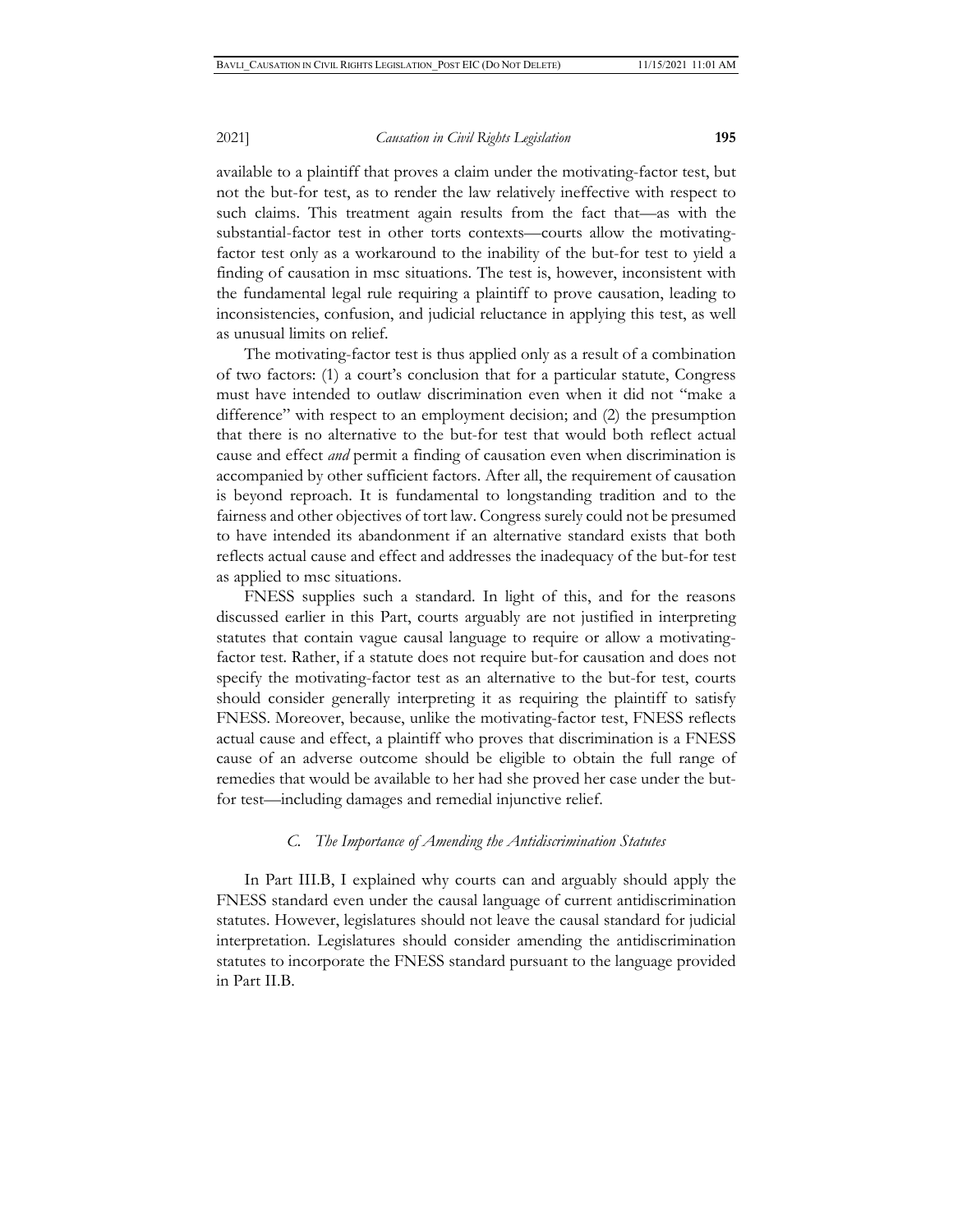As discussed previously, legislatures have generally left the issue of causation to judicial interpretation.190 This has caused confusion, inconsistency, and ineffectiveness, as courts have individually applied inadequate standards on a statute-by-statute, case-by-case basis while interweaving complexities and loose logic to compensate for the standards' inadequacies and arrive at acceptable outcomes. The legislatures may well have been correct to leave the issue of causation to the courts. After all, a legislature would have had to decide between two inadequate standards—the but-for test and the motivating-factor test—and the inadequacies of the chosen standard would undoubtedly result in counterintuitive and counterproductive outcomes. Therefore, rather than prescribing an inadequate standard, legislatures have left the causal standard to the courts. Courts have substantial experience interpreting the meaning and intention of legislation and navigating the complexities of causation. Moreover, they are able to develop causal standards more intricately through common law and to tailor their application to particular cases.

However, leaving the causal standard to judicial interpretation is just the best of poor alternatives when legislatures and courts must choose between two inadequate standards. This is not the case when a good option exists. FNESS can easily be incorporated into antidiscrimination statutes pursuant to Part II.B, and it can be applied simply and effectively to discrimination cases brought under these statutes. The proposed language applies to single-factor cases and multifactor cases, and it follows well-established methods in tort law.

Importantly, the proposed amendment does not reinvent the wheel. Rather, it builds on and adapts the NESS test and the approach to causation in the *Restatement (Third) of Torts*, and it fortifies this method with a robust causal framework that draws on the meaning and methods of cause and effect in the sciences and their relationship to causation in the broader torts context.

The proposed amendment ensures a consistent and effective application of the FNESS standard. It provides a clear test that courts can apply simply across the full spectrum of disparate-treatment cases. At the same time, the fundamental features of a particular causal question must be specified based on the particular facts of a case.191 The proposed amendment therefore allows substantial flexibility for a court to craft its application of FNESS based on the details of a case. Moreover, because the proposed language builds on standards and caselaw from the msc torts context, courts can turn to this body of law to develop their applications of the FNESS standard.

In summary, because FNESS provides a logical and effective standard that reflects actual cause and effect and that can be applied in all disparate-treatment cases, legislatures should consider amending the antidiscrimination statutes to incorporate this standard.

<sup>190.</sup> *See supra* Parts I.A, II.B.

<sup>191.</sup> *See Cause and Effect*, *supra* note 10, at 505–12, 525–31.